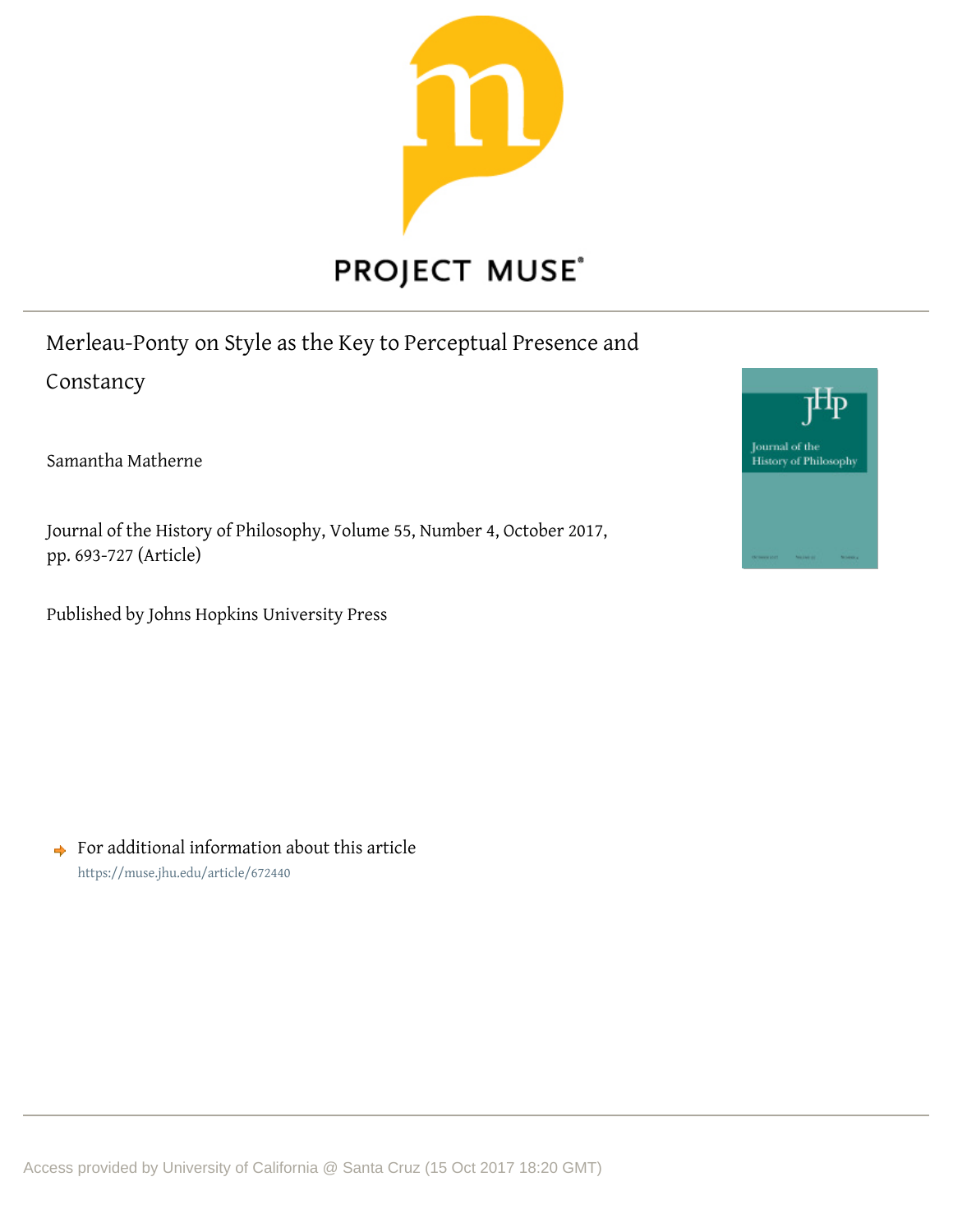# Merleau-Ponty on Style as the Key to Perceptual Presence and Constancy

#### SAMANTHA MATHERNE\*

**abstract** In recent discussions of two important issues in the philosophy of perception, viz. the problems of perceptual presence and perceptual constancy, Merleau-Ponty's ideas have been garnering attention thanks to the work of Sean Kelly and Alva Noë. Although both Kelly's normative approach and Noë's enactive approach highlight important aspects of Merleau-Ponty's view, I argue that neither does full justice to it because they overlook the central role that style plays in his solution to these problems. I show that a closer look at the *Phenomenology* and several other texts from this period reveals that, on Merleau-Ponty's account, we are able to perceive the absent features of objects as present, constant properties, and constant objects because we recognize that the objects we perceive have a unique style that persists through and unifies all their appearances.

**keywords** Merleau-Ponty, perception, style, perceptual presence, perceptual constancy, phenomenology

#### 1 . introduction

in recent discussions of two important issues in the philosophy of perception, viz. the problem of perceptual presence and the problem of perceptual constancy, Maurice Merleau-Ponty's ideas have received something of a second life thanks to the work of Sean Kelly and Alva Noë.<sup>1</sup> The problem of perceptual presence stems from questions related to how it is possible for us to perceive features of objects that are not directly given to our embodied point of view, for example, in amodal perception when I perceive a house as having a back side even though I am looking at its front side.<sup>2</sup> Meanwhile, the problem of perceptual constancy concerns our

*Journal of the History of Philosophy,* vol. 55, no. 4 (2017) 693–727

<sup>1</sup> See Kelly, "What Do We See," "Seeing Things," "The Normative Nature of Perceptual Experience"; Noë, *Action in Perception*, and *Varieties of Presence*.

<sup>2</sup> This problem has received more attention recently on account of Noë's emphasis on it in *Action in Perception* and *Varieties of Presence*. In his words, this problem concerns explaining how it is that "We

<sup>\*</sup> **Samantha Matherne** is Assistant Professor of Philosophy at the University of California, Santa Cruz.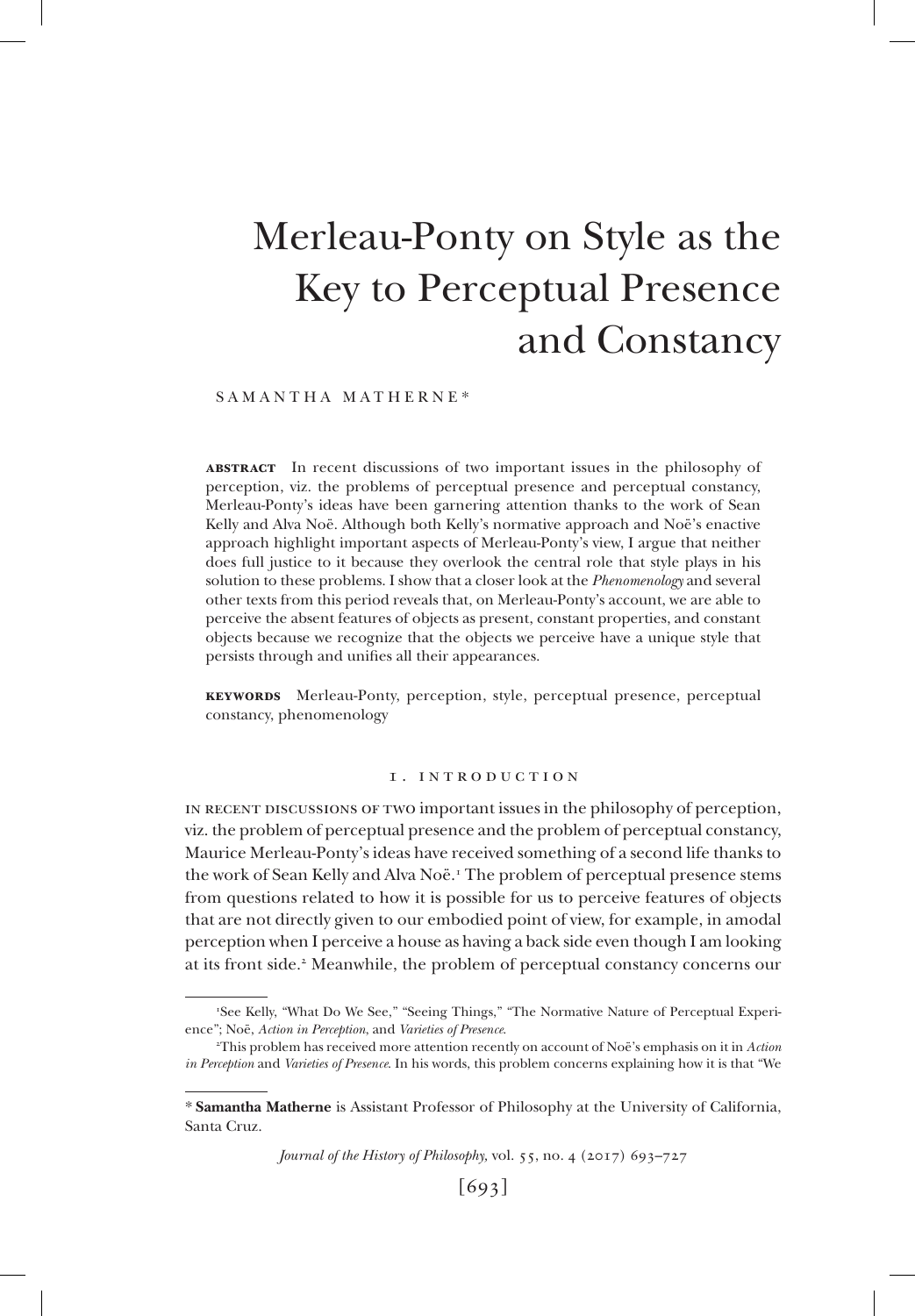ability to perceive something as constant in spite of varying perspectives and perceptual conditions. This problem is often construed in terms of our ability to perceive properties as constant in spite of varying conditions, for example, our ability to perceive a wall as white in uneven lighting conditions or a Frisbee as circular when seen from an oblique angle. However, the problem also concerns our ability to perceive an object with its various properties as constant in spite of the fluctuating perceptions we have of it, for example, we can perceive a green, rectangular, two-inch thick book as constant in spite of the fluctuating perceptions we have of it, say, in the morning, afternoon, and evening.<sup>3</sup> I will refer to these as the problems of property constancy and object constancy respectively.

In their attempts to deal with these problems, both Kelly and Noë have regarded Merleau-Ponty's work as a promising resource. Though I will have more to say about both of these views below, roughly, Kelly defends a normative account of perceptual presence and constancy, which develops Merleau-Ponty's idea that perception involves normative sensitivity to how objects or properties ought to look when perceived optimally and how our current perceptions deviate from that norm. Meanwhile, Noë's enactive account draws on Merleau-Ponty's claims about bodily knowledge and argues that it is in virtue of us having sensorimotor knowledge of how objects and properties show up in varying perceptual conditions that presence and constancy become possible.

Although both Kelly and Noë highlight important aspects of Merleau-Ponty's view, I argue that neither does full justice to his view because they overlook the central role that 'style' plays in his solution to the problems of perceptual presence and constancy. As a closer look at the *Phenomenology* and several other texts from this period reveals, on Merleau-Ponty's account, it is because we recognize that the objects we perceive have a distinctive style that persists through and unifies all their appearances that we are able to perceive the absent features of an object as present, constant properties, and constant objects. Though appealing to an aesthetic notion in this context may at first strike us as unusual, I show that Merleau-Ponty uses it as the foundation of a sophisticated theory of perceptual presence and constancy, which is able to account for the unity of both the object and of our experience in these perceptual phenomena.

Moreover, I submit that my interpretation has several advantages over Kelly's and Noë's approaches. First, with respect to Kelly's interpretation, he claims that while Merleau-Ponty explicitly defends a promising account of property constancy, when

have a sense of the presence of that which, strictly speaking, we do not perceive" (*Action in Perception*, 60). For other recent general formulations of the problem of perceptual presence, see Alan Thomas, "Perceptual Presence and the Productive Imagination"; and Amy Kind, "Imaginative Presence."

<sup>3</sup> Though recent philosophical literature has tended to focus on property constancy (see, e.g. Susanna Schellenberg, "The Situation-Dependency of Perception," and Jonathan Cohen, "Perceptual Constancy"), Merleau-Ponty, and Kelly following him in "What Do We See" and "Seeing Things," distinguishes between the constancy of properties and the constancy of what he calls the 'real thing' or what we would call an 'object.' On Merleau-Ponty's view, object constancy is not just a matter of the constancy of, say, the shape of an object, but rather of the object as a whole with its various properties. That is why, as we shall see below, he devotes Section A of "The Thing" chapter ("Perceptual Constants") to issues of property constancy, e.g. size, color, weight, etc., and Part B ("The Thing or the Real") to issues of object constancy.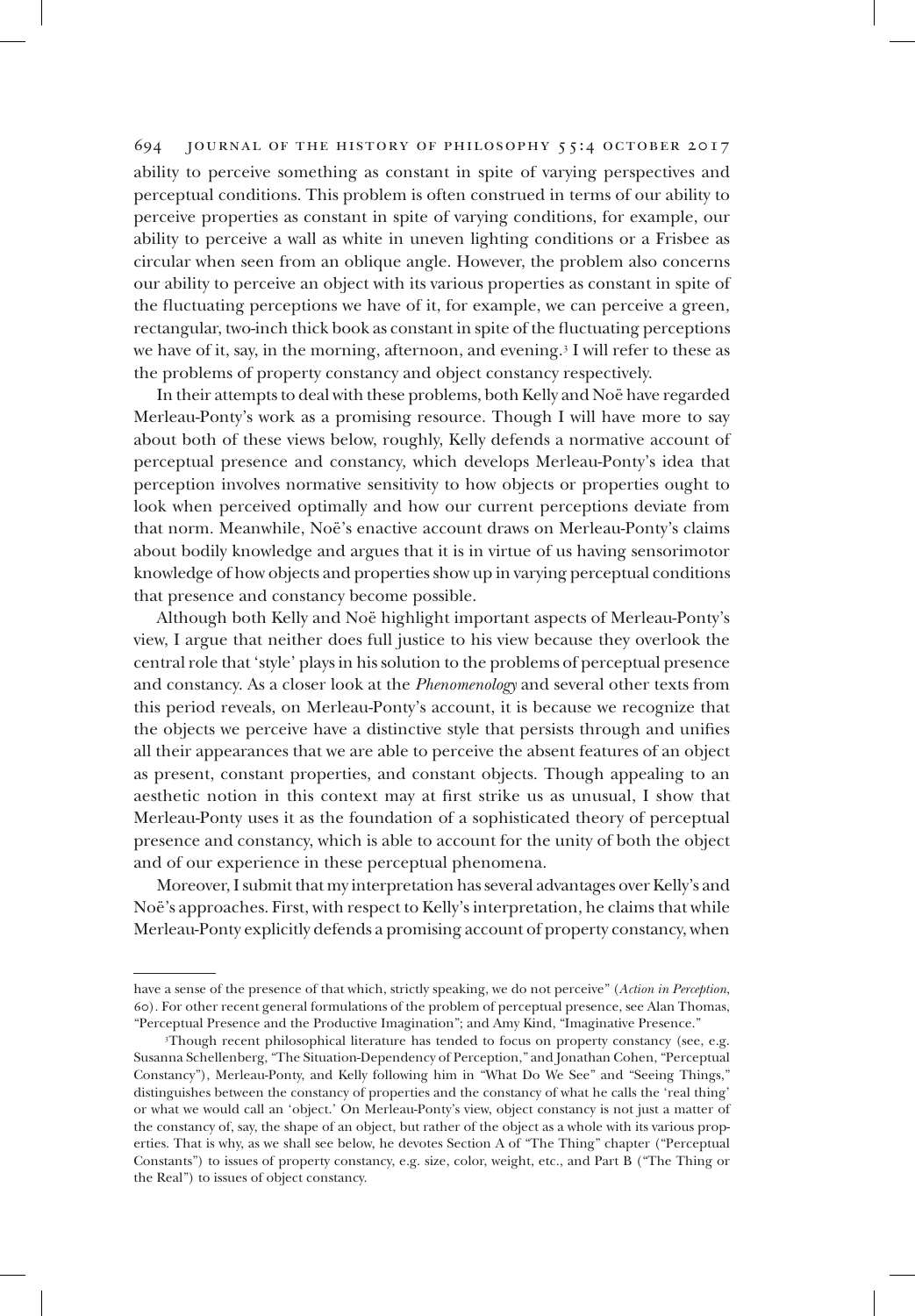it comes to object constancy and perceptual presence he "falters" and "didn't quite get his own view right" ("Seeing Things," 94, 76). For this reason, Kelly devotes much of his interpretation to a careful reconstruction of what Merleau-Ponty should have said with regard to these issues. Given the importance of perceptual presence and object constancy in any account of perception, it seems like a serious failing on Merleau-Ponty's part not to have offered the view he should have; however, in what follows, I argue that we do not need to fault him on this count. To the contrary, by attending to Merleau-Ponty's use of style, my interpretation uncovers the coherent and compelling account of presence and object constancy that he explicitly defends. Second, Susanna Schellenberg argues that both Kelly's and Noë's accounts face what she calls the "unification problem," which is a problem that concerns how, given the flux of appearances and perceptions, we are able to have a unified experience of a unified object ("Action and Self-Location," 609–10). If we think Kelly's and Noë's views are extensions of Merleau-Ponty's view, then we may be tempted to think his view faces this problem as well. However, I hope to demonstrate that one of the strengths of Merleau-Ponty's style-based approach precisely is its ability to deal with the unification problem, for the appeal to style provides a way to accommodate the unity of both the object and our experience.

In order to develop my interpretation of Merleau-Ponty's style-based account of perceptual presence and constancy, I begin, in section 2, with a discussion of Kelly's normative interpretation. I then turn to Noë's enactive interpretation in section 3, and address Schellenberg's unification problem in section 4. In section 5, I present my alternative interpretation, which hinges on two theses: 'the style thesis' and 'the style recognition thesis.' Next, in section 6, I examine how these two theses provide the groundwork for Merleau-Ponty's account of perceptual presence and constancy so as to avoid the unification problem and how this solution differs from the one that Kelly and Noë attribute to him. I conclude, in section 7, with a discussion of the merits of Merleau-Ponty's strategy of employing the aesthetic notion of style to solve problems in ordinary perception.

## 2 . kelly's normative interpretation of merleau-ponty

Though both Kelly and Noë draw on themes in Merleau-Ponty in order to build their accounts of presence and constancy, Kelly, unlike Noë, presents his account as a careful interpretation of Merleau-Ponty and, as such, his work serves as a helpful starting point. It is in particular in his article, "Seeing Things in Merleau-Ponty," that Kelly offers an extended analysis of the details of Merleau-Ponty's position. Thus, in this section, I want to concentrate on this piece, both discussing its content and raising objections to it.

## *2.1. Kelly and "Seeing Things in Merleau-Ponty"*

At the heart of Kelly's interpretation is an emphasis on what he takes to be two central themes in Merleau-Ponty's account of perception: indeterminacy and normativity. Beginning with indeterminacy, Kelly argues that, on Merleau-Ponty's view, in order to account for the presence of what is absent or the perception of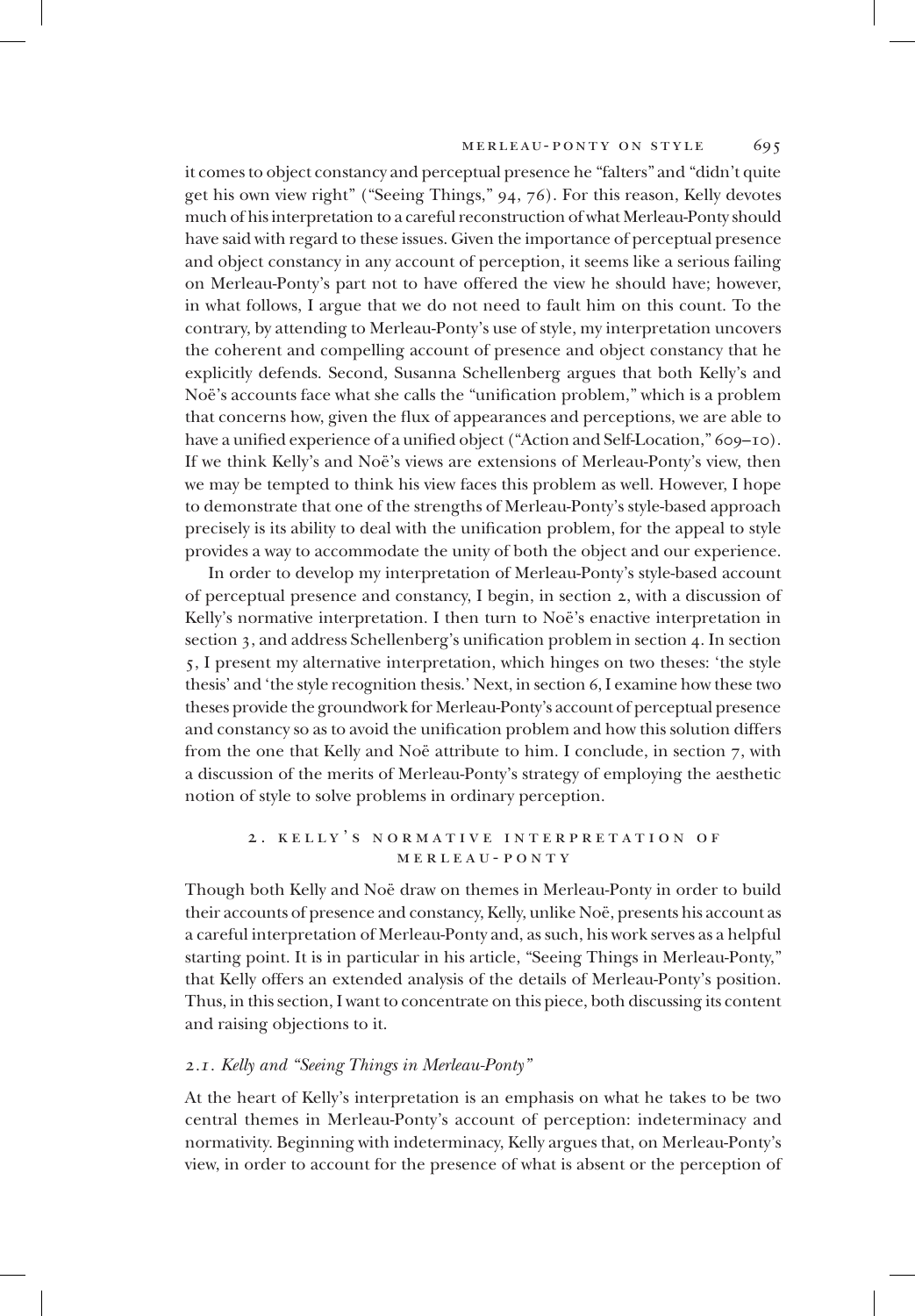constants, we must in the first place recognize that perception is not a wholly determinate affair. Drawing on Merleau-Ponty's claims early in the *Phenomenology*  that "there is an *indeterminate vision*, a *vision of something or other* [vision de je ne sais quoi]" (*PdP* 28/*PhP* 6) and that "We must recognize the indeterminate as a positive phenomenon" (*PdP* 28/*PhP* 7), Kelly claims that, for Merleau-Ponty, perception involves an awareness of things that are indeterminately present ("Seeing Things," 80).<sup>4</sup> Kelly identifies Merleau-Ponty's 'canonical' example of indeterminate visual presence as the presence of a background behind a figure ("Seeing Things," 82). As I stare at the bowl of fruit on my table, for example, even though I have no determinate perception of the other objects in my perceptual field, like the couch, the piano, and the window, they are, on this view, nevertheless perceptually present to me in an indeterminate way. Though this is an example of the indeterminate presence of the background, Kelly argues that it generalizes to cases of perceptual presence and constancy as well.

Yet, in order to fully cash out what this indeterminacy amounts to, Kelly claims that Merleau-Ponty appeals to the notion of normativity: something is indeterminately present in my perception if it plays a normative role in it. According to Kelly, this idea is manifest in Merleau-Ponty's analysis of our sensitivity to the optimal context for perceiving something, for example, the optimal lighting conditions in or the optimal distance from which to perceive the object. As Merleau-Ponty puts the point:

For each object, just as for each painting in an art gallery, there is an optimal distance from which it asks to be seen—an orientation through which it presents more of itself—beneath or beyond which we merely have a confused perception due to excess or lack. Hence, we tend toward a maximum of visibility. (*PdP* 355/*PhP* 315–16; cf. "Seeing Things," 85)

On Kelly's reading, this optimal context serves as a norm we are sensitive to in perception: we are aware of how our current perceptual situation "deviates" from this norm and we "tend toward" it, that is, we are drawn to move our bodies or change our situation in order to have a better perception of the object (see, e.g. "Seeing Things," 85). Even though we do not have a determinate grasp of what this context is, nevertheless it is indeterminately present in our perception, as something that normatively guides it.

On Kelly's interpretation, Merleau-Ponty, in turn, uses this analysis of the norm involved in the optimal perceptual context to explicate property constancy. In particular, Kelly suggests that, for Merleau-Ponty, the constant property is defined in terms of the normative context: the constant property is the one that would be revealed in the optimal context, for example, a constant color is the color as it would be revealed in the optimal lighting context (see "Seeing Things," 86). However, Kelly claims that the constant property is not one we have a determinate experience of; rather, it is something that is present in the same indeterminate, normative way that the optimal context is. In the case of color, for example, Kelly highlights Merleau-Ponty's remark that "The real color remains beneath the

<sup>4</sup> Citations to *Phenomenology of Perception* will be to the original French (*PdP*) pagination/English (*PhP*) pagination.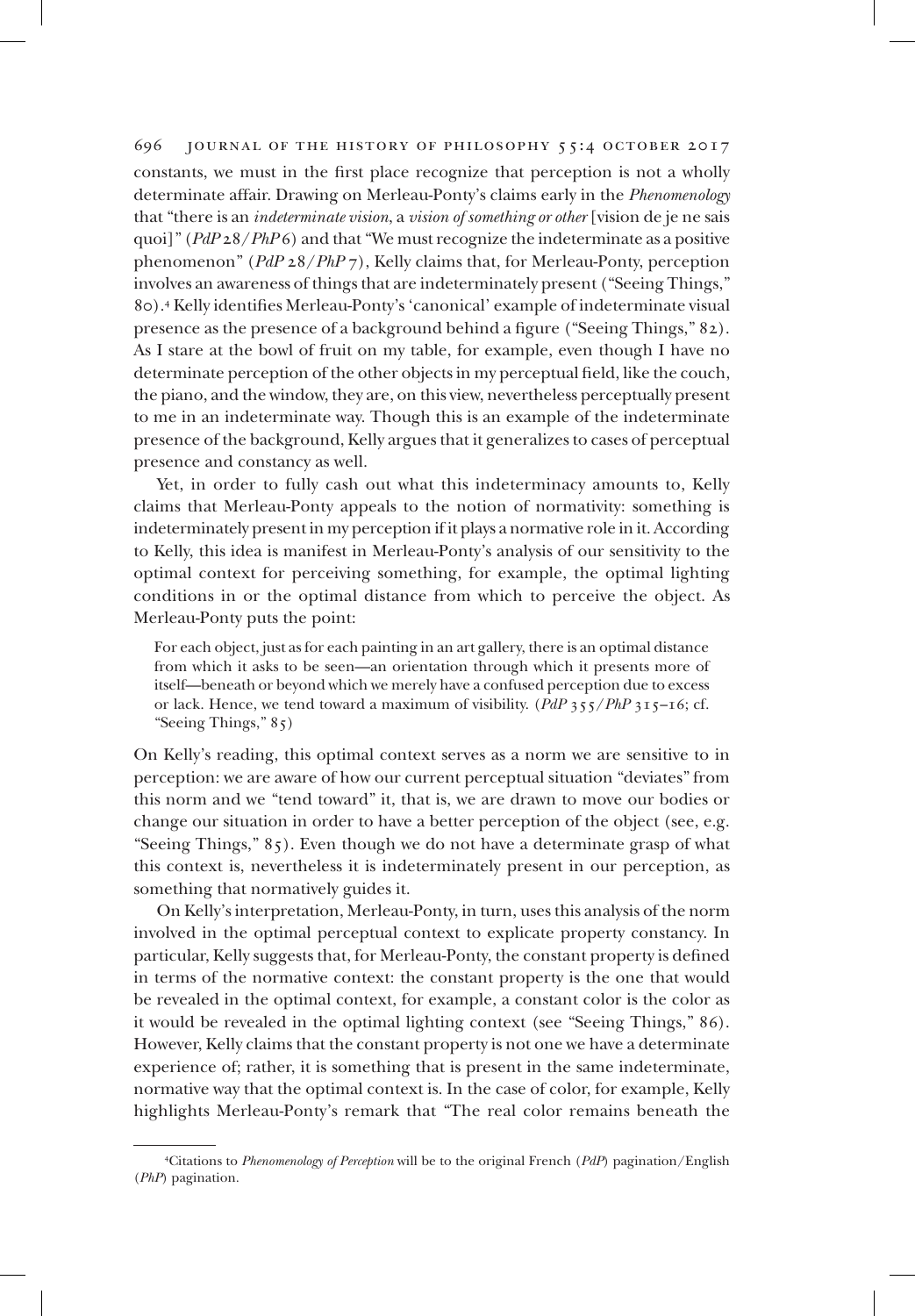appearances just as the background continues beneath the figure, that is, not as a quality that is seen or conceived, but rather as a non-sensorial presence" (*PdP* 359/*PhP* 319; cf. "Seeing Things," 87). On Kelly's reading, what it means for the real color to be experienced like the background beneath the figure is for it to be present indeterminately as a norm from which we experience our current perceptions deviating. For this reason, Kelly suggests that, for Merleau-Ponty, a constant property is itself a norm: it is the "maximally articulate norm against which every particular presentation is felt to deviate" ("Seeing Things," 98). On Kelly's view, then, there are multiple norms that guide us in perception. Whereas the optimal context is a norm that attunes us to how our current perceptual context deviates from the optimal one, the constant property is a norm that enables us to be sensitive to how the property as it presents itself here and now deviates from the property as it would be revealed in the optimal context.

Drawing on this normative analysis, Kelly suggests that Merleau-Ponty solves the problem of property constancy as follows. Constant properties are norms that reflect how that property would be perceived in the optimal context, and we are able to perceive that property as constant because we are sensitive to how our current perceptions deviate from that norm. For example, my perception of this book as a constant red involves me being normatively sensitive to how my current perception of its red in these uneven lighting conditions deviates from how that red would reveal itself in optimal lighting conditions. So too for other constant properties, like shape or size, our awareness of them involves not a determinate perception of them, but rather an indeterminate awareness of them as norms that our current perceptions deviate from.

Yet, although Kelly thinks Merleau-Ponty is clear about this point in the case of property constancy, he argues that when it comes to object constancy and perceptual presence, "Merleau-Ponty didn't quite get his own view right" ("Seeing Things," 76). According to Kelly, Merleau-Ponty failed to argue for the idea that a constant object is the norm from which we experience our current perceptions to be deviating: "Everything he says leads him to this view. Yet, amazingly, I can find no place where he states it explicitly" ("Seeing Things," 95). In order to make up for this lacuna in Merleau-Ponty's account, Kelly offers a reconstruction of what he thinks Merleau-Ponty's view should have been. To this end, Kelly draws on both Merleau-Ponty's analysis of property constancy and the following passage from the Introduction to Part One of the *Phenomenology*. I shall call this passage the 'seeing things passage,' and, given its centrality for Kelly, I quote it at length:

To see is to enter into a universe of beings that *show themselves*. . . . In other words, to see an object is to come to inhabit it and to thereby grasp all things according to the sides these other things turn towards this object. And yet, to the extent that I also see those things, they remain places open to my gaze and, being virtually situated in them, I already perceive the central object of my present vision from different angles. Each object, then, is a mirror to all the others. When I see the lamp on my table, I attribute to it not merely the qualities visible from my location, but also those that the fireplace, the walls, and the table can "see." The back of my lamp is merely the face that it "shows" to the fireplace. Thus, I can see one object insofar as objects form a system or a world, and insofar as each of them arranges the others around itself like spectators of its hidden aspects and as the guarantee of their permanence.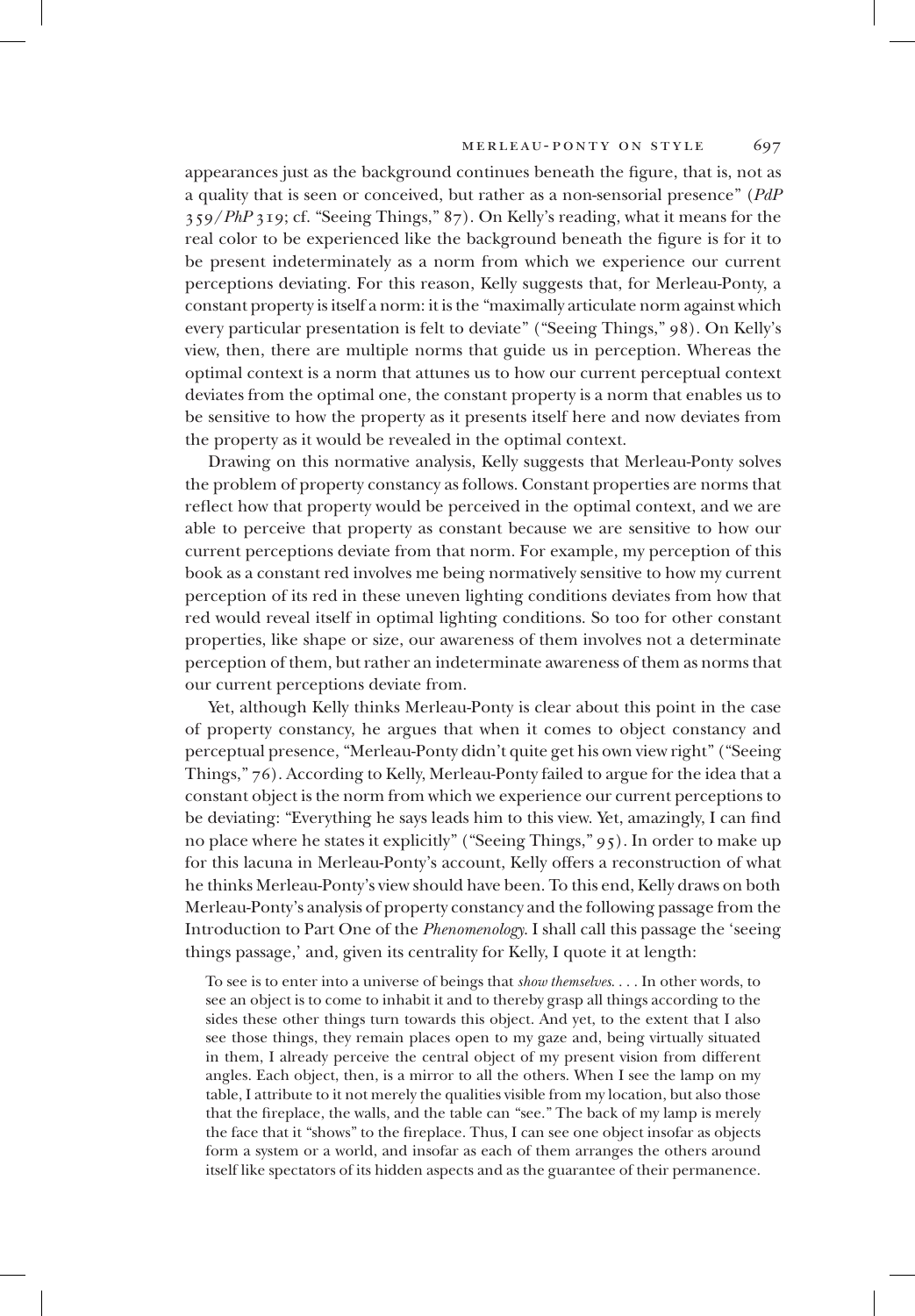. . . Thus, our formula above must be modified: the house itself is not the house seen from nowhere, but rather the house seen from everywhere. The fully realized object is translucent, it is shot through from all sides by an infinity of present gazes intersecting in its depth and leaving nothing there hidden. (*PdP* 96–97/*PhP* 70–71; cf. "Seeing Things," 76, 91)

There are several key ideas in this passage that Kelly draws on to reconstruct Merleau-Ponty's view. To begin, Kelly uses the idea of the 'view from everywhere' in this passage to elucidate the optimal context for perceiving a constant object. The view from everywhere is the view that is constituted by all the other objects that "see" the central object, for example, the view from everywhere on the lamp is the view that the fireplace, walls, and table collectively have of it. Though Kelly notes that this is not a view any embodied perceiver could ever have, he suggests it nevertheless serves as the norm that guides us in our perception of the object: it represents the context that would give us a "*maximum grip*" on the object, which we experience our current context to deviate from ("Seeing Things," 95).

It is this normative gloss on the view from everywhere that Kelly thinks can be marshaled in order to fill in Merleau-Ponty's account of objective constancy and perceptual presence. With regard to object constancy, Kelly argues that the constant object is defined in terms of the view from everywhere, that is, it is the object as it would be revealed to this view. However, this constant object is not something we have a determinate experience of; rather, we experience it indeterminately, as a norm: "the real thing . . . is the *norm* from which I experience the object as presented in my current perspective to be deviating" ("Seeing Things," 95). This, in turn, means that our ability to perceive an object as constant depends on our normative awareness of how our current perceptions of the object deviate from how the object would reveal itself to the view from everywhere.

Meanwhile, with respect to perceptual presence, Kelly emphasizes the claim in Merleau-Ponty's seeing things passage that seeing a focal object involves "already perceiving" that object from the vantage point of the surrounding objects, each of which represents a "place open to my gaze" that I can be "virtually situated in." According to Kelly, this means that in virtue of being sensitive to the view from everywhere, I already perceive the hidden backside of an object because I am virtually lodged in the point of view of the object that "sees" its backside ("Seeing Things," 99). On Kelly's interpretation, we are virtually lodged in the alternative point of view by means of the motor intentionality of our body. This motor intentionality is something he describes as a "kind of bodily readiness" to engage with the absent features of the object ("Seeing Things," 100). The absent side of an object can thus be present in perception, albeit in an indeterminate way due to us being intentionally directed towards it through our bodies.

In sum, on Kelly's interpretation, the key to understanding Merleau-Ponty's solution to the problems of perceptual presence and perceptual constancy is to appreciate the positive role that indeterminacy and normativity play in our perception. While Kelly takes Merleau-Ponty to have been clear about this in the case of property constancy, he claims that he faltered in the case of object constancy and perceptual presence. Kelly takes this to be the case because he thinks Merleau-Ponty failed to argue explicitly that these phenomena are grounded in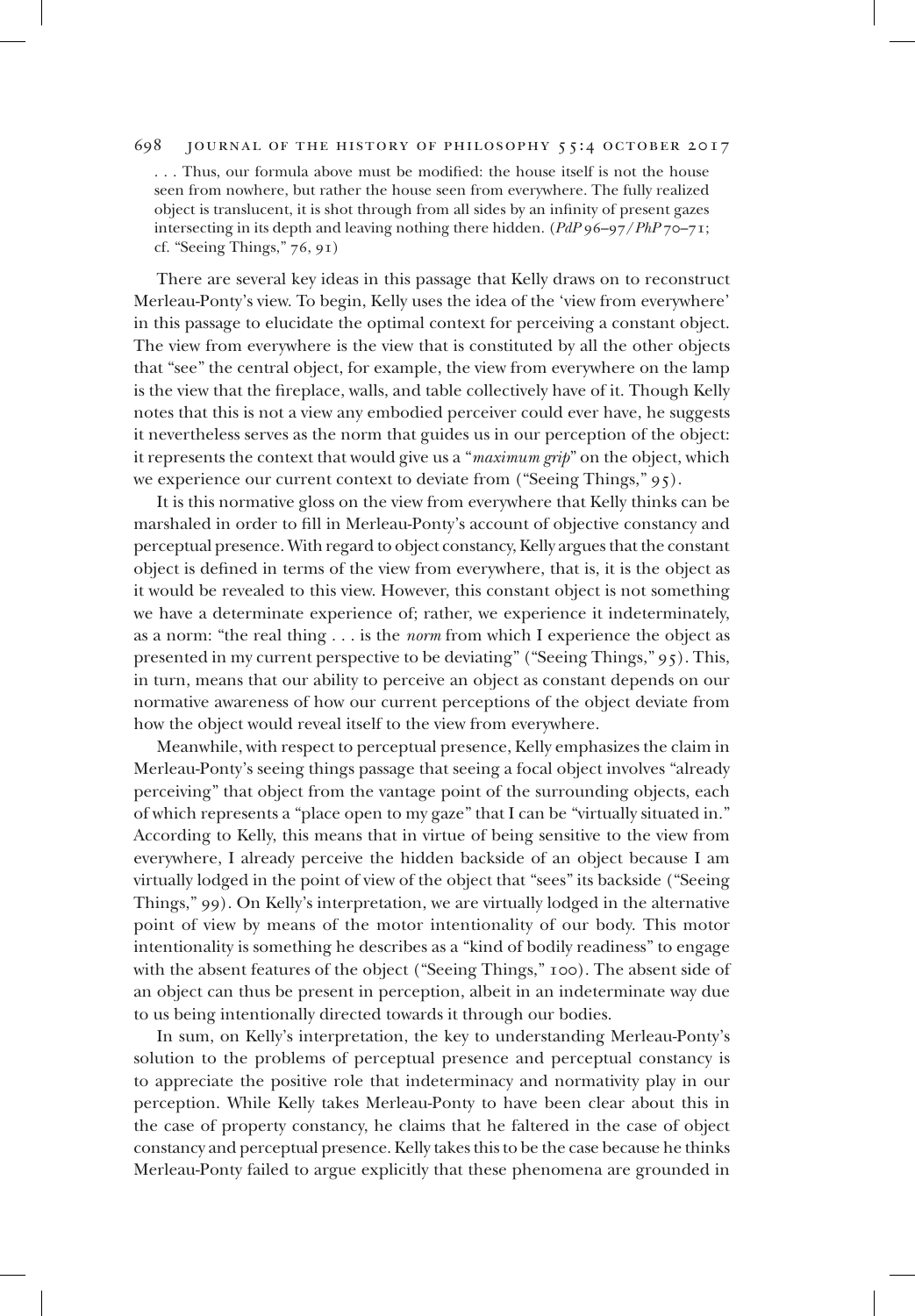our awareness of how our current perceptions deviate from the constant object, defined as the norm constituted by the view from everywhere.

#### *2.2. Objections to Kelly's Interpretation*

Although I think Kelly's interpretation nicely highlights the role that indeterminacy, normativity, and motor intentionality play in Merleau-Ponty's view, there are two reasons to be hesitant about attributing to Merleau-Ponty an account of constancy and presence that relies on the seeing things passage and the view from everywhere. The first reason relates to a textual concern that the seeing things passage is not representative of Merleau-Ponty's own view, and the second relates to the worry that, by focusing on the seeing things passage, we overlook the style-based account of object constancy and perceptual presence that Merleau-Ponty explicitly defends.

To begin, while the seeing things passage serves as the linchpin of Kelly's reconstruction of Merleau-Ponty's view, it is not entirely clear that this passage reflects the latter's own position. As readers familiar with his style are aware, not every passage Merleau-Ponty writes is in his own voice; rather, he often proceeds by first presenting the 'empiricist' and 'intellectualist' positions he is critical of on their own terms, then offering objections to these positions, and only subsequently defending his own view.<sup>5</sup> A closer look at the context of the seeing things passage raises the concern that Merleau-Ponty is not there offering his own view, but rather a view he wishes to oppose.

The seeing things passage occurs in the brief Introduction to Part One, "The Body" (*PdP* 95–100/*PhP* 69–74), and Merleau-Ponty uses this text to set up a central question relating to perception, viz. how can perception "com[e] about from somewhere without thereby being locked within its perspective" (*PdP* 95/ *PhP* 69). In other words, how can we explain the fact that, although perspective limits our perception, in perception we are nevertheless able to grasp objects that transcend that perspective? In order to begin exploring this question in the course of his Introduction, Merleau-Ponty considers two different approaches to perception that rely on the notions of the 'view from nowhere' and 'view from everywhere,' respectively. On the former view, which he attributes to Leibniz, an object is like a "*geometrical plan* that incudes . . . all possible perspectives"; in which case, the proper perception of it is a non-perspectival one, like the one that God has "from nowhere" (*PdP* 95/*PhP* 69). However, Merleau-Ponty quickly dispenses with this view, arguing that it is flawed because it fails to take perspective into account: "To see is always to see from somewhere" (*PhP* 69/*PdP* 95).

<sup>5</sup> Taking the opening paragraphs of "The Thing and the Natural World" (*PdP* 352–57/*PhP* 312–17) as but one example, in the second paragraph, Merleau-Ponty presents the empiricist view ("The psychologist will say") and then criticizes it halfway through that paragraph ("But this psychological reconstitution of objective size and form . . . takes for granted what was to be explained"). In the next paragraph, he presents the intellectualist view ("At first glance, there certainly seems to be a way of evading the question") and then criticizes this position in the fourth paragraph ("But have we truly overcome [the psychologist's problems]?"). It is only here that he begins to defend his own view (e.g. emphasizing the normativity of perception and the idea that any analysis of perceptual constancy must account for both the "phenomenon of the body and the phenomenon of the thing").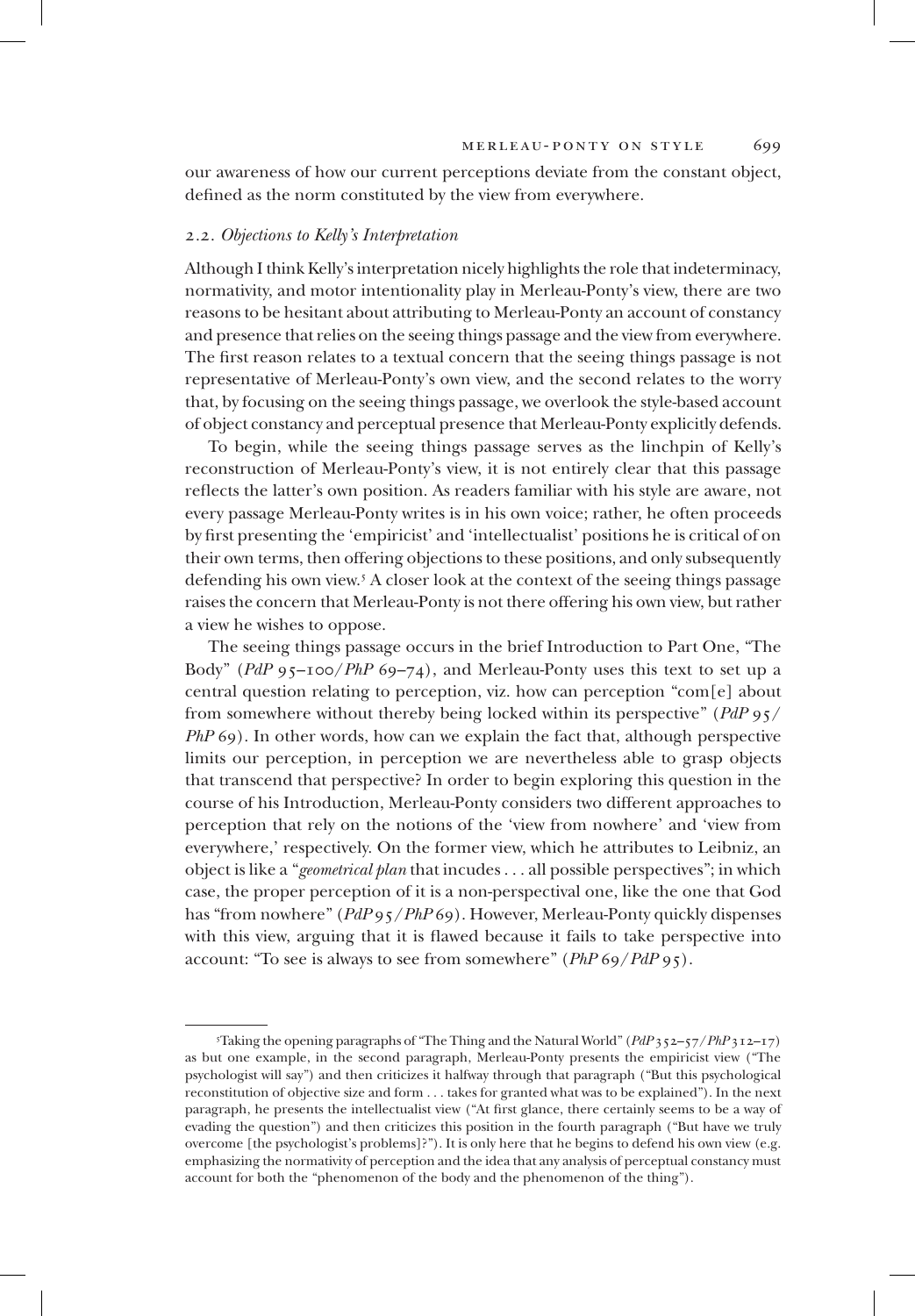After making some preliminary remarks about the structure of perspective, he then takes up the alternative 'view from everywhere' that Kelly discusses:

our formula above must be modified: the house itself is not the house seen from nowhere, but rather the house seen from everywhere. The fully realized object is translucent, it is shot through from all sides by an infinity of present gazes intersecting in its depth and leaving nothing there hidden. (*PdP* 97/*PhP* 71)

It can be tempting to follow Kelly in interpreting the seeing things passage as reflective of Merleau-Ponty's own view because there are themes in it that seem to be ones Merleau-Ponty endorses, for example, the idea that the objects I perceive are "places open to my gaze" and that I am "virtually situated" in them. However, the last sentence should make us wary: the description of objects as "fully realized," "translucent," and as having "nothing hidden" seems to crystallize the objects of perception in a way that Merleau-Ponty resists. Consider, for example, his claim that

it is essential for the thing [i.e. the perceived object] . . . to be presented as "open." . . . This is what is sometimes expressed when it is said that the thing . . . [is] mysterious. . . . We now understand why things . . . are not significations presented to the intelligence, but are rather opaque structures, and why their final sense remains foggy. (*PdP* 390/*PhP* 348–49)

Alternatively, consider his assertion that "It is essential that the thing, if it is to be a thing, have sides hidden from me" (*PdP* 436/*PhP* 396). In both passages, he suggests that it is of the essence of the things we perceive to be "open," "mysterious," "opaque," "foggy," and to have "sides hidden." The seeing things passage, however, characterizes objects in a much more transparent and fixed way, which raises the worry that this passage does not reflect his view after all.

This suspicion, in fact, appears to be confirmed if we examine how Merleau-Ponty continues in the rest of the Introduction to Part One. For immediately after describing the view from everywhere,<sup>6</sup> he appears to object to it: "But again, my human gaze never *posits* more than one side of the object" (*PdP* 98/*PhP* 72). Merleau-Ponty then devotes the remainder of the Introduction to discussing why such a view is misguided. According to Merleau-Ponty, we arrive at the idea that objects are fully realized or fully posited as a result of a problematic type of thinking that he labels 'objective thought.'<sup>7</sup> On his view, objective thought is the type of thought that defines objects as entities that exist in-themselves and subjects as entities that exist for-themselves, that is, have consciousness.<sup>8</sup>

As he presents this view in the Introduction to Part One, objective thought characterizes the object as an "absolute object" that possess all of its parts entirely independently from us:

<sup>6</sup> After the paragraph in which he presents the spatial version of the view from everywhere that Kelly emphasizes, Merleau-Ponty devotes the next paragraph to the temporal version of this view (*PdP* 97/*PhP* 71–72).

<sup>7</sup> The analytical table of contents indicates "Experience and objective thought" and "The problem of the body" as the two themes he addresses in this Introduction (*PdP* 532/*PhP* lv).

<sup>8</sup> Here I am drawing on Merleau-Ponty's characterization of objective thought as follows: "The consistent function of objective thought is to reduce all phenomena that attest to the union of the subject and the world, and to substitute for them the clear idea of the object as an *in-itself* and of the subject as a pure consciousness" (*PdP* 376/*PhP* 334).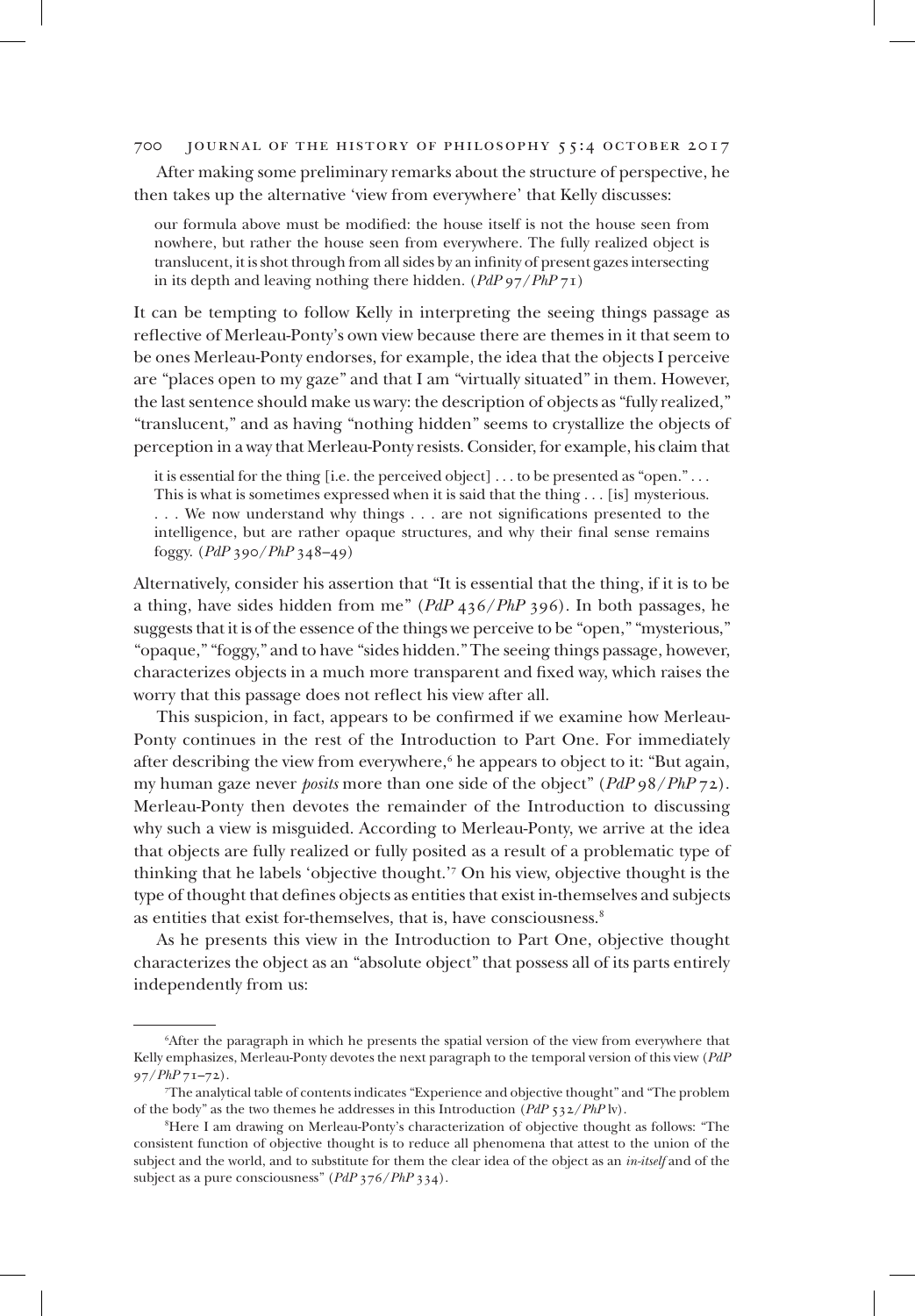The house has *its* water pipes, *its* foundation, and perhaps its cracks growing secretly in the thickness of the ceiling. We never see them, but it *has them*, together with its windows or chimneys that are visible for us. . . . Taken in itself . . . the object conceals nothing: it is fully spread out and its parts coexist while our gaze skims over them one by one. (*PdP* 98/*PhP* 72–73)

While this might seem innocuous, it becomes clear that he takes issue with this view because it falsifies our actual experience:

The positing of the object thus takes us beyond the limits of our actual experience, which throws itself against a foreign being such that, in the end, experience believes it draws from the object everything that experience itself teaches us. . . . Obsessed with being, and forgetting the perspectivism of my experience, I henceforth treat my experience as an object. (*PdP* 99/*PhP* 73)

As we see here, Merleau-Ponty thinks that this view of the object is mistaken because it encourages us to think that the object alone is responsible for our experience and to thus to ignore the contribution we make through our embodied perspective. And when we do take this perspective into account, Merleau-Ponty suggests, we find that instead of perceiving an "object in its fullness," that is, as something fully realized, we perceive an object as something that is "incomplete and open" (*PdP* 98/*PhP* 72). In other words, he says what we expect he would say, on the basis of the passages cited above, about the object of perception being mysterious, opaque, partially hidden etc.

Yet, in addition to this problematic view of objects, Merleau-Ponty suggests in the Introduction that objective thought also encourages us to have a mistaken view of the subject of perception. He maintains that, in objective thought, the subject is conceived of as a type of consciousness that is capable of positing all the features of an object. And to illustrate this view of consciousness, he once again appeals to the idea of 'seeing things,' claiming that in order for consciousness to posit an absolute object, it must posit it through the view from everywhere:

if the objects that surround the house or inhabit it remained what they are in perceptual experience, that is, gazes limited to a specific perspective, then the house would not be posited as an autonomous being. Thus, the positing of a single object in the full sense of the word requires the composition [or co-positing] of all these experiences in a single polythetic act. (*PdP* 99/*PhP* 73)

Thus, Merleau-Ponty here treats the view from everywhere as a component of the problematic view of consciousness that is defended by objective thought. Moreover, he once again objects that this view causes us to neglect fundamental features of our lived experience. In particular, he claims that if we think of consciousness along these lines, then we neglect the role played by our body, by time, and by the world (*PdP* 99/*PhP* 74). He argues that, when we do this, we can no longer give an accurate analysis of consciousness as it figures in our lived experience: "the absolute positing of a single object is the death of consciousness, since it congeals all of experience, as a seed crystal introduced into a solution causes it suddenly to crystallize" (*PdP* 100/*PhP* 74).

Summing up these criticisms, Merleau-Ponty begins the last paragraph of the Introduction by saying,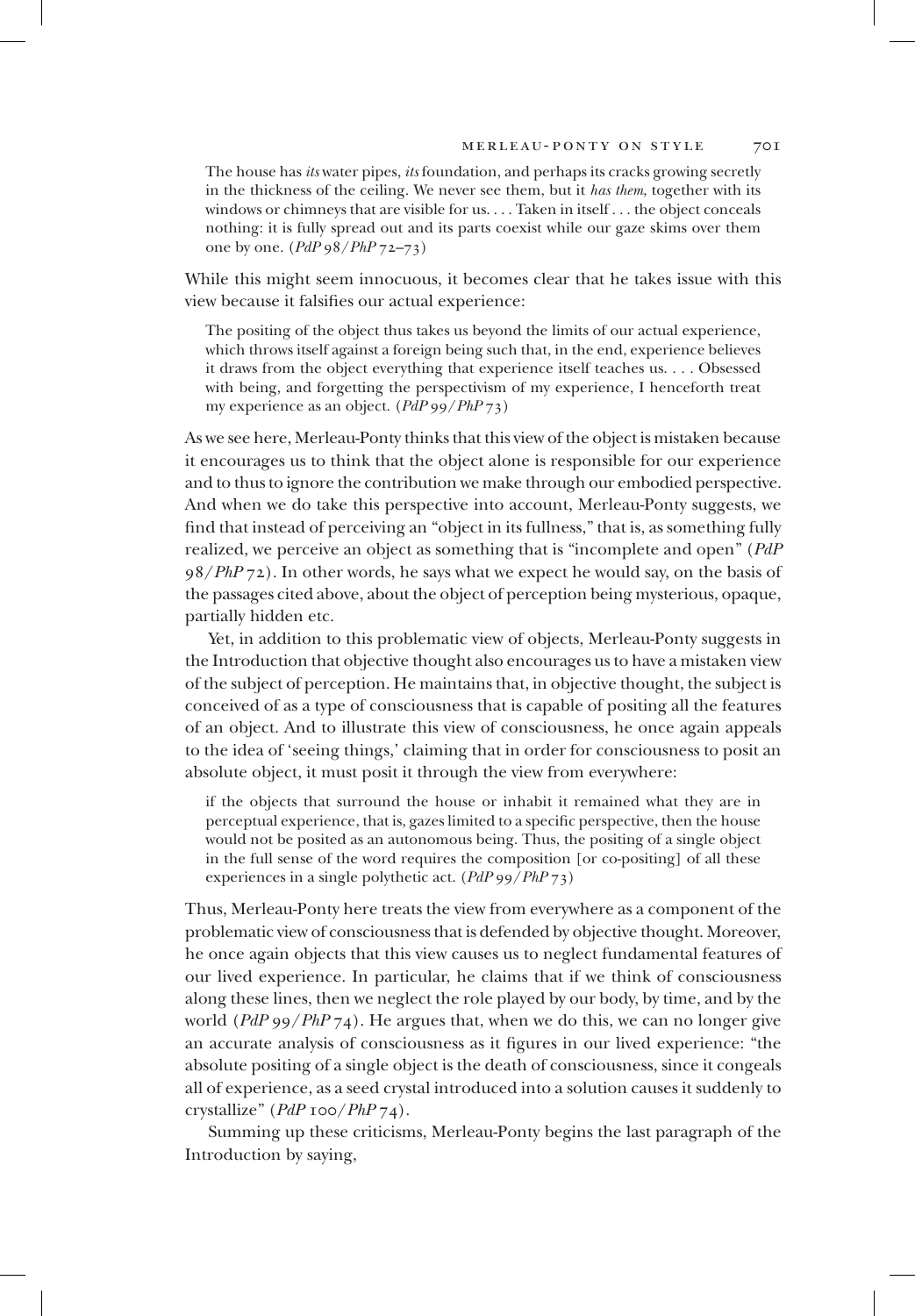We cannot remain within this dilemma of understanding either nothing of the subject or nothing of the object. We must rediscover the origin of the object at the very core of our experience, we must describe the appearance of being, and we must come to understand how, paradoxically, there is *for-us* an *in-itself*. (*PdP* 100/*PhP* 74)

As I read the dialectic of the Introduction, then, what has happened is that Merleau-Ponty first presented the view from nowhere theory and pointed out the obvious problems with it. He then presented the view from everywhere theory, criticized it as symptomatic of objective thought, and arrives in the last paragraph at the conclusion that we need to come up with an alternative theory if we are going to do justice to the subject and object of perceptual experience; a task he undertakes in the ensuing chapters of the *Phenomenology*. If this reading is right, then the view from everywhere theory is not a view he endorses, but rather one whose shortcomings he intends his own view to overcome.

This, in turn, puts pressure on Kelly's interpretation to the extent that it draws on the seeing things passage. To be sure, Kelly's interpretation of the view from everywhere does not ground it in objective thought, but rather acknowledges the role that our bodies, indeterminacy, and normativity play in our experience of it; all themes that Merleau-Ponty is surely sympathetic to. Yet if the seeing things passage itself does not represent Merleau-Ponty's own view, then it seems we should be hesitant about relying heavily on it in order to reconstruct his position on presence and constancy.

One might respond to this worry with an alternative interpretation of the seeing things passage, according to which it is not the ideas expressed in the passage that Merleau-Ponty objects to, but rather how objective thought distorts those ideas. After all, Merleau-Ponty does claim that objective thought is "the result and the natural continuation" of our perceptual experience (*PdP* 100/*PhP* 74). Perhaps, then, he uses the seeing things passage to articulate genuine features of perceptual experience and the subsequent paragraphs in the Introduction to explain how objective thought distorts these features. However, given how the seeing things passage ends, viz. with a characterization of the object of perception as something that is fully realized, it seems to me that the passage is better read as offering a description of how objective thought treats such fully realized and posited objects, that is, as 'seen from everywhere.' What is more, as we saw in our discussion of objective thought's view of consciousness, Merleau-Ponty returns to the ideas from the seeing things passage in explaining how objects come to be fully posited, which, again, suggests that this passage does not represent his own position, but rather the 'view from everywhere' position he eschews. For these reasons, it seems we should remain hesitant in reconstructing Merleau-Ponty's account of constancy and presence on the basis of the seeing things passage.<sup>9</sup>

Of course, Kelly's motivation for drawing on the seeing things passage in the first place stems from what he takes to be a gap in Merleau-Ponty's account with regard to object constancy and perceptual presence. However, and this brings me

<sup>9</sup> Even if it is the case that there are themes in the seeing things passage that Merleau-Ponty endorses, in sect. 6.2, I argue that it still cannot serve as an adequate basis of his account of object constancy because it neglects the reality of the objects of perception.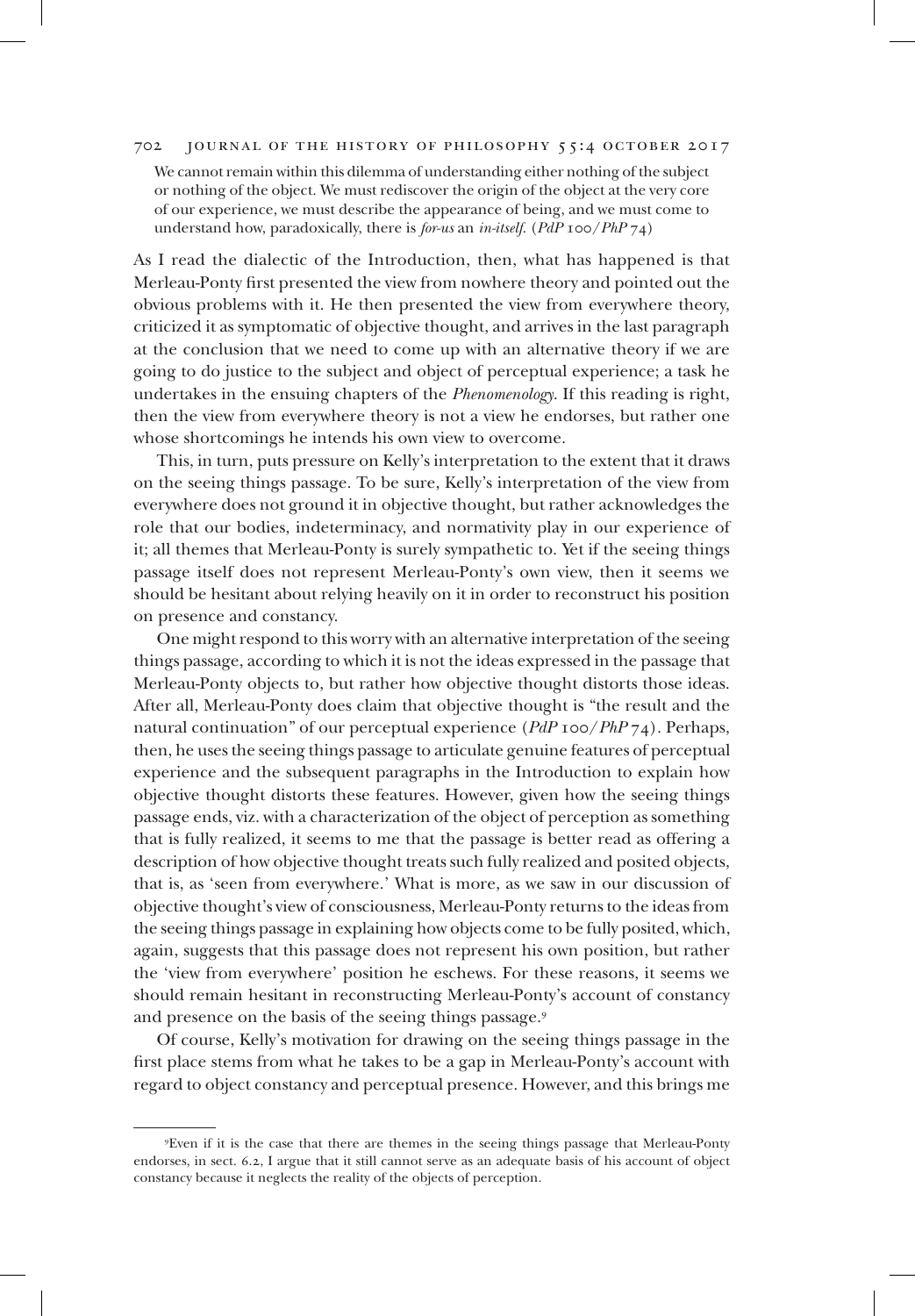to my second objection to Kelly's reading, it is not clear that Merleau-Ponty falters on this count. There are, in fact, three texts from this period in particular in which Merleau-Ponty directly addresses the issues of object constancy and perceptual presence: the chapter from the *Phenomenology* titled "The Thing and the Natural World" (pt. 2, ch. 3); his 1946 summary of the *Phenomenology* in "The Primacy of Perception"; and his 1952–53 summary of the *Phenomenology* in "An Unpublished Text by Maurice Merleau-Ponty: *A Prospectus of His Work*."<sup>10</sup> If we concentrate on these texts, I believe that we find Merleau-Ponty explicitly defending a view of object constancy and perceptual presence that we risk overlooking if we focus, instead, on the seeing things passage.

To be sure, Kelly addresses "The Thing" chapter; however, he only analyzes the account of property constancy that Merleau-Ponty gives in Section A of this chapter:

A. Perceptual Constants

- i. Constancy of form and size
- ii. Constancy of color: the "modes of appearance" of color and lighting
- iii. Constancy of sounds, temperatures, and weights
- iv. The constancy of tactile experiences and movement. (*PdP* 535/*PhP* lxiii)

Yet, although Section A is devoted to issues surrounding property constancy, towards the end of this section, Merleau-Ponty makes it clear that any account of property constancy is incomplete without an account of constant objects and the world:

The constancy of color is merely an abstract moment of the constancy of things, and the constancy of things is established upon the primordial consciousness of the world as the horizon of all our experience. (*PdP* 368/*PhP* 326)<sup>11</sup>

For this reason, Merleau-Ponty organizes the rest of the chapter as follows:

A. The Thing or the Real . . .

- i. The thing as norm of perception
- ii. The existential unity of the thing
- iii. The thing is not necessarily an object
- iv. The real as the identity of all the givens among themselves, as the identity of the givens and their sense
- v. The thing "prior to" man
- B. The Natural World . . .
- C. Verification through the Analysis of Hallucination. (*PdP* 535/*PhP* lxiii)

Section B thus emerges as a pivotal text in which Merleau-Ponty deals with object constancy, or what he calls the constancy of the "inter-sensory thing" (*PdP* 373/ *PhP* 331). Indeed, this is why we find passages like the following in this section:

When I perceive a pebble, I am not explicitly conscious of . . . only having perspectival aspects of it, and yet this analysis, if I undertake it, does not surprise me. I knew

<sup>10</sup>Merleau-Ponty delivered "The Primacy of Perception" to the Société française de philosophie in 1946, and then published it in 1947. "An Unpublished Text" was published in 1962, but given to Martial Gueroult at the time of Merleau-Ponty's candidacy for the chair of philosophy at the Collège de France around 1952–53.

<sup>11</sup>Though Kelly discusses this passage in "What Do We See," emphasizing the idea that constant properties are not isolated, but rather properties of a particular object (122), he does not discuss it in "Seeing Things."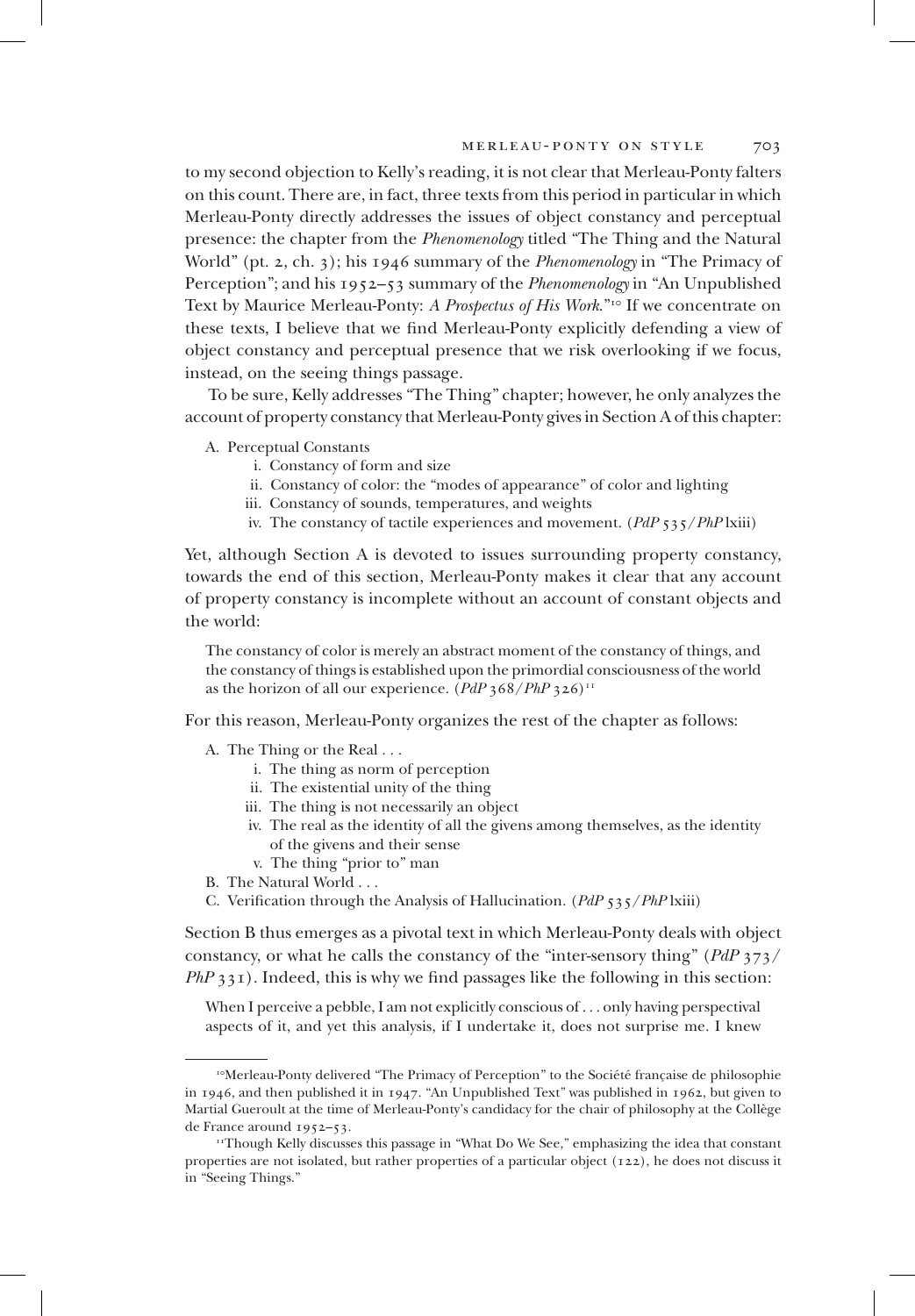silently that the total perception went through and made use of my gaze. . . . This is how it is true to say that the thing is constituted in a flow of subjective appearances. And nevertheless, I did not constitute it at the time, that is, I did not actively and through an inspection of the mind, posit the relations of all the sensory profiles among themselves. . . . That is what we expressed by saying that I perceive with my body. (*PdP* 382/*PhP* 340–41)

While I will have more to say about this passage below, the point to note for present purposes is that, in it, he attributes to himself an account of object constancy that is based on the idea that we perceive with our bodies. What is more, this is an account of object constancy that he conceives of as an alternative to the view that requires consciousness to posit all the perspectival appearances of the object. However, given that this view of positing consciousness is the one that he associates with objective thought and the view from everywhere in the Introduction to Part One, it appears that Merleau-Ponty intends his body-centric account of object constancy to contrast with the view from everywhere account described in the Introduction. Altogether, this indicates that "The Thing" chapter represents what he takes to be his most straightforward analysis of object constancy in the *Phenomenology* and, as such, we have reason to privilege this text over the seeing things passage in our attempts to understand his view.

Although "The Thing" chapter is his most comprehensive attempt to address object constancy, the two other texts, "The Primacy of Perception" and "An Unpublished Text," are valuable insofar as in them Merleau-Ponty is able to distill the core of his view in a way that is perhaps even clearer than in the *Phenomenology*. In "The Primacy of Perception," Merleau-Ponty takes as his point of departure the problems of both perceptual presence<sup>12</sup> and perceptual constancy,<sup>13</sup> and he describes the solution to these two problems as follows:

The perceptual synthesis thus must be accomplished by the subject, which can both delimit certain perspectival aspects in the object, the only ones actually given, and at the same time go beyond them. This subject, which takes a point of view, is my body. . . . The perceived thing is not an ideal unity in the possession of the intellect, like a geometrical notion, for example; it is rather a totality open to a horizon of an indefinite number of perspectival views which blend with one another according to a given *style*, which defines the object in question. (*PrP* 16, emphasis added)

In this passage, Merleau-Ponty emphasizes his familiar idea that perception depends on the embodied subject; however, he also makes the less familiar point that the perceived thing (the constant object) is defined by a style, which accounts for its unity. He employs a similar strategy in his discussion of property constancy and object constancy in "An Unpublished Text":<sup>14</sup>

<sup>&</sup>lt;sup>12"</sup>If we consider an object which we perceive but one of whose sides we do not see . . . how should we describe the existence of . . . the nonvisible parts of present objects? Should we say, as psychologists have often done, that I *represent* to myself the sides of this lamp which are not seen?" ( $PrP_1$ 3).

<sup>&</sup>lt;sup>13</sup> "These identifications presuppose that I recognize the true size of the object, quite different from that which appears to me from the point at which I am standing" (*PrP* 14). "In the same way it is not true that I deduce the true color of an object on the basis of the color of the setting or of the lighting" (*PrP* 15).

<sup>14</sup>In this portion of "An Unpublished Text," Merleau-Ponty discusses how we have to understand the "structure of the perceived world" in a way that allows us to account for our perception of colors, spatial forms, spatial distances, and entire things without appealing to a "remote consciousness" (*PrP* 5).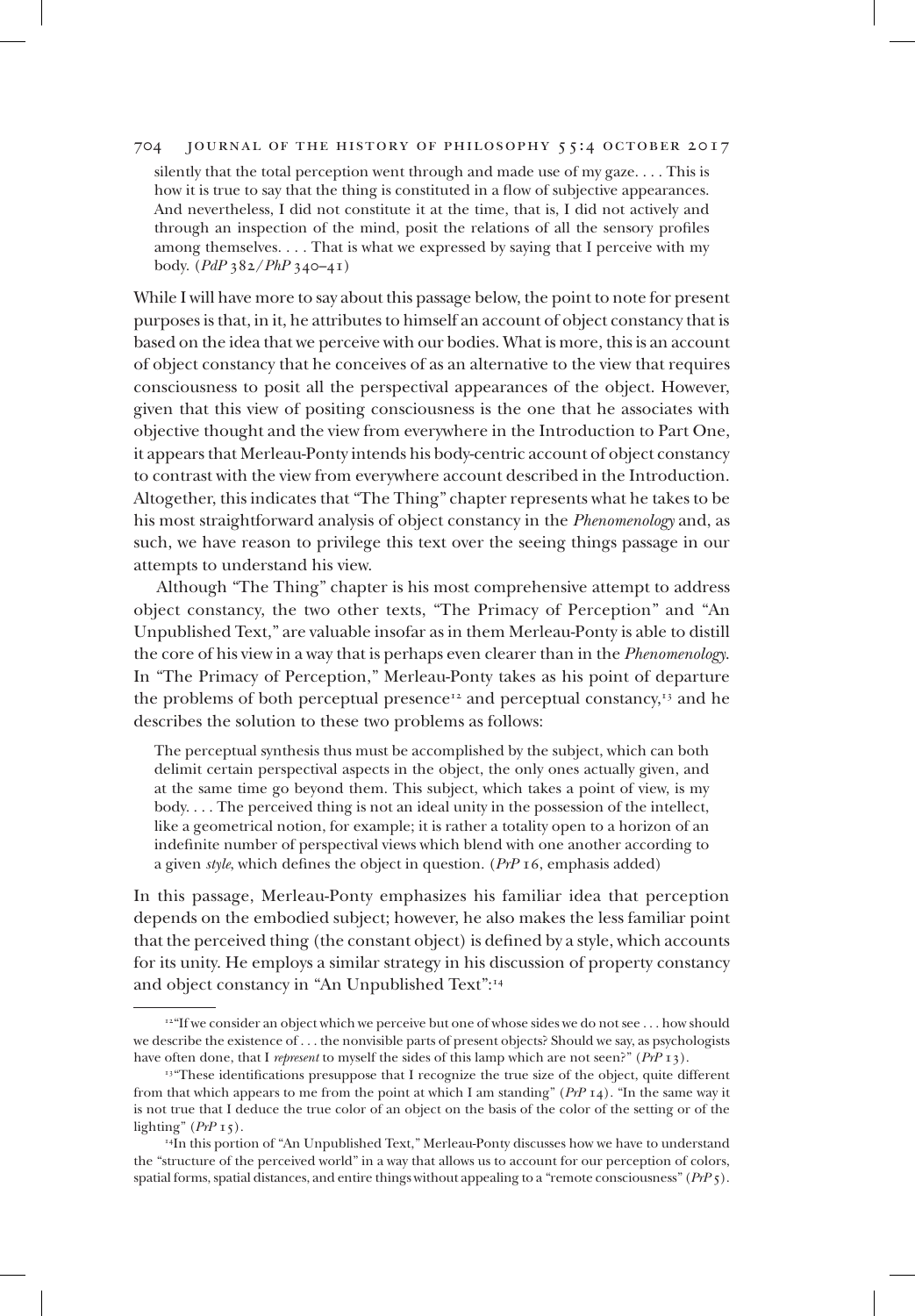We find that perceived things, unlike geometrical objects, are not bounded entities whose law of construction we possess *a priori*, but that they are open, inexhaustible systems which we recognize through a certain *style* of development, although we are never able, in principle, to explore them entirely, and even though they never give us more than profiles and perspectival views of themselves. (*PrP* 5–6, emphasis added)

To be sure, these passages raise all sorts of questions about how Merleau-Ponty conceives of style and how he uses it in this context. However, the fact that, in both of these texts, which are summaries of his view from the *Phenomenology*, he chooses to highlight the notion of style recommends that style warrants closer consideration as the key to the account of perceptual presence and perceptual constancy that he openly endorses. Indeed, by following up this clue and reading the account of object constancy in "The Thing" chapter in light of the notion of style, we can set aside the difficulties surrounding the seeing things passage and the serious charge that Merleau-Ponty did not get his own view right. Instead, we can concentrate on the subtle view of perceptual presence and constancy that he explicitly defends.

## 3 . noë's enactive interpretation of merleau-ponty

Before we turn directly to Merleau-Ponty's view of perceptual presence and constancy, however, we should consider Noë's enactive interpretation. Though Noë's enactive view is no less influential than Kelly's normative approach for how many scholars understand Merleau-Ponty, given that he does not present his enactive approach as an in-depth reading of Merleau-Ponty, but rather orients his own view by some of Merleau-Ponty's basic ideas, my treatment of Noë will be briefer than my treatment of Kelly.<sup>15</sup>

For his part, Noë is critical of Kelly's normative approach and offers several objections to it, one of which we shall consider here.<sup>16</sup> According to Noë, Kelly's analysis of our normative relation to our perceptual context is problematic because in order to have a sense of whether we are perceiving optimally or sub-optimally,

<sup>15</sup>Rather than offering textual analysis, Noë often uses quotes from Merleau-Ponty as epigraphs that indicate general themes that he develops in his own enactive approach. See *Action in Perception*, 1, 35.

<sup>&</sup>lt;sup>16</sup>The other two objections Noë offers concern the issue of apparent properties, i.e. whether perception involves us being aware of what Schellenberg, in "The Situation-Dependency of Perception," calls 'situation-dependent' properties and Noë, in *Action in Perception,* calls 'perspectival-' or 'P-' properties, which are relational, mind-independent properties that are determined by the object's constant properties and the perceptual conditions in which those properties manifest. Whereas Noë maintains that in perception we are aware of both apparent and constant properties, e.g. a circle seen obliquely will look both elliptical and circular, Kelly (e.g. "Content and Constancy") claims that when we are engaged in perception, we are not aware of apparent properties and that it is only when we are disengaged or detached that we can become aware of them. Against Kelly, Noë objects that if we have reason to deny that we are aware of apparent properties when we are in the engaged attitude, then these reasons should extend to denying that we have normative awareness of our context as well (see *Varieties of Presence*, 53). However, he argues that if Kelly retains his commitment to the context playing a normative role, then he should acknowledge that apparent properties are involved in engaged perception because our awareness that our current perception is not optimal seems to require an awareness that how the object appears is not optimal (*Varieties of Presence*, 52–53). I confine my discussion of apparent properties to this and the following footnotes because, given the complexity of this issue, it is not one I can address fully in this paper.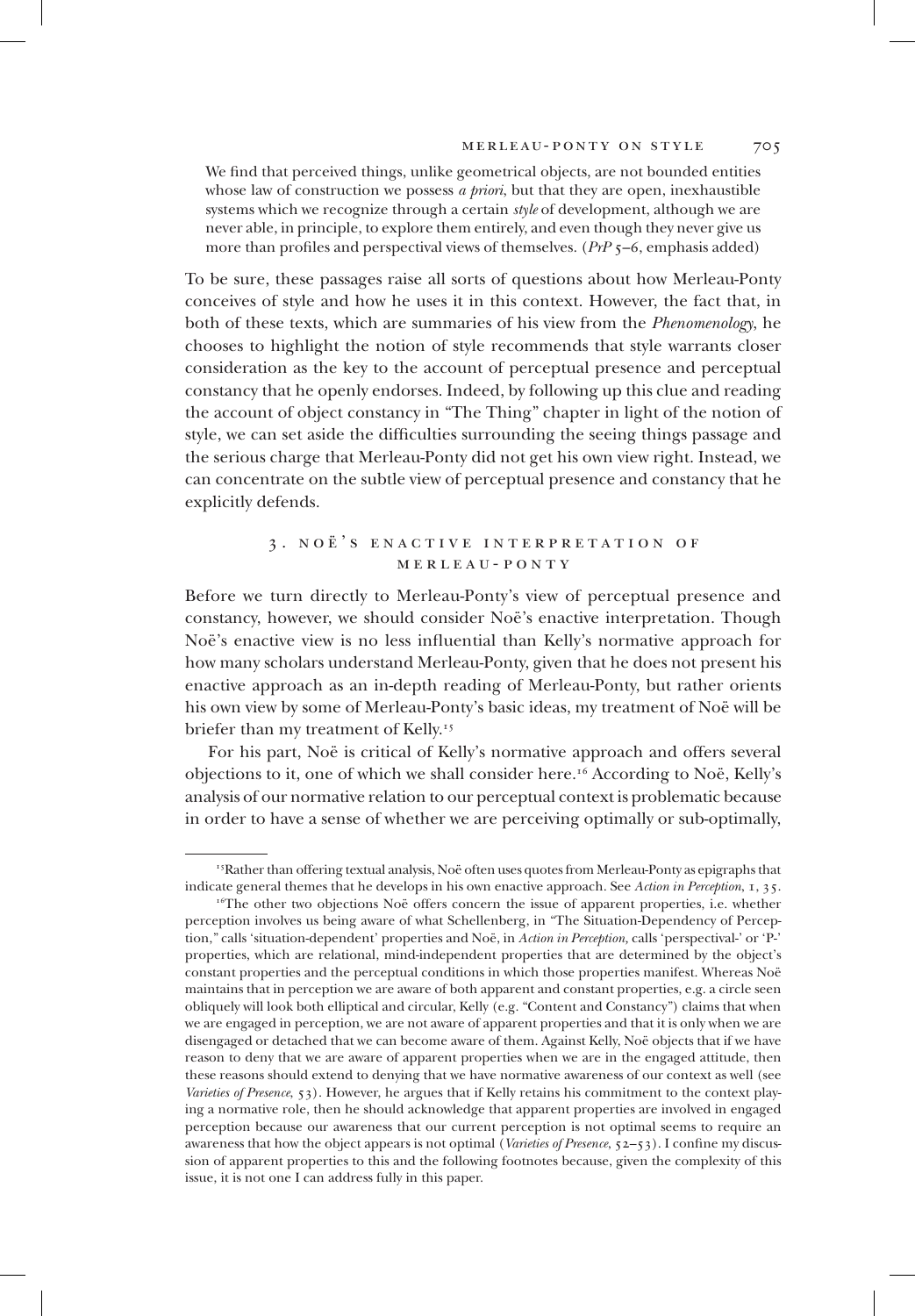we would have to be guided by a certain purpose, for example, a coin looks better up close if we are trying to read its date (*Varieties of Presence*, 53). However, Noë claims that "vision itself is not relative to certain purposes; seeing is all-purpose" (*Varieties of Presence*, 53). That is to say, with respect to vision, various perspectives on an object are equally viable because they all count as ways to see the object. For this reason, Noë thinks that Kelly is mistaken in claiming that when it comes to vision we can normatively privilege one context over another. So, by Noë's lights, in order to explain perceptual presence and constancy we do not need to appeal to norms in the way that Kelly does.

On Noë's alternative view, it is not Merleau-Ponty's conception of the normativity of perception, but rather that of our bodily knowledge that explains how presence and constancy are possible.<sup>17</sup> This knowledge, which Noë refers to as 'sensorimotor knowledge,' is not a propositional form of knowledge, but rather a practical form of knowledge that depends on bodily skills and know-how.<sup>18</sup> What this knowledge involves, more specifically, is our implicit understanding of what Noë calls "sensorimotor contingencies," that is, of how properties and objects appear in different ways depending on either our movement or that of the object (*Action in Perception*, 129). Noë, in turn, sees sensorimotor knowledge as the key to resolving the problems of perceptual presence and constancy. This is because, even though perception involves the immediate awareness of how an object appears in our current circumstances (i.e. an awareness of its apparent- or P-properties),<sup>19</sup> he claims that our sensorimotor knowledge makes hidden sides and constant properties "implicitly present" as something we could perceive were either we or the object to move in a certain way (*Action in Perception*, 129).<sup>20</sup>

<sup>20</sup>On Noë's view, the problems of perceptual presence and perceptual constancy are of a piece: they are both cases of "presence in absence," i.e. cases in which we perceive something as present even

<sup>&</sup>lt;sup>17</sup>I return to a discussion of Merleau-Ponty's analysis of bodily knowledge in sect. 5.2.

<sup>&</sup>lt;sup>18</sup>See Ken Pepper, "The Phenomenology of Sensor-Motor Understanding" for an analysis of how Merleau-Ponty's view can fill in the gaps in Noë's account of sensorimotor understanding.

<sup>19</sup>Whether Merleau-Ponty, like Noë endorses the idea that perception involves apparent properties is a contentious one. Taylor Carman, *Merleau-Ponty*, 228–29, for example, claims that Noë's commitment to apparent properties departs from Merleau-Ponty's view. On the one hand, I agree with Carman that Merleau-Ponty does not think that apparent properties show up phenomenologically. See, e.g. Merleau-Ponty's claim that when we see a square from an angle, "we do not even see them according to their diamond-shaped perspectival appearance" (*PdP* 314/*PhP* 276), and that when someone perceives a die, "he does not perceive projections or even profiles of the die; rather, he sees the die itself sometimes from here, and sometimes from over there" (*PdP* 380–81/*PhP* 339). On the other hand, Merleau-Ponty suggests that even if during perception we are not aware of the apparent properties, we are not surprised when reflective analysis reveals them to us: "When I perceive a pebble, I am not explicitly conscious of… only having certain perspectival aspects of it, and yet this analysis, if I undertake it, does not surprise me. I knew silently that the total perception went through and made use of my gaze . . . . That is what we expressed by saying that I perceived with my body" (*PdP* 382/ *PhP* 341). Here, Merleau-Ponty seems to be saying that we "knew silently" that our perception drew on the perspectival appearance of the object and that this, in fact, is part of the perspectival structure of the gaze. Ultimately, I take Merleau-Ponty's considered position to be as follows. In perception, we are only phenomenologically aware of the constant object or property seen from our current point of view. However, our ability to perceive this constant object or constant property is the result of our body with its knowledge having taken into account what that perspectival appearance means in these circumstances. And it is because the apparent property is something our bodies take account of that we can become aware of in reflective analysis (e.g. through Husserlian reductions or perhaps the sort of Gestalt shift Kelly describes in "Content and Constancy," 685).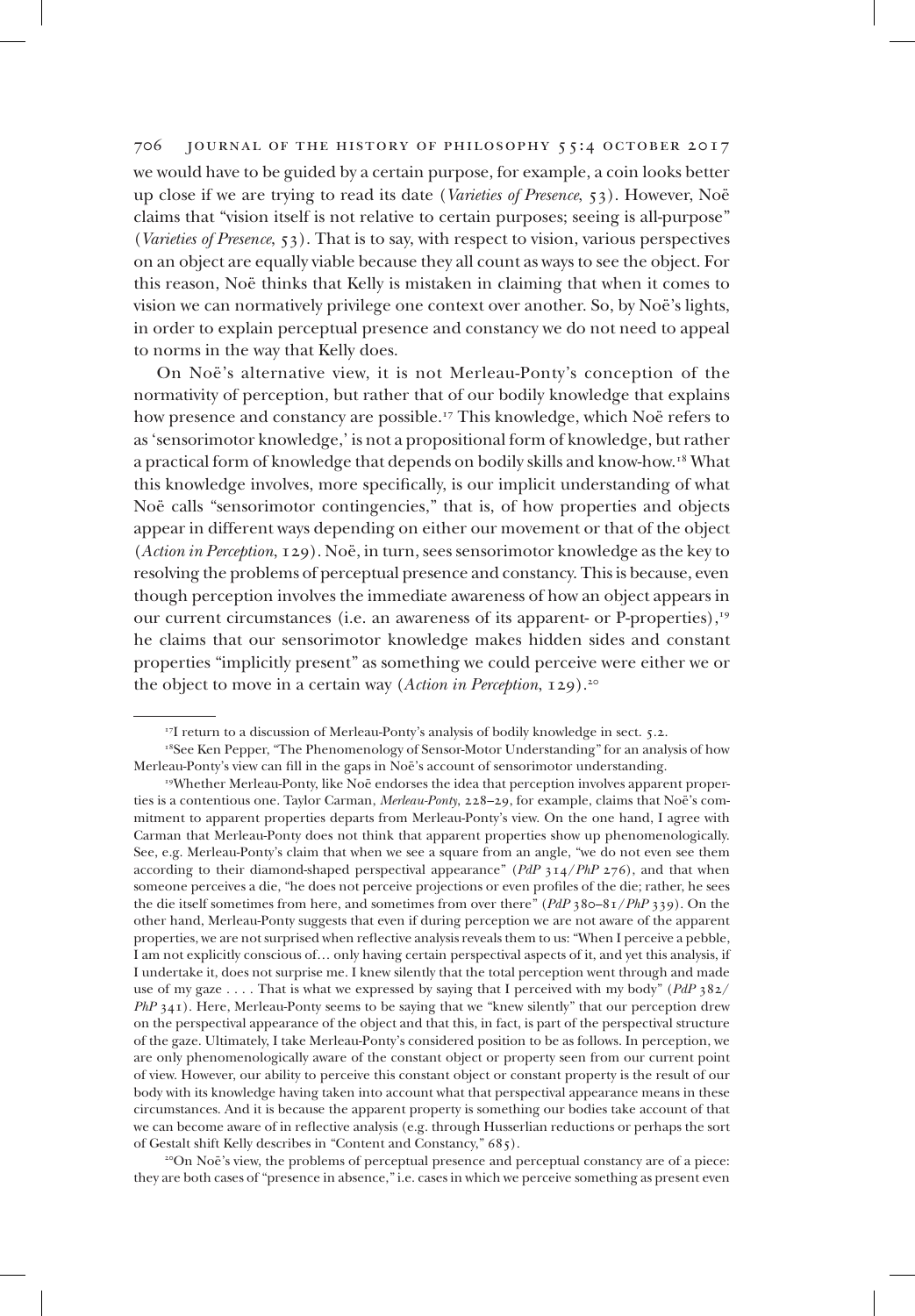In color constancy, for example, Noë claims that, although we immediately perceive the apparent color of the object, for example, how it appears in the morning light, we at the same time perceive the constant color because we implicitly understand how the constant color would appear were our perceptual conditions to change. It is this practical grasp of the constant color that makes it present to us. Similarly, with shape constancy, Noë maintains that we are able to perceive a constant shape, for example, a Frisbee as circular, even if it appears elliptical from an oblique angle because we have a sense of how that circularity would appear were we or the object to move. Extending this analysis to perceptual presence, Noë argues that we can perceive a hidden side of an object as present because we know that if our bodies or the object moved, then we would perceive its hidden side. On Noë's view, then, the solution to the problems of perceptual presence and constancy depends on an appreciation of sensorimotor knowledge and this is an insight he sees at work in Merleau-Ponty's theory of perception.

However, there is a further aspect of his view that is relevant to our analysis of Merleau-Ponty, and this concerns Noë's emphasis on the notion of style (*Varieties of Presence*, 45). According to Noë, although style is often thought of as a "low-prestige notion" that pertains to areas where people "have strong convictions but no good reasons," for example, fashion and pop music, he argues that it should instead be recognized as a "fundamental concept in terms of which to make sense of ourselves" (*Varieties of Presence*, 45). On Noë's analysis, style is "a way of doing something," and though we typically associate this with activities like dressing or painting, he widens the scope of style to include perceptual activities, like seeing or seeing a picture, $2<sup>1</sup>$  and more intellectual activities, like reading or having a conversation (*Varieties of Presence*, 45). On Noë's view, what all of these styles have in common is that they are distinctive ways in which we try to access the world and bring it into focus. As we shall see, even though Merleau-Ponty offers a different analysis of what style is, he, like Noë, is committed to the importance of this aesthetic notion for elucidating the nature of ordinary experience.

While I think Noë's enactive approach is helpful insofar as it points us towards the central role that bodily knowledge and style play in Merleau-Ponty's account of perceptual presence and constancy, for reasons I shall discuss below (section 6.2), with respect to his dismissal of the normative dimension of perception, I think he parts ways from Merleau-Ponty. As I indicated above, I think one of the virtues of Kelly's account is that he rightly emphasizes the normative element at work in Merleau-Ponty's account of perception and I think that this normativity is something we should bear in mind, along with bodily knowledge and style, when we proceed to Merleau-Ponty's own view.

though, strictly speaking, it is absent (*Action in Perception*, 128; see also *Varieties of Presence*, 58). Whereas the back side of an object is absent because it is hidden from view, the constant property of an object is absent in the sense that it is not it, but rather the apparent- or P- properties that are immediately or directly present to view.

<sup>&</sup>lt;sup>21</sup>The style involved in seeing a picture is the topic of Noë, *Varieties of Presence*, ch. 5.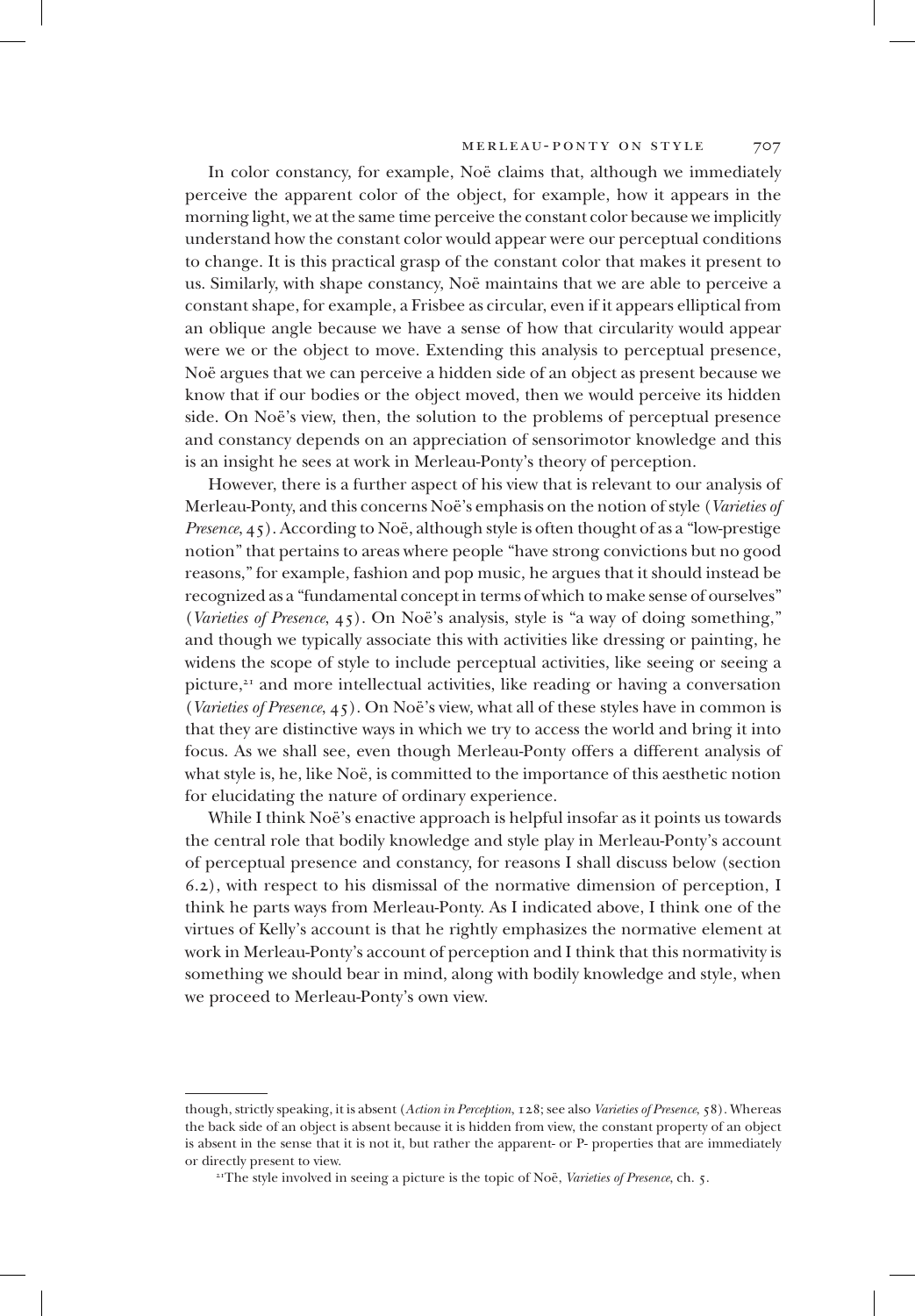#### 4 . the unification problem

Having discussed both Kelly's normative and Noë's enactive approaches, we are now in a position to consider the objection that Schellenberg has raised for both of their views, which she calls the "unification problem."<sup>22</sup> At the most basic level, the unification problem concerns how it is that we are able to have a unified experience of a unified object given the flux of appearances and perceptions. This problem is one she takes to manifest on two levels: first, there is a question of how we can experience "the object as the same" across its various appearances, and, second, there is a question of how our perceptions can be integrated into a "single continuous experience" of that object. She argues that the former is a problem for Noë and the latter is a problem for Kelly.

With regard to Noë's account, Schellenberg claims that, although our sensorimotor knowledge can account for our knowledge of the way an object appears from different points of view, this does not yet explain how those appearances are linked together as appearances of the same object. On her view, though sensorimotor knowledge explains our ability to recognize a particular appearance as one of the possible ways in which an object can appear, this still leaves unanswered "how the appearances are recognized as of a single enduring object" ("Action and Self-Location," 609). So Schellenberg objects that Noë's account fails to explain "how these different appearances of the object are unified into the perception of the object" ("Action and Self-Location," 613). Meanwhile, with respect to Kelly she claims that, even if we acknowledge that the appearances are linked together in the view from everywhere, there is a further problem of how my various perceptions of the object are integrated into a continuous experience of it. Knowing that the appearances are linked together does not yet explain "how the different actual points of view are unified into the perception of the object" ("Action and Self-Location," 614). By Schellenberg's lights, then, both Noë's and Kelly's accounts fail to give a comprehensive account of the unity of both the object and our experience of the object in perception.

Given that Kelly and Noë draw their accounts in some sense from Merleau-Ponty, we might worry that his view also faces the unification problem. I take this to be a serious challenge, and one of my goals in what follows is to show that Merleau-Ponty's style-based account does not face this problem. It is with this in mind that we should now turn to the details of Merleau-Ponty's own solution to the problems of perceptual presence and perceptual constancy.

## 5 . merleau-ponty on style and style recognition

In what follows, I argue that the core of Merleau-Ponty's style-based account rests on two theses: the style thesis and the style recognition thesis. The first thesis is object-directed and, according to it, each object that we perceive has its own unique style that permeates it and gives unity to all its various parts. Meanwhile, the second thesis is subject-directed and, according to it, our perception of objects involve our bodies being able to recognize style and engage in perceptual synthesis on

<sup>22</sup>See Schellenberg, "Action and Self-Location," 609–10, 613–14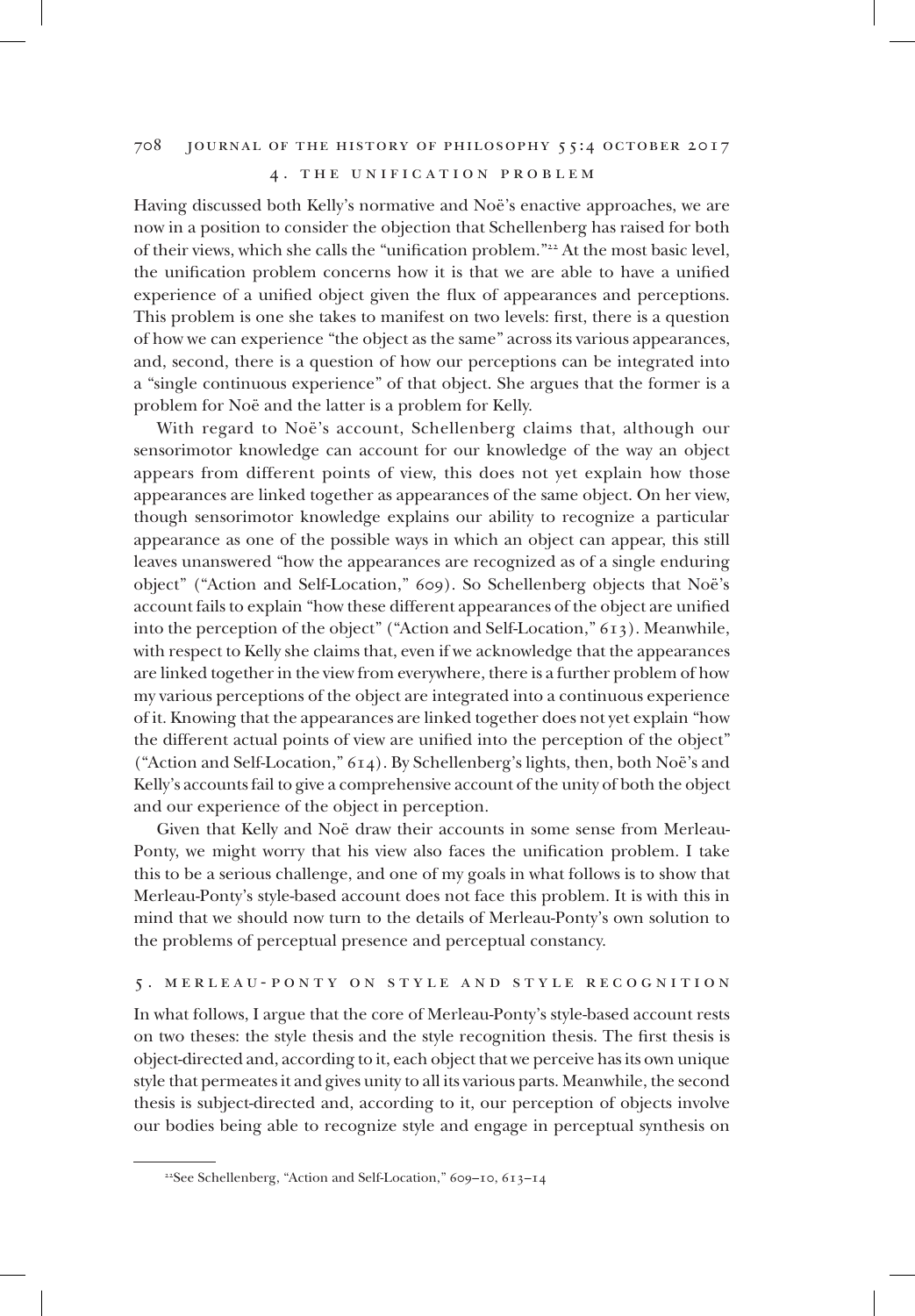this basis. After presenting these theses in this section, in section 6, I show how they ground Merleau-Ponty's solution to the problems of perceptual presence and constancy and do so in such a way that allows him to avoid the unification problem.

#### *5.1. The Style Thesis*

Merleau-Ponty employs the concept of style in a somewhat unusual way in this context. In other contexts, Merleau-Ponty uses style either as Noë does to refer to an activity or as an aesthetic concept that describes what unifies a number of objects, for example, the style of abstract expressionism. However, in this context, he uses style as an ontological concept that accounts for the unity of an individual object, for example, the style of Grace Kelly or *The Great Gatsby*. <sup>23</sup> As he says, for example, about the style of Paris:

each explicit perception in my journey through Paris—the cafés, the faces, the poplars along the quays, the bends of the Seine—is cut out of the total being of Paris, and only serves to confirm a certain style or a certain sense [*sens*] of Paris. (*PdP* 332–33/ *PhP* 294)

In a similar vein, he describes the style of an individual person as follows:

I recognize [an individual] in an irrecusable evidentness prior to having succeeded in giving the formula of his character, because he conserves the same style in all that he says and in all of his behavior, even if he changes milieu or opinions. (*PdP* 384/ *PhP* 342)

While we might be more familiar with the idea that Paris and an individual person have a unique style that permeates and unifies all of their various aspects, Merleau-Ponty broadens the application of this use of style to ordinary objects as well, for example, a piece of wood:

This piece of wood is neither an assemblage of colors and tactile givens, nor even their total *Gestalt*; rather, something like a woody essence emanates from it, these "sensible givens" modulate a certain theme or illustrate a certain style that wood is, and that establishes an horizon of sense around this piece of wood. (*PdP* 514/*PhP* 476)

This passage is particularly significant because, in it, we find Merleau-Ponty appealing to the notion of style as a corrective to an analysis of the unity of objects that he disagrees with. Here it is, in particular, the bundle theory, according to which objects just are bundles of properties, at which he is taking aim. Though this view has been attributed to Merleau-Ponty,<sup>24</sup> he is clear in this passage that

<sup>23</sup>While most commentators focus on how Merleau-Ponty uses the aesthetic notion of style to highlight the connection between artists, art works, and bodily behavior (see, e.g. Carman, *Merleau-Ponty*, ch. 6; Jonathan Gilmore, "Merleau-Ponty: Between Philosophy and Art"; and Galen Johnson, "Introduction to Merleau-Ponty's Philosophy of Painting"), I follow Linda Singer, who emphasizes Merleau-Ponty's use of style as both an aesthetic and an ontological concept in "Merleau-Ponty and the Concept of Style."

<sup>24</sup>In *Merleau-Ponty and the* Phenomenology of Perception, Komarine Romdenh-Romluc, for one, argues that Merleau-Ponty "endorses what is known as a bundle theory of objects—the view that objects are just bundles of properties" (123). On her reading, what leads Merleau-Ponty to this view is his rejection of the idea that there is some underlying substance that unifies the properties of an object together (see, e.g. his claim that "The unity of the thing . . . is not a substratum, an empty X, or a subject of inherence" (*PdP* 374/*PhP* 333)). Instead, she suggests that Merleau-Ponty thinks that the properties of an object are "internally related to one another" and the internal relations among the properties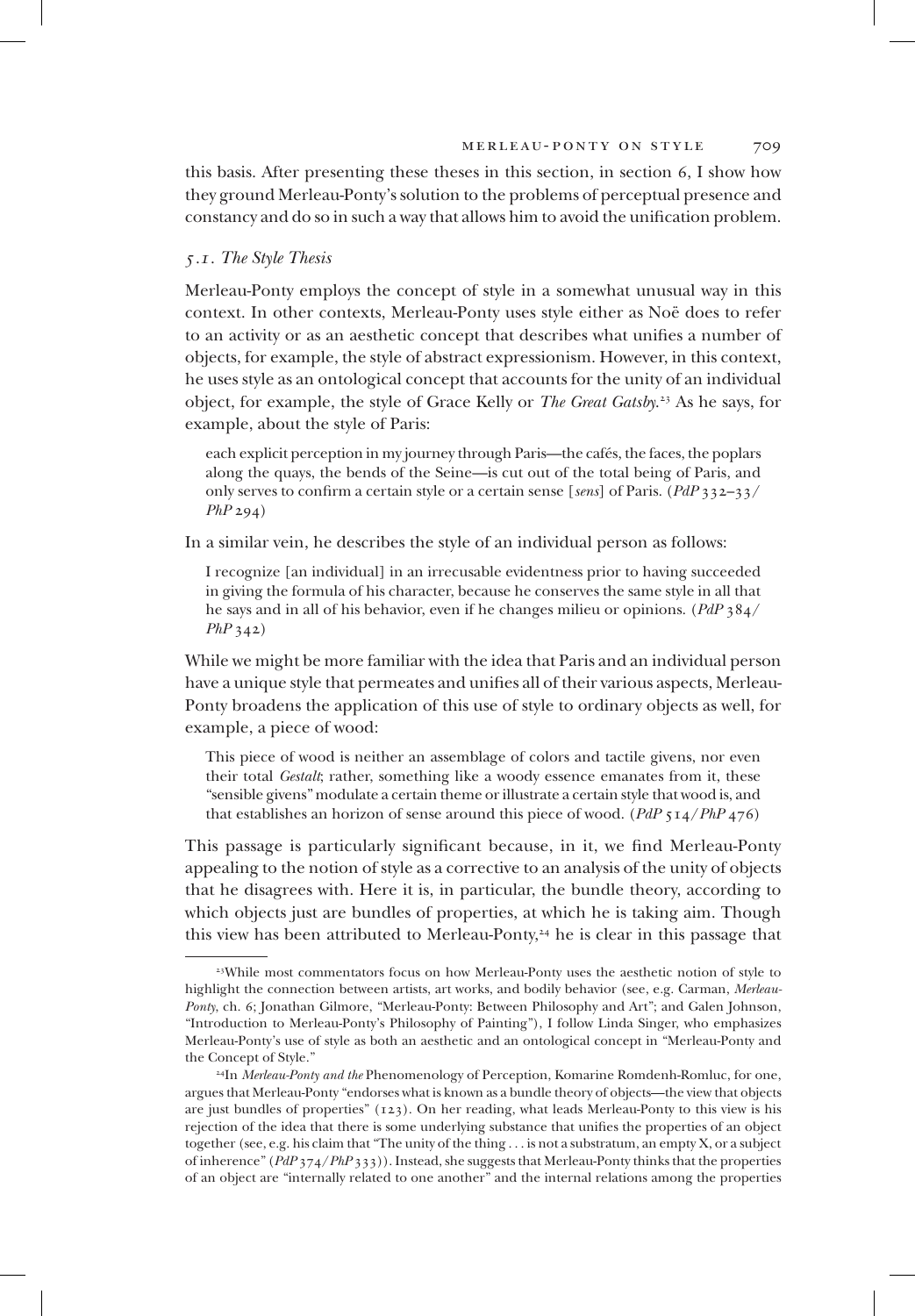710 journal of the history of philosophy 55:4 october 2017 the unity of the piece of wood does not come from it being an assemblage of properties, but rather is grounded in the wood's style.<sup>25</sup>

However, the bundle theory is not the only theory of the unity of an object that he thinks is inadequate; he also rejects efforts that ground the unity of the object in an underlying substrate and in an intellectual concept or idea. Targeting the former view, Merleau-Ponty argues that

The unity of the thing, beyond all of its congealed properties, is not a substratum, an empty X, or a subject of inherence, but rather that unique accent that is found in each one, that unique manner of existing of which its properties are a secondary expression. For example, the fragility, rigidity, transparency, and crystalline sound of a glass expresses a single manner of being. (*PdP* 374/*PhP* 333)

Instead of the there being some underlying substrate in which the properties of the object inhere, Merleau-Ponty claims that it is the thing's unique "manner of existing" that unifies those properties into a single whole. For this reason, Merleau-Ponty suggests that we should think of a thing, like the glass, as an "existential unity" (*PdP* 374/*PhP* 333). Now, as it turns out, Merleau-Ponty has a number of ways to describe what accounts for the unity of an existential unity: in addition to the phrases 'manner of existing' and 'manner of being,' he describes it as the thing's "essence," "a priori," "sense" (*sens*), and "style."<sup>26</sup> Accordingly, the picture of style that begins to emerge is that which binds a thing and all of its parts together as an existential unity. As we might make this point, a style is the principle of unity for an existential unity.

Furthermore, in order to argue against intellectualist views that treat an idea or concept as the source of a thing's unity, Merleau-Ponty argues that the principle of an existential unity is something that exists in and is inseparable from the thing itself. Making this point using the language of sense, he says,

The thing's sense inhabits it as the soul inhabits the body: it is not behind appearances. The sense of the ashtray (or at least its total and individual sense, such as is presented in perception) is not a certain ideal of the ashtray that coordinates the sensory appearances and that would only be accessible to the understanding. Rather, it animates the ashtray, and it is quite evidently embodied in it. (*PdP* 375/*PhP* 333)

are what account for the object being "a single item"  $(124-25)$ . Though I am sympathetic to the idea that there is an internal relation among the properties of the object, as I argue below, Merleau-Ponty identifies this relation as the one that holds between a style or "manner of existing" and the properties that are a "secondary expression" of that style (*PdP* 374/*PhP* 333). For Merleau-Ponty, an object is thus not just a bundle of properties; it is a whole in which its various parts are bound together by its unique style/manner of existing.

<sup>25</sup>As we might make this point, drawing on Edmund Husserl's mereology from Investigation III of the second volume of the *Logical Investigations*, Merleau-Ponty is committed to thinking of the objects we perceive as "pregnant" wholes, i.e. wholes in which the parts or "moments" are grounded in and dependent upon that whole in virtue of sharing a single "foundation." Applying this to Merleau-Ponty's view, the thing serves as the whole, its various properties and aspects are the moments, and the style is the foundation.

<sup>&</sup>lt;sup>26</sup>He uses the terms 'essence,' 'a priori,' and 'sense' in the same paragraph just cited, e.g. "If a patient sees the devil, he also sees his odor, his flames, and his smoke, because the meaningful unity 'devil' is just this acrid, sulfurous, and burning essence. . . . Similarly, in the interaction of the things, each one is characterized by a sort of a priori that it observes in all its encounters with the outside. The thing's sense inhabits it as the soul inhabits the body" (*PdP* 375/*PhP* 333). Regarding style, he says, "Along with existence, I received a way of existing, or a style" (*PdP* 520/*PhP* 482).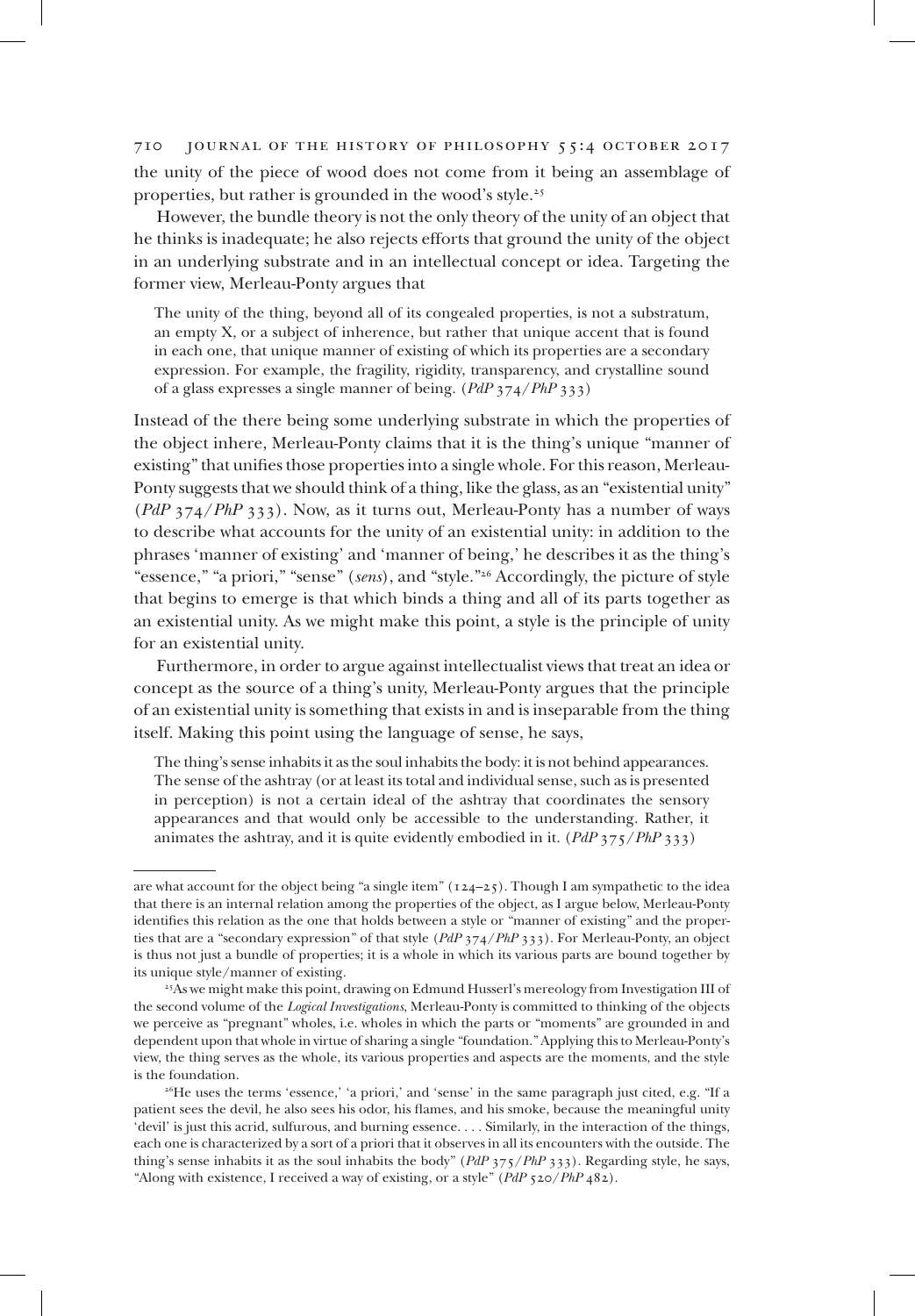So rather than treating the principle of unity as a concept that unifies the thing, Merleau-Ponty argues that it is something that inhabits and is embodied in the thing itself. The sort of inseparability he has in mind is something he thinks we are quite familiar with in our engagement with art:

A novel, a poem, a painting, and a piece of music are individuals, that is, beings in which the expression cannot be distinguished from the expressed, whose sense is only accessible through direct contact. (*PdP* 188/*PhP* 153)

For example, in order to properly grasp a work of art—say, Mahler's Ninth Symphony—we recognize that no amount of reading or hearing about it secondhand will be adequate: its full meaning can be found only when we listen to the piece.<sup>27</sup> By Merleau-Ponty's lights, however, this is the same sort of inseparability at work in ordinary objects; the ashtray and its sense are just as inseparable as Mahler's Ninth and its sense. For this reason, Merleau-Ponty draws on the aesthetic notion of expression right after the ashtray example, claiming that

the thing accomplishes this miracle of expression: an interior is revealed on the outside, a signification that descends into the world and begins to exist there and that can only be fully understood by attempting to see it there, in its place. (*PdP* 375–76/*PhP* 333–34)

So, on Merleau-Ponty's view of the unity of objects, contrary to bundle and substrate theories, objects have a style that unifies all their parts into an existential unity, and contrary to intellectualist theories, the principle of its unity is inseparable from the object itself.

There is, however, one further important point to make about the notion of style. As we see in the passage about the piece of wood, according to Merleau-Ponty, the style of a thing is something that opens up a "horizon of sense" around it (*PdP* 514/*PhP* 476).<sup>28</sup> As he describes this horizon in the passage from "The Primacy of Perception" we discussed earlier,

The perceived thing . . . is rather a totality open to a horizon of an indefinite number of perspectival views which blend with one another according to a given style, which defines the object in question. (*PrP* 16)

The style of the object, then, is something that opens up a horizon in which the same object in virtue of its consistent style can be encountered from different perspectives. Though this may sound like the view from everywhere,<sup>29</sup> on Merleau-

<sup>29</sup>Kelly, "Seeing Things," 93–94, 96, e.g. describes the horizon in terms of the view from everywhere; however, the worry with this move is that by characterizing the horizon as what is constituted by the objects that see the focal object, we make the horizon more determinate than Merleau-Ponty does.

<sup>27</sup>As he says, e.g. about Cézanne, "If I have never seen his paintings, then the analysis of Cézanne's oeuvre leaves me the choice between several possible Cézanne's; only the perception of his paintings will present me with the uniquely existing Cézanne, and only in this perception can the analyses take on their full sense" (*PdP* 187/*PhP* 152), and about a sonata, "This power of expression is well known in art, for example in music. The musical signification of the sonata is inseparable from the sounds that carry it: prior to having heard it, no analysis allows us to anticipate it. . . . During the performance, the sounds are not merely the "signs" of the sonata; rather, the sonata is there through them and it descends into them" (*PdP* 223/*PhP* 188).

<sup>28</sup>Following Husserl, in *Experience and Judgment* (see, e.g. 32–36, 361), Merleau-Ponty describes the horizon of sense as the "internal horizon" of the object, which contrasts with the "external horizon" of the object that is defined in terms of the other objects in our perceptual field that we could perceive instead of this one (*PdP* 96/*PhP* 70).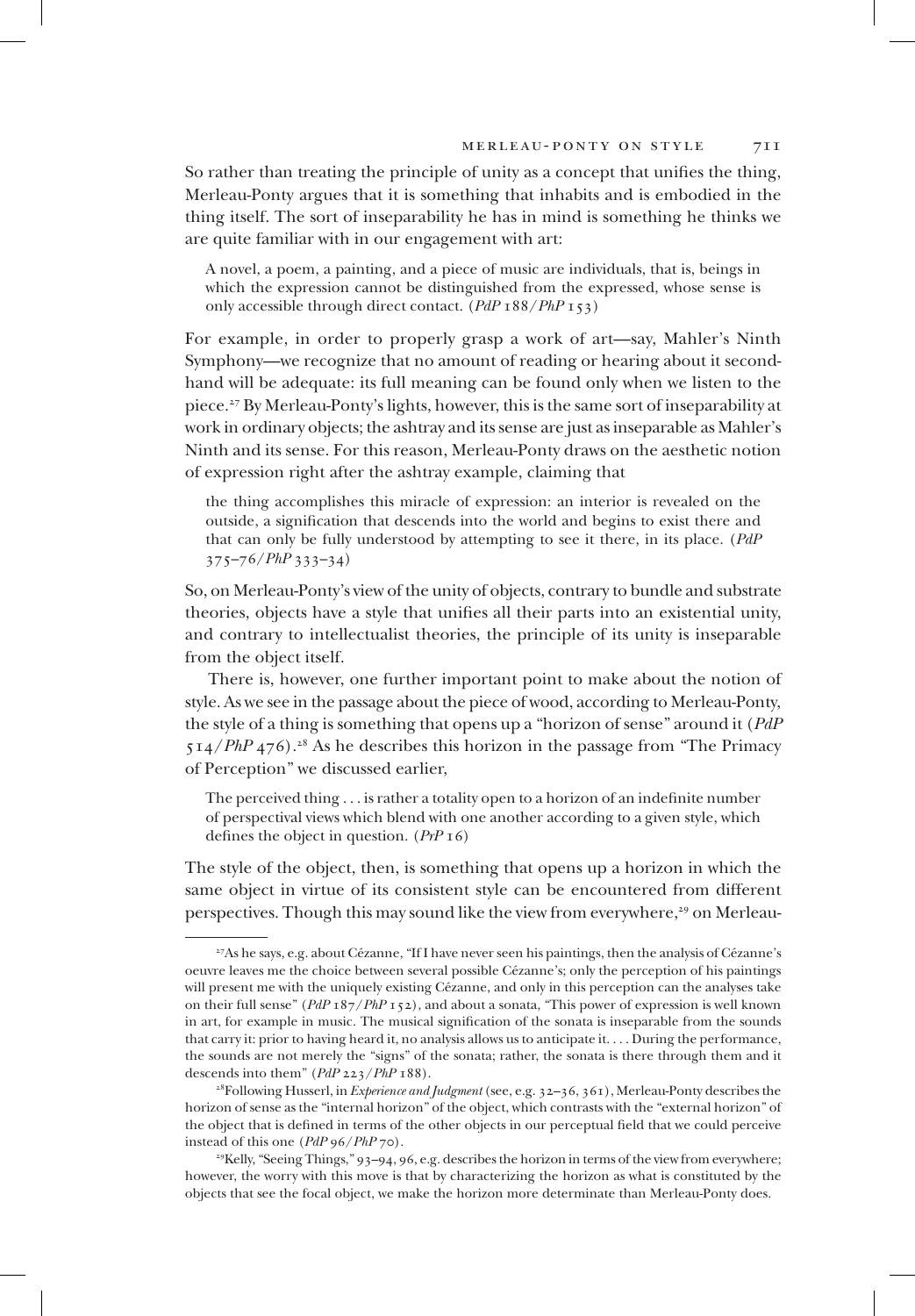Ponty's view, the horizon is indeterminate: it does not indicate exactly how the object will manifest itself, but rather the general way in which the object's style will show up. Consider, once again, the parallel to the aesthetic case: even if I am familiar with Mozart's style, I can only anticipate in a general way what I will encounter when I listen to *The Marriage of Figaro* for the first time. Likewise, for Merleau-Ponty, the style of an ordinary object opens up a horizon that only indicates the general way the object will show up in the future, leaving the details indeterminate.

What is more, Merleau-Ponty thinks that the status of the object as open and mysterious is linked to the indeterminacy of its horizon:

it is essential for the thing and for the world to be presented as "open," to send us beyond their determinate manifestations, and to promise us always "something more to see." That is what is sometimes expressed when it is said that the thing and the world are mysterious. (*PdP* 390/*PhP* 348)

Indeed, this is, in part, why Merleau-Ponty emphasizes the notion of a horizon: a horizon is something that holds out the unknown to you as something to explore. So, although a style opens up a horizon in which the object with its consistent style can be encountered from different perspectives, this horizon is indeterminate and so leaves the object opaque and incomplete in the way that Merleau-Ponty thinks it is.

In sum, Merleau-Ponty's style thesis amounts to the thesis that style is the inseparable principle that binds the parts of an object together into an existential unity and that opens up an indeterminate horizon of sense.

#### *5.2. The Style Recognition Thesis*

While the style thesis is oriented towards the object of perception, the style recognition thesis concerns the role of the subject in perception. As we shall see, Merleau-Ponty thinks that style recognition involves us recognizing the object's style and its horizon in bodily perception and that this makes a particular form of perceptual synthesis possible in which we synthesize how the object appears to our current point of view with how it appears from other points of view.

In order to begin exploring this thesis, I want to take our cue from the following claim in the "The Thing" chapter about how we perceive the unity of the world (part of which we discussed above):

The world has its unity without the mind having succeeded in linking its sides together and in integrating them in the conception of a geometrical plan. This unity is comparable to that of an individual whom I recognize in an irrecusable evidentness prior to having succeeded in giving the formula of his character, because he conserves the same style in all that he says and in all of his behavior, even if he changes milieu or opinions. . . . I experience [*éprouve*] the unity of the world just as I recognize a style. (*PdP* 384/*PhP* 342)

Here, Merleau-Ponty claims that the unity of the world cannot be grasped intellectually, but rather is something we recognize as we recognize the style of an individual person. Though this passage is about how we experience the unity of the world, I believe that the idea that we recognize unity by recognizing style can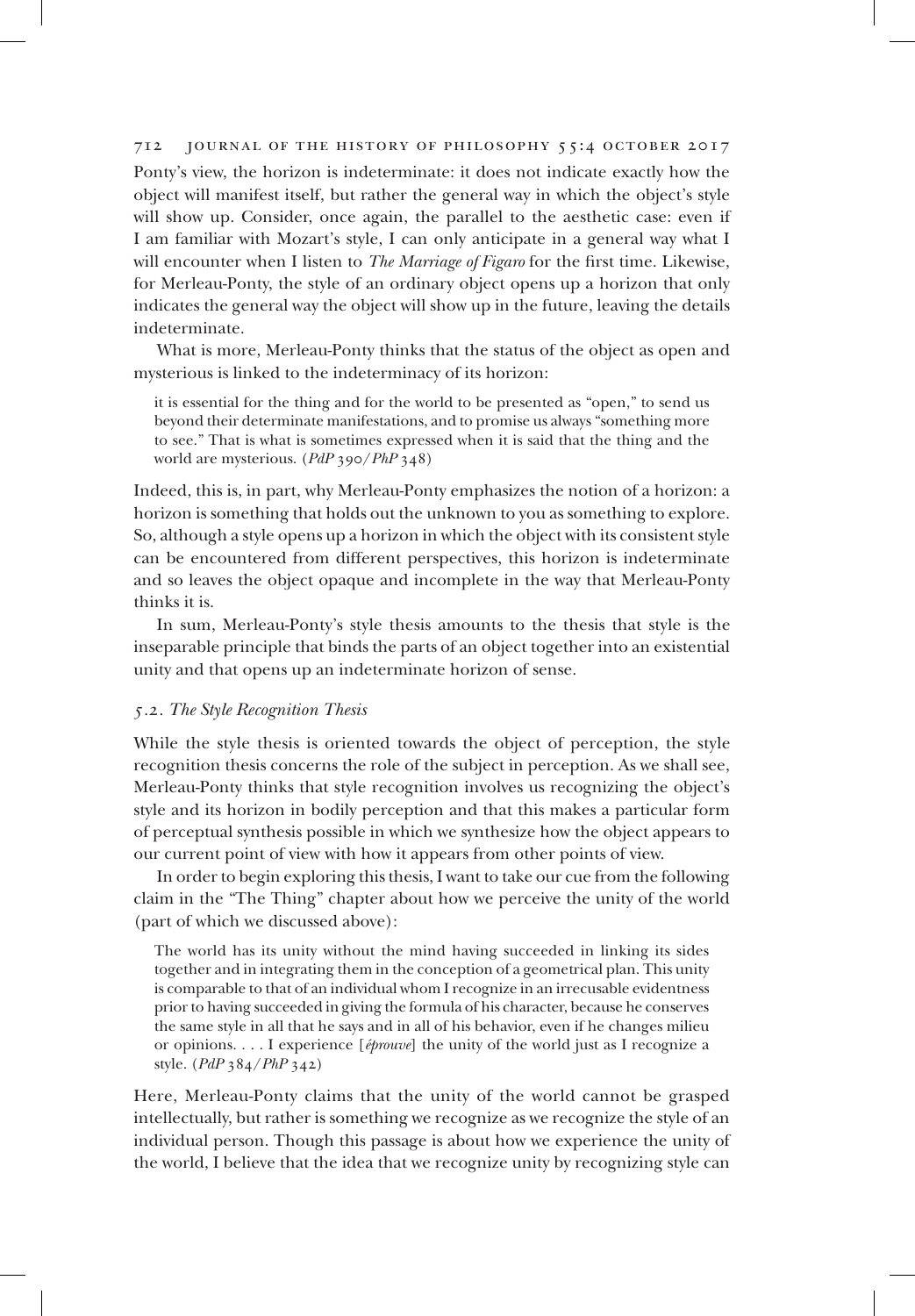be extended to his analysis of how we perceive things. In the first place, we know that he attributes style to perceived things both in the *Phenomenology* and in the texts in which he summarizes the *Phenomenology*. Furthermore, the way Merleau-Ponty continues in the pages following this passage encourages the application of these claims about the unity of the world to the unity of the perceived thing. I take this to be the case because he goes on to present his explanation of how we can grasp the world as the same through its perspectival appearances side by side with an analysis of how this works with perceived things, like a town or a stone (see, e.g. *PdP* 385–86/*PhP* 344; *PdP* 387/*PhP* 345).<sup>30</sup> For these reasons, I think we can fruitfully draw on the notion of style recognition in this passage in order to flesh out Merleau-Ponty's view of how we perceive the unity of objects.<sup>31</sup>

So what does style recognition involve? To start, given that style is something that is inseparable from the actually existing thing, in order to grasp its style, we must directly perceive it. As we saw above, Merleau-Ponty takes this insight to be something we are familiar with from aesthetics: in order to grasp the full meaning of an Agnes Martin painting, I need to see it. This, however, is an insight he takes to apply to our perception of ordinary things as well (here filling out a quotation from above):

in perception the thing is given to us "in person," or "in flesh and blood." . . . [T]he thing accomplishes this miracle of expression: an interior that is revealed on the outside, a signification that descends into the world and begins to exist there and that can only be fully understood by attempting to see it there, in its place. . . . The thing . . . is not at first a signification for the understanding, but rather a structure available for inspection by the body. (*PdP* 375–76/*PhP* 333–34)

Since the object presents itself to us as a structure to be inspected by our bodies, in order to recognize its style, we need to see it, touch it, hear it etc. Hence, the first point to make about style recognition is that it involves direct bodily perception.

Second, when we recognize an object's style we become aware both of that style as what gives unity to the object and of the indeterminate horizon that the object's style opens up. With regard to the former point, given that a style is a principle of unity, recognizing it will involve recognizing it as what unifies all the parts of an object together into a whole. In this way, recognizing the style of an ordinary object is similar to recognizing the style of a work of art. Just as when I

<sup>&</sup>lt;sup>30</sup>More specifically, as the analytical table of contents indicates, in this section, Section C ("The Natural World"), Merleau-Ponty is dealing with the topics of "The world as style. As an individual"; "The world appears perspectivally, but is not posited by a synthesis of the understanding"; "Transition synthesis"; and "Reality and incompleteness of the world: the world is open" (*PdP* 535/*PhP* lxiii). Though these topics are guiding his analysis of the world, they are themes that pervade his discussion of things as well: things have style, things are individuals, they appear perspectivally but are not posited by the understanding, they involve transition synthesis (which I discuss below), and they are incomplete and open. I believe it is on account of this overlap that Merleau-Ponty discusses the unity of things side by side with the world in Section C.

<sup>&</sup>lt;sup>31</sup>For the purposes of this paper, I am setting aside the issues surrounding the constancy of the world. However, it should be noted that here, too, Merleau-Ponty appeals to the notion of style, claiming that "The natural world . . . is the style of all styles, which ensures my experiences have a given, not a willed, unity beneath all of the ruptures of my personal and historical life" (*PdP* 386–87/*PhP* 345). Merleau-Ponty adds that "we find that the perceived world, in its turn, is not a pure object of thought without fissures or lacunae; it is, rather, like a universal style shared in by all perceptual beings" (*PrP* 6).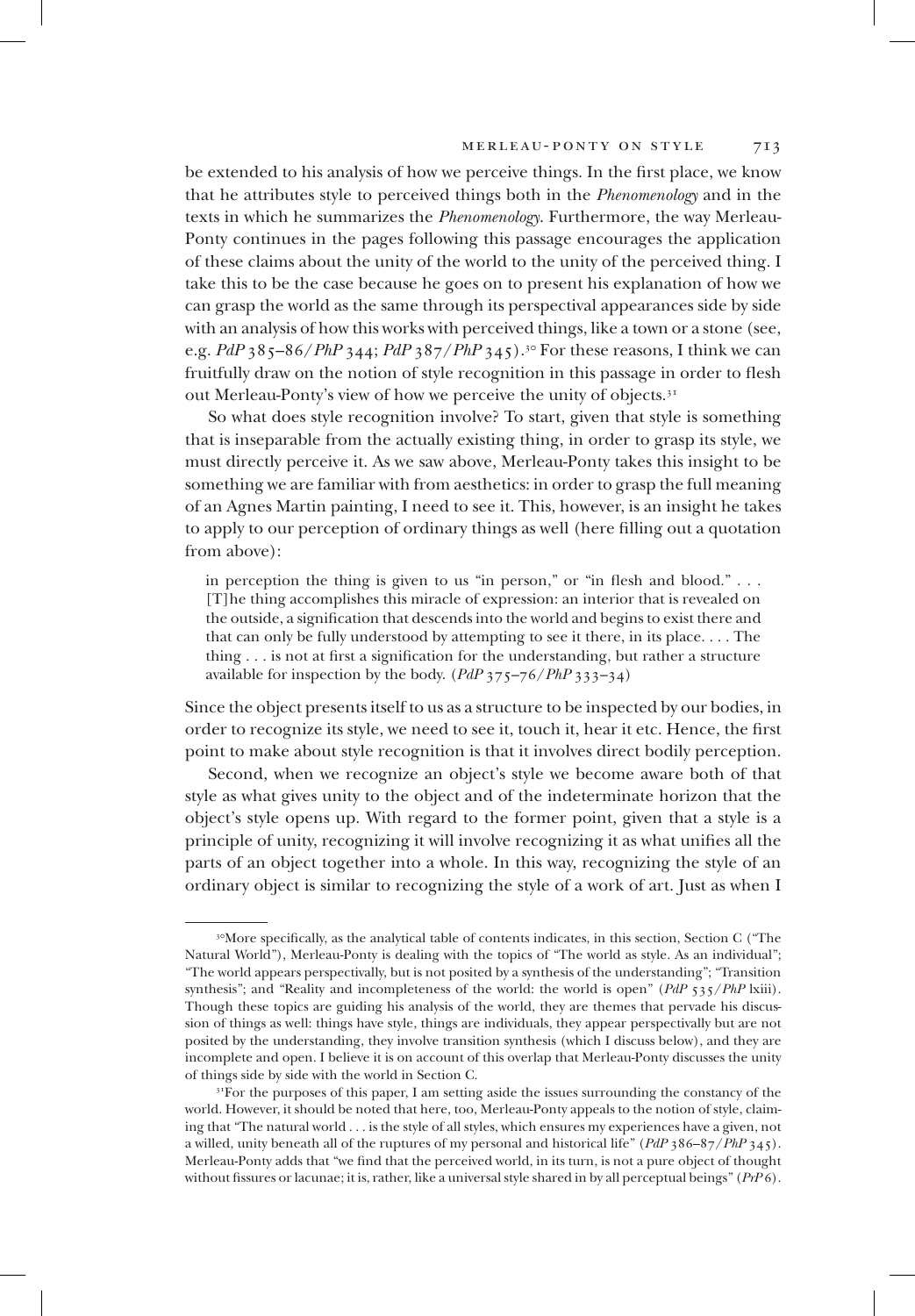714 journal of the history of philosophy 55:4 october 2017 look at Martin's *This Rain*, for example, I recognize its style as what gives unity to its subtle colors, straight lines, spatial arrangement etc. so too when I recognize the style of an ashtray, I recognize it as what gives unity to all its parts.

Meanwhile, with regard to our awareness of the horizon, on Merleau-Ponty's view, recognizing an object's style makes us aware that the object has a whole host of other aspects that manifest this style, which would be available to different perspectives. Of course, since the horizon is indeterminate, I do not have a determinate grasp of exactly how the object will show up from these other perspectives; rather, I have a more general sense that the object's style will be displayed through its other aspects in some way.

In order to make sense of the indeterminacy in our awareness of the horizon, it is helpful to attend to the distinction Merleau-Ponty draws between 'positing' and 'intending.' On his view, whereas positing something, as we saw in section 2.2, involves representing it in a determinate way in consciousness, intending something only requires that we be directed toward it. He argues that the latter can happen without conscious representation in thought at all, merely through our bodies. Indeed, one of Merleau-Ponty's central claims in the *Phenomenology*  is that our bodies are capable of a particular type of intentionality that he calls 'motor intentionality,' which involves intending or being directed towards objects in virtue of our bodily movements and actions.<sup>32</sup> To use his example, when I reach for something, I intend the object not by explicitly positing it in representation, but rather through the gesture of my hand, which itself anticipates the object and so contains a "reference" (*référence*) to it (*PdP* 172/*PhP* 140; *PdP* 173/*PhP* 525). He describes this latter reference as a "practical" one, meaning that it involves an intention that is mediated not by representation, but by the anticipations involved in bodily movement and action (*PdP* 173/*PhP* 525).

This bears on his analysis of our awareness of the horizon, for, on Merleau-Ponty's view, we grasp an object's horizon not by explicitly positing it in consciousness, but rather through the motor intentions of our bodies. As he says of the gaze, for example, "my human gaze never *posits* more than one side of the object, even if by means of horizons it intends all the others" (*PdP* 98/*PhP* 72). I take his idea to be that we intend or anticipate the sides of the object that are contained in the horizon as sides we could engage with through our bodily actions and movements. To be sure, given that the horizon is indeterminate, we need not form motor intentions that direct us towards exactly what we will encounter; rather, our familiarity with the object's style allows us to anticipate in a general way what we will encounter. To use Merleau-Ponty's language, even if we cannot "foresee" what is contained in the horizon, given our familiarity with the object's style we can be "'equipped' and prepared'" for what we will encounter (*PdP* 377/*PhP* 335). When I, say, pick up an unfamiliar coffee mug, even if I cannot anticipate exactly what I will find when I turn it around or peer inside of it, my familiarity with its style gives me a general sense of what I will find, for example, a handle as opposed to a spike or

<sup>&</sup>lt;sup>32</sup>This is a point that Kelly emphasizes in his discussion of our "motor intentional understanding" as a kind of "bodily readiness" to engage with the features of the object that are not currently present to us ("Seeing Things," 100).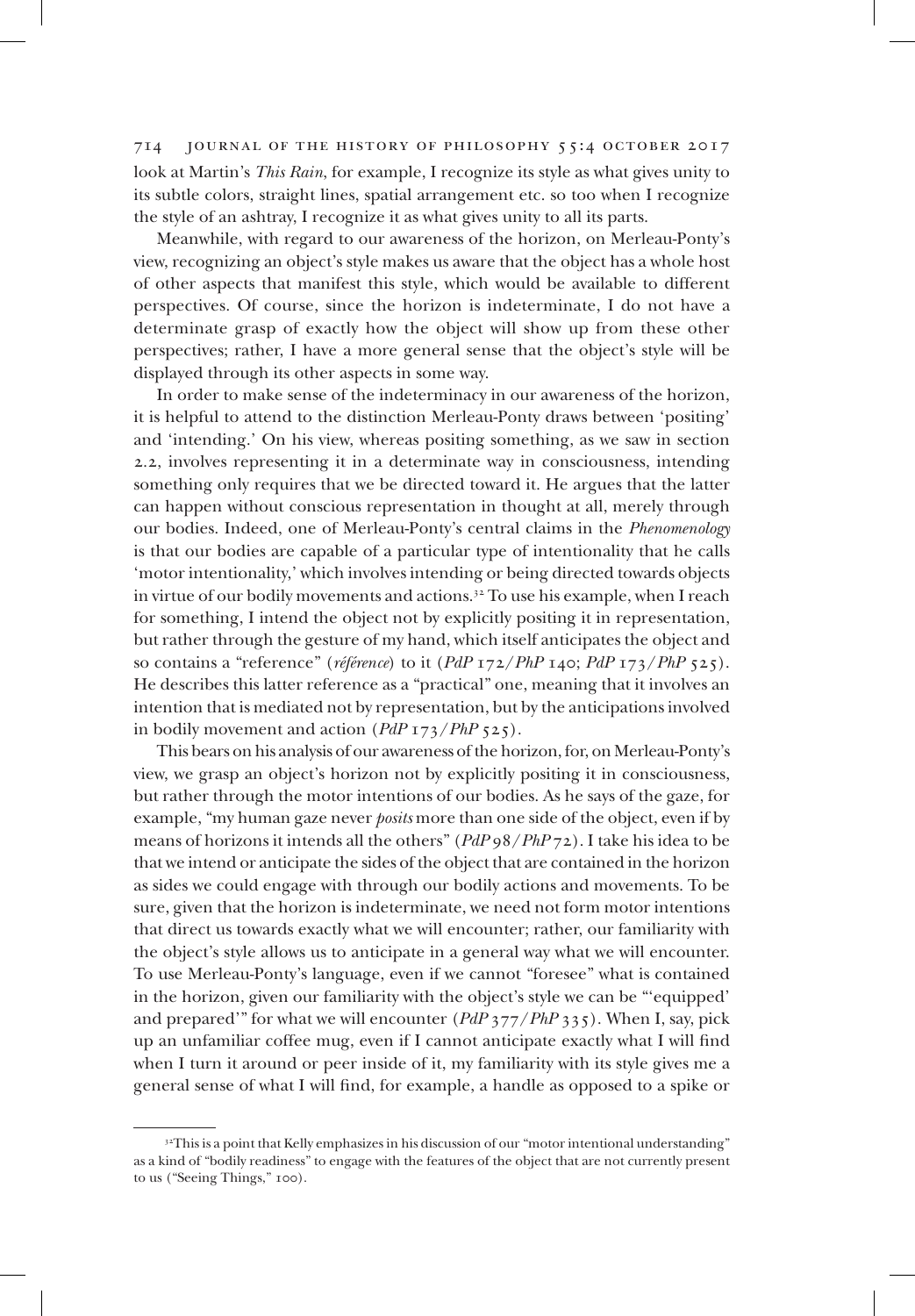a smooth interior as opposed to a craggy one. It is this awareness of the object's indeterminate horizon, along with an awareness of its style as what gives unity to its parts, that we achieve through style recognition.

The final claim to emphasize about style recognition is that our bodily awareness of the object's style and horizon makes a distinctive sort of perceptual synthesis possible in which we synthesize together the various perspectival appearances of an object, that is, those available to our current perspective with those available to other perspectives. In general, Merleau-Ponty acknowledges that, given the perspectival nature of perception, we can never encounter an object all at once; instead, all that is available to us are different perspectival appearances of an object, which we have to combine together in order to perceive an object from different perspectives. On his view, this synthesis is made possible by style recognition: it is because I recognize the object's style as something that unifies the parts of an object together and opens up a horizon that I am able to synthesize its current perspectival appearance together with the appearances of others parts available to other points of view.

Though the idea that perception involves synthesis may at first blush seem like exactly the sort of view Merleau-Ponty intends to reject, we must appreciate that this is not an intellectual form of synthesis, but rather a bodily one.<sup>33</sup> To be sure, Merleau-Ponty objects to the idea that in perception we intellectually synthesize discrete representations of an object in consciousness;<sup>34</sup> nevertheless, he allows for perception to involve a type of bodily synthesis, which he, following Husserl, calls 'transition synthesis.'<sup>35</sup> In transition synthesis, instead of us having to put together

<sup>33</sup>One of Merleau-Ponty's models for intellectual synthesis is what Kant calls "synthesis of recognition in the concept" (see, e.g. A 103). References to the *Critique of Pure Reason* are cited according to the standard A and B pagination for the first and second edition, respectively.

<sup>34</sup>In more detail, Merleau-Ponty argues that this sort of view is wrong because it "distorts our lived relation with things. If the perceiving subject [understood intellectually] accomplishes the synthesis of the perceived, he must dominate and think a material of perception, he must himself organize and unite all of the appearances of a thing; that is, perception must lose its inherence in an individual subject and in a point of view, and the thing must lose its transcendence and its opacity" (*PdP* 382/ *PhP* 340). Just as we saw him argue in the Introduction to Part One, then, in the context of discussing intellectual synthesis he argues that this view mischaracterizes the subject with her embodied perspective and the object with its transcendence and opacity. Moreover, Merleau-Ponty argues that this view is ill-founded because if we look more closely at our lived experience, we will find that we do not experience discrete perspectival appearances that need to be combined together through consciousness at all. When I perceive a town I approach by train, for example, Merleau-Ponty says that, although the town changes its appearances, "the profiles do not succeed each other and are not juxtaposed in front of me. My experience in these different moments is united with itself in such a way that I do not have different perspectival views linked together through the conception of an invariant. . . . It is reflection that objectifies these points of view or perspectives" (*PdP* 385–86/*PhP* 344).

<sup>35</sup>As Donald Landes notes (*PhP* 542, n. 42), Merleau-Ponty draws the notion of transition synthesis from Husserl's discussion of passive synthesis in *Analyses Concerning Passive and Active Synthesis*, 444, 582. However, Merleau-Ponty also has in mind Husserl's discussion of synthetic transition and kinesthesis in Section 19 of *Experience and Judgment*: "In this sense, every object of external perception is given in an 'image,' and the object is constituted in the synthetic transition [*synthetischen Übergang*] from image to image, by means of which the images, as images (appearances) of the same object, come to have synthetic coincidence [*Deckung*]. Every perception which presents the object to me in this orientation leaves open the practical transitions [*Übergänge*] to other appearances of the same object. The possibilities of transition [*Übergangsmöglichkeiten*] are *practical* possibilities. . . . There is thus a freedom to run through [*durchlaufen*] the appearances in such a way that I move my eyes, my head,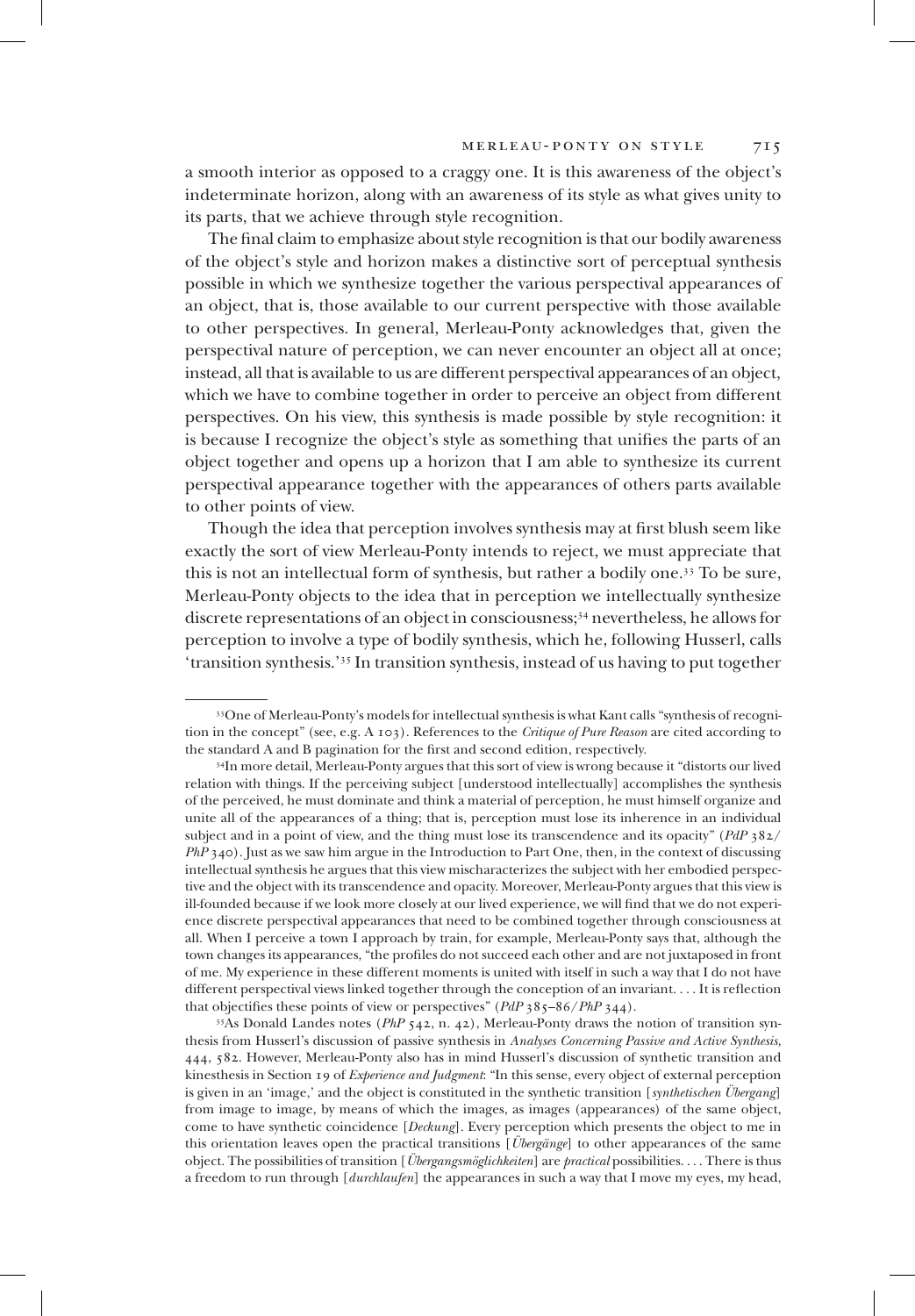representations in thought, our bodies enable the perspectival appearances of the object to fluidly pass into or transition into one another:

I do not have one perspectival view, then another, along with a link established by the understanding; rather, each perspective *passes into* the other and, if one can still speak here of a synthesis, then it will be a 'transition synthesis.' (*PdP* 386/*PhP* 344)

On Merleau-Ponty's view, this is a bodily form of synthesis because it is the motor intentions of our bodies that enable the seamless transition of appearances:

the synthesis which constitutes the unity of perceived objects . . . is not an intellectual synthesis. Let us say with Husserl that it is a 'synthesis of transition'—I anticipate the unseen side of the lamp because I can touch it. (*PrP* 15)

As we see in this passage, Merleau-Ponty suggests that in transition synthesis the various perspectival appearances of an object are synthesized together in virtue of the anticipations, that is, intentions of our bodies. Making this point in the "Primacy of Perception," Merleau-Ponty says,

The perceptual synthesis thus must be accomplished by the subject, which can both delimit certain perspectival aspects in the object, the only ones actually given, and at the same time go beyond them. The subject, which takes a point of view, is my body as the field of perception and action. (*PrP* 16)

On his view, then, when I encounter an object, I am intentionally directed through my body not just towards the parts of the object present to me here and now, but also towards the parts in the horizon that "go beyond" my current perspective. These intentions are what synthesize together the parts of the object that are present to me with the parts that are not present. To use the lamp example, I am able to synthesize together the appearance of the front side of the lamp with its backside because when I look at its front side, I intend its backside. Thus, it is this intention that binds the appearances together.

On Merleau-Ponty's view, transition synthesis can be accomplished through different types of motor intentions. Some motor intentions are situation dependent, for example, my intention to pick up the pear on my desk or to pour champagne into a flute. However, on Merleau-Ponty's view, our bodies have a more stable intention, which we could call a 'total motor intention,' that is, an intention that directs our body with its various sense modalities towards the object as a whole with all the parts contained in its horizon.<sup>36</sup> In Merleau-Ponty's words,

every object given to one sense calls forth the corresponding operation of all the others. . . . I perceive a thing because I have a field of existence and because each phenomenon polarizes my entire body, as a system of perceptual powers, toward it. (*PdP* 373/*PhP* 332)

alter the posture of my body, go around the object, direct my regard toward it, and so on. We call these movements, which belong to the essence of perception and serve to bring the object of perception to givenness from all sides insofar as possible, *kinaestheses*. They are consequences of perceptive tendencies, 'activities' in a certain sense, although not voluntary actions. In doing all this, I do not (in general) carry out voluntary acts. I move my eyes, etc., involuntarily, without 'thinking about my eyes'" (83–84, translation modified).

<sup>36</sup>This analysis of 'total intention' is influenced by Michael Madary's discussion of the role total intentions play in Husserl's account of perceptual constancy in "Husserl on Perceptual Constancy."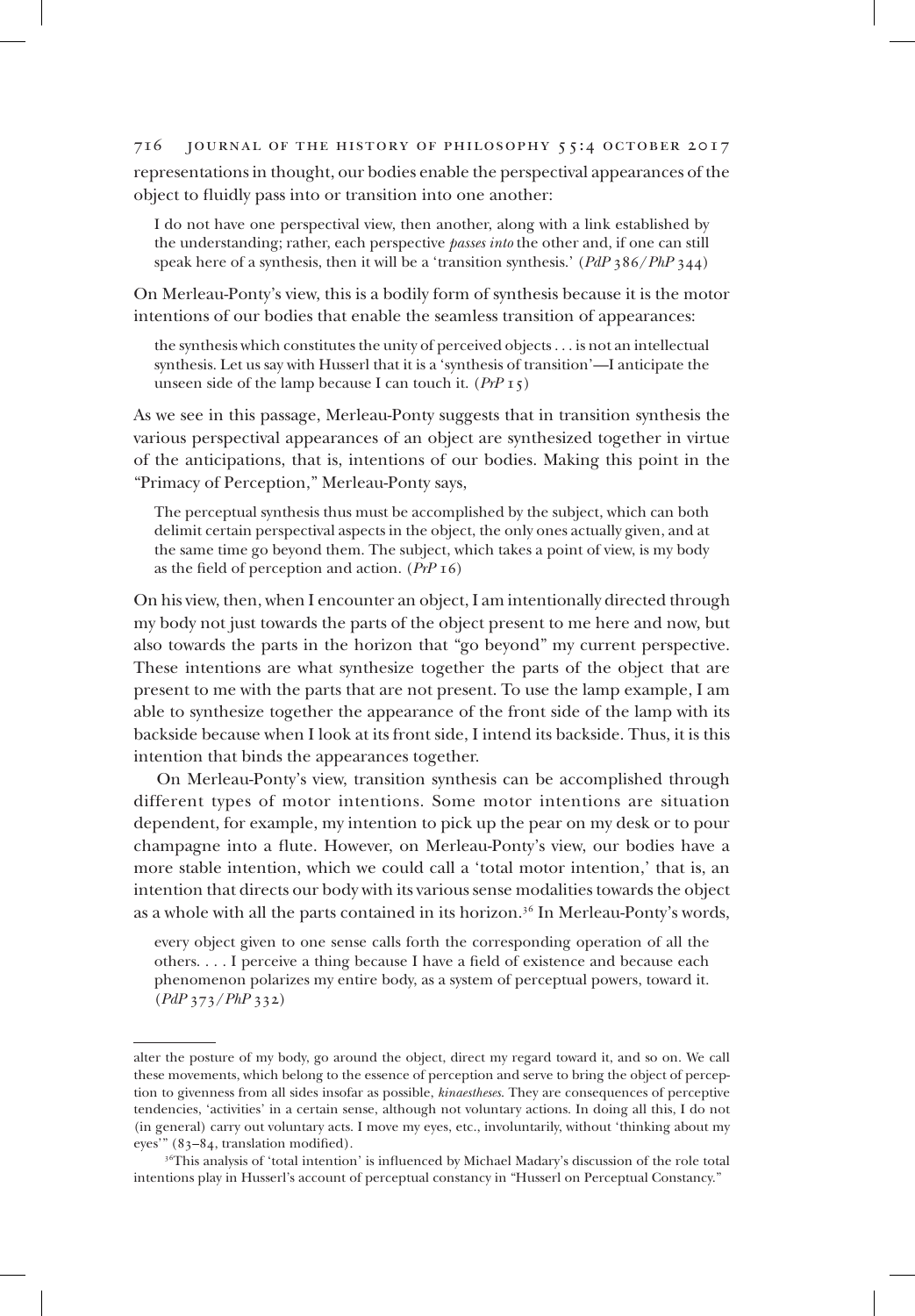This total intention thus directs our body as a whole towards the object as a whole. For example, my perception of the lamp involves a total motor intention that directs my body visually, tactilely, audibly etc. toward the lamp with its various parts, for example, its front side, back side, texture, color etc. Both situation dependent intentions and this total motor intention will enable us to synthesize various perspectival appearances of an object together because they intentionally direct us towards the parts of the object that are not present to our current point of view.

Moreover, Merleau-Ponty treats transition synthesis as something that can take place in both a diachronic and synchronic way. Our motor intentions enable us to synthesize together not only the different perspectival appearances of an object we encounter over time, for example, the perceptions I have of Chartres as I approach it by train (*PdP* 386/*PhP* 344), but also the current perspectival appearance of an object with the appearances not available at a single moment in time, for example, when I perceive the lamp as having a back side even though I am looking at its front side (*PrP* 15). In the latter synchronic case, the synthesis is one that takes place merely through intention. For example, the appearance of the object available to my current perspective is synthesized together with its other appearances because my body is intentionally directed towards the other appearances of the object, for example, the appearance of the front side of the lamp I am looking at now is synthesized together with the appearance of its hidden back side because I intend the back side.<sup>37</sup> Meanwhile, in the diachronic case, the synthesis involves not just intention, but fulfillment as well: when I encounter an object over time, the perceptions of it are synthesized together not only in virtue of being guided by my motor intentions, but also because they partially fulfill those intentions. For example, the various perceptions I have of Chartres over the course of a one-hour train ride are synthesized together because each of them is governed by and is a partial fulfillment of my, say, total intention that is directed towards Chartres.

Although this sheds light on how transition synthesis is mediated by our motor intentions, it is important to see that this process is guided by the sort of awareness of an object's style and the horizon it opens up discussed above. This is the case, in part, because in order to be able to synthesize the perspectival appearances of an object together, I must have a sense that those appearances are unified and, on Merleau-Ponty's view, it is our recognition of the object's style that gives us this sense of unity. Indeed, for Merleau-Ponty, this is an important point of contrast between intellectual synthesis and transition synthesis: whereas in intellectual synthesis we are responsible for unifying the representations of the object together in thought, in transition synthesis we are following the grooves laid out by the object's style. Additionally, however, this is the case because our motor intentions are directed towards the object's horizon. I can only form motor intentions directing me towards the parts of the object available to other perspectives if I have an awareness that the object, in fact, has parts available to other perspectives and this is what my awareness of the object's indeterminate horizon makes possible. So, for Merleau-Ponty, it is only because we are aware of the object's style and the horizon it opens

<sup>&</sup>lt;sup>37</sup>I shall return to this topic in my discussion of perceptual presence in sect. 6.1.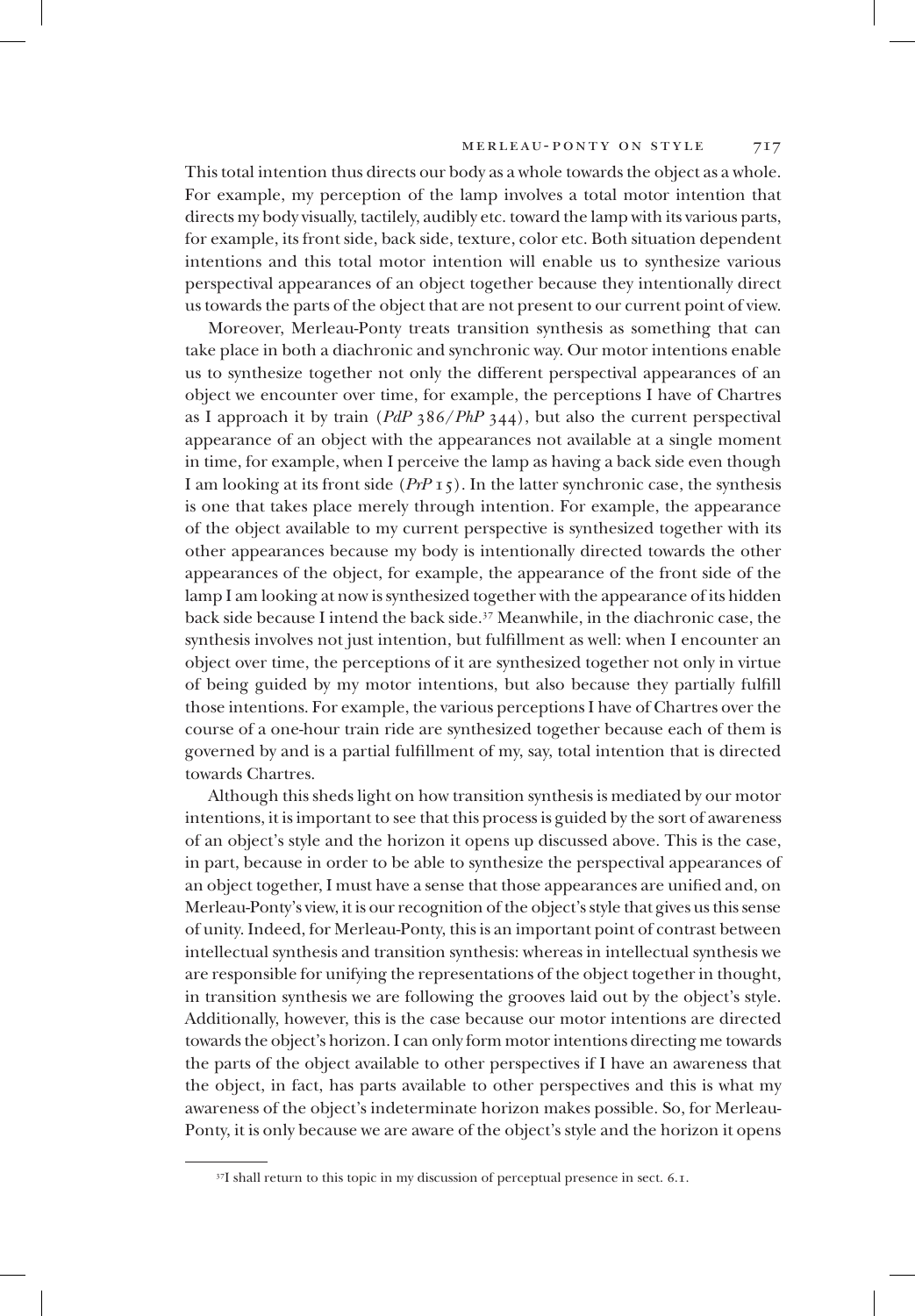718 journal of the history of philosophy 55:4 october 2017 up that we are able to engage in the sort of transition synthesis required to combine different perspectival appearances of an object together.

Taking this all together, on Merleau-Ponty's view, style recognition is something that involves the direct bodily recognition of an object's style as what gives unity to its parts and the indeterminate horizon it opens up. Recognizing the object's style and horizon, in turn, makes it possible for us to synthesize different perspectival appearances of an object together by means of the motor intentions of our bodies.

## 6. MERLEAU-PONTY'S SOLUTIONS TO THE PROBLEMS OF perceptual presence and constancy

With both the style thesis and style recognition thesis in place, we are finally in a position to address Merleau-Ponty's solutions to the problems of perceptual presence and perceptual constancy directly. After presenting his solutions to these problems (section  $(6.1)$ , I will return to Kelly's and Noë's interpretations, and consider how my interpretation differs from theirs and how Merleau-Ponty's appeal to style allows him to avoid the unification problem in a way that Kelly and Noë do not (section 6.2).

## *6.1. Merleau-Ponty's Solutions*

Let us begin with perceptual presence. Merleau-Ponty offers his most straightforward analysis of perceptual presence in "The Primacy of Perception," claiming that,

I grasp the unseen side as present. . . . The hidden side is present in its own way. . . . It is not through an intellectual synthesis which would freely posit the total object that I am led from what is given to what is not actually given; that I am given, together with the visible sides of the object, the nonsensible sides as well. It is, rather, a kind of practical synthesis: I can touch the lamp, and not only the side turned toward me but also the other side; I have only to extend my hand to hold it.  $(PrP I4)^{38}$ 

As we saw above in our discussion of synchronic transition synthesis, on Merleau-Ponty's view, even though I directly perceive the front side of the lamp, I am able to make the lamp's back side present "in its own way" through a bodily intention, which synthesizes the back side together with the front side. However, my anticipation of the lamp's back side is not just an anticipation of a back side in general: it is an intention directed toward the back side of "this lamp," that is, toward the back side of the lamp that is included in the horizon delineated by its unique style. So the motor intention that allows me to synthesize the backside as present in its own way with the front side is guided by my recognition of the lamp's style and its horizon. Thus, it is the reciprocal interaction between the object's style and horizon, on the one hand, and my body's recognition of that style, synthesis, and intentions, on the other, that makes perceptual presence possible.

Turning now to Merleau-Ponty's account of object constancy, we find him employing a similar two-pronged strategy. With regard to the object, Merleau-Ponty maintains that it is something that can be recognized as the same in spite of the differences in its perspectival appearances because it has a style that persists

<sup>38</sup>For his discussion of perceptual presence in the *Phenomenology*, see, e.g. *PdP* 121/*PhP* 95; *PdP* 328/*PhP* 289; *PdP* 388/*PhP* 346; and *PdP* 478/*PhP* 439.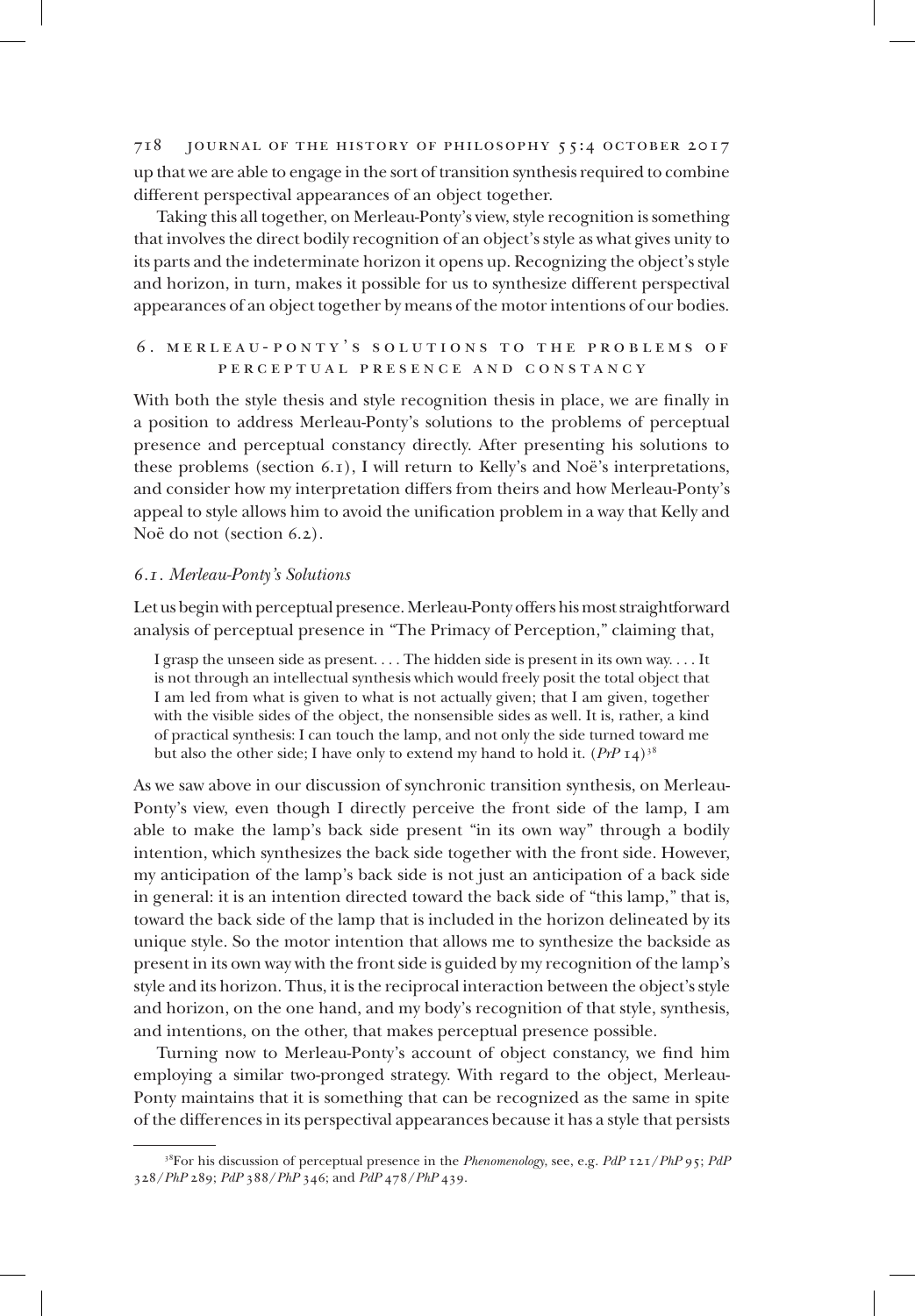through and unifies those appearances. Meanwhile, on the subject's side of things, as we saw in our analysis of diachronic transition synthesis, our various perceptions of those appearances are synthesized together in virtue of being governed by motor intentions and by the partial fulfillments of those intentions. This can happen through situation dependent intentions, for example, if I intend to turn on my lamp, then the various appearances of it as I walk across the room and switch it on with my hand will be synthesized together because they are governed by and partially fulfill that intention. I can also perceive an object as constant on account of my total motor intention that directs my body as a whole, through its various sense modalities, to the object as a whole, with all its properties. For example, every perception I have of the lamp, whether in the morning or evening, whether of its color or texture, will be synthesized together through this total motor intention and by being a partial fulfillment of it. However, as we saw in our discussion of style recognition, our ability to synthesize the object and its various appearances together through our motor intentions is, in turn, dependent upon our recognition of the object's style and its indeterminate horizon; in which case, our experience of object constancy, like our experience of perceptual presence, ultimately depends on style recognition.

This analysis of object constancy, in turn, paves the way for understanding Merleau-Ponty's account of property constancy, for we should now be in a better position to unpack his claim that the constancy of a property is an "abstract moment of the constancy of things" (*PdP* 368/*PhP* 326). Once again, I want to orient this by first considering the role an object's property plays and then the contribution of the subject.

With regard to the property, it is important to bear in mind that, on Merleau-Ponty's view, an object's properties are determined by its style. Recall his claim that

The unity of the thing . . . is . . . that unique manner of existing of which its properties are a secondary expression. For example, the fragility, rigidity, transparency, and crystalline sound of a glass express a single manner of being. (*PdP* 374/*PhP* 333)

Each property, then, is determined by the object's style insofar as it is an expression of it. Moreover, he thinks that this style is something that unifies that property with all the other properties in an object and that this further determines the property. As he says, for example, about a woolen carpet,

it is impossible to describe fully the color of a carpet without saying that it is a carpet, or a woolen carpet, and without implying in this color a certain tactile value, a certain weight, and a certain resistance to sound. The thing is this manner of being in which the complete definition of an attribute demands that of the entire subject. (*PdP* 379/*PhP* 337)

While this passage, in part, implies that we cannot grasp the color of the carpet without grasping the other properties of the carpet, these other properties are, in turn, unified together in virtue of the carpet's manner of being, that is, style. Thus, the red of the carpet is defined by its style not only insofar as it is an expression of that style, but also because that style binds it to all the other properties in the carpet. As we might make this point, if you have two red objects, say a red carpet and a red dress, the redness of each will not be the same because each red will be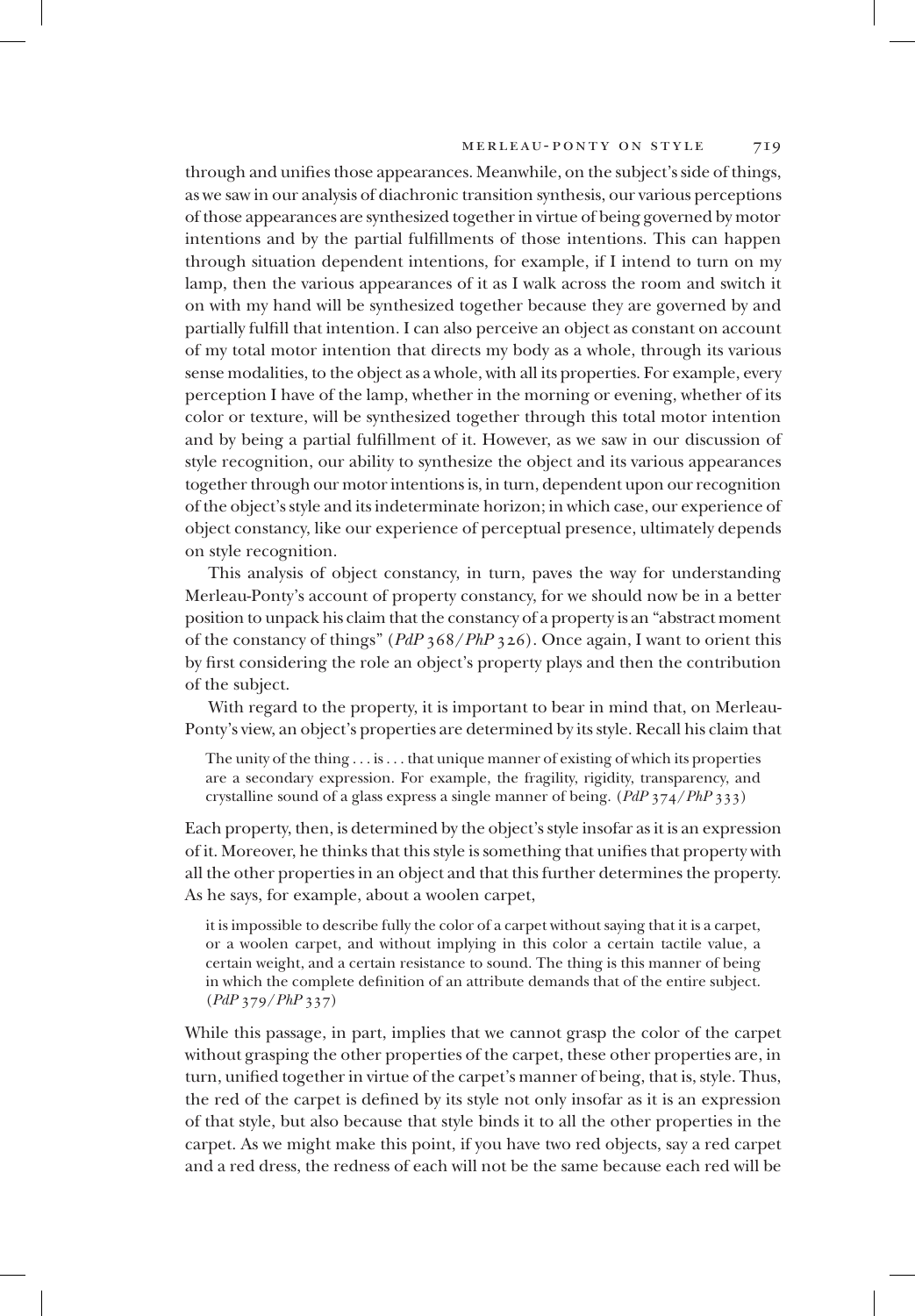## 720 journal of the history of philosophy 55:4 october 2017 determined by the respective object's style and the way in which this style binds the redness to the object's other properties. In turn, what this means is that, on Merleau-Ponty's view, constant properties are dependent upon an object's style and the relationship to the object's other properties that this style founds. Indeed, I take this to be one of the reasons why Merleau-Ponty describes property constancy as an 'abstract moment' of object constancy: constant properties do not float free from, but rather depend on, an object and its style.

Turning now to the role played by the subject, there are two points to make. First, as I think Noë's enactive view nicely highlights, Merleau-Ponty maintains that our ability to perceive properties as constant depends on bodily knowledge. Contrary to intellectualist (or what we would call 'inferentialist') accounts, according to which we are first aware of the perspectival appearance of the property, for example, the elliptical appearance of a Frisbee, and then infer the true property, for example, its circularity, on that basis, Merleau-Ponty maintains that we do not have to rely on this sort of cognitive inference because our body has knowledge that makes this inference unnecessary. Indeed, one of Merleau-Ponty's core claims about the body in the *Phenomenology* is that it has its own knowledge. This is a practical form of knowledge that involves know-how and our skillful ability to deal with the world through movement, perception, and action. He takes this type of knowledge to be exemplified by habits, for example, our ability to switch lanes while driving a car or to type on a keyboard, which do not rely on any explicit calculation or reflection, but rather on the knowledge our bodies have of how to navigate the situation (*PdP* 178–79/*PhP* 144–45). As he says of typing, for example, "Knowing how to type, then, is not the same as knowing the location of each letter on the keyboard. . . . It is a question of a knowledge in our hands" (*PdP* 180/*PhP* 145).

Though much more could be said about Merleau-Ponty's view of bodily knowledge, for our purposes what I want to focus on is his claim that some of this practical knowledge involves knowing how different properties show up in different perceptual circumstances.<sup>39</sup> In color perception, for example, he claims that "My gaze 'knows' [*sait*] what such a patch of light signifies in such a context, and it understands the logic of illumination" (*PdP* 383/*PhP* 341; see also *PdP* 367/*PhP* 326). When I thus encounter, say, a red dress in uneven lighting conditions, I do

<sup>39</sup>In Merleau-Ponty's technical language, we have this knowledge in virtue of having a "body schema" (*schéma*). The body schema, he argues, contains various patterns of movements or what he calls 'typics' (*typiques*) through which we can track meanings as they are presented to our various sense modalities in varying perceptual conditions (see, e.g. *PdP* 383/*PhP* 341. Though Landes translates *typique* as 'schema,' Merleau-Ponty has two terms here, *typique* and *schéma*, which refer to different things: whereas a 'typic' is something he usually associates with one sense modality, e.g. the typic associated with seeing color, the body 'schema' is something that encompasses our body as a whole. Moreover, translating *typique* as 'typic' highlights the connection between Merleau-Ponty's view and Husserl's analysis, in sect. 8 of *Experience and Judgment*, of the role a 'type' [*Typik*] plays in perception). So our knowledge of how a certain color shows up in varying perceptual conditions is grounded in the typic associated with our gaze: "To have senses such as vision is to possess this general arrangement, this typic [*typique*] of possible visual relations with the help of which we are capable of taking up every given visual constellation" (*PdP* 383/*PhP* 341, translation modified). Though this typic certainly begins paving the way for perceiving a color as constant, I argue below that this must be supplemented by a recognition of the object's style, for this is what determines what the object's constant color is in the first place. For a lengthier discussion of my interpretation of the body schema and typics, see Samantha Matherne, "Kantian Themes."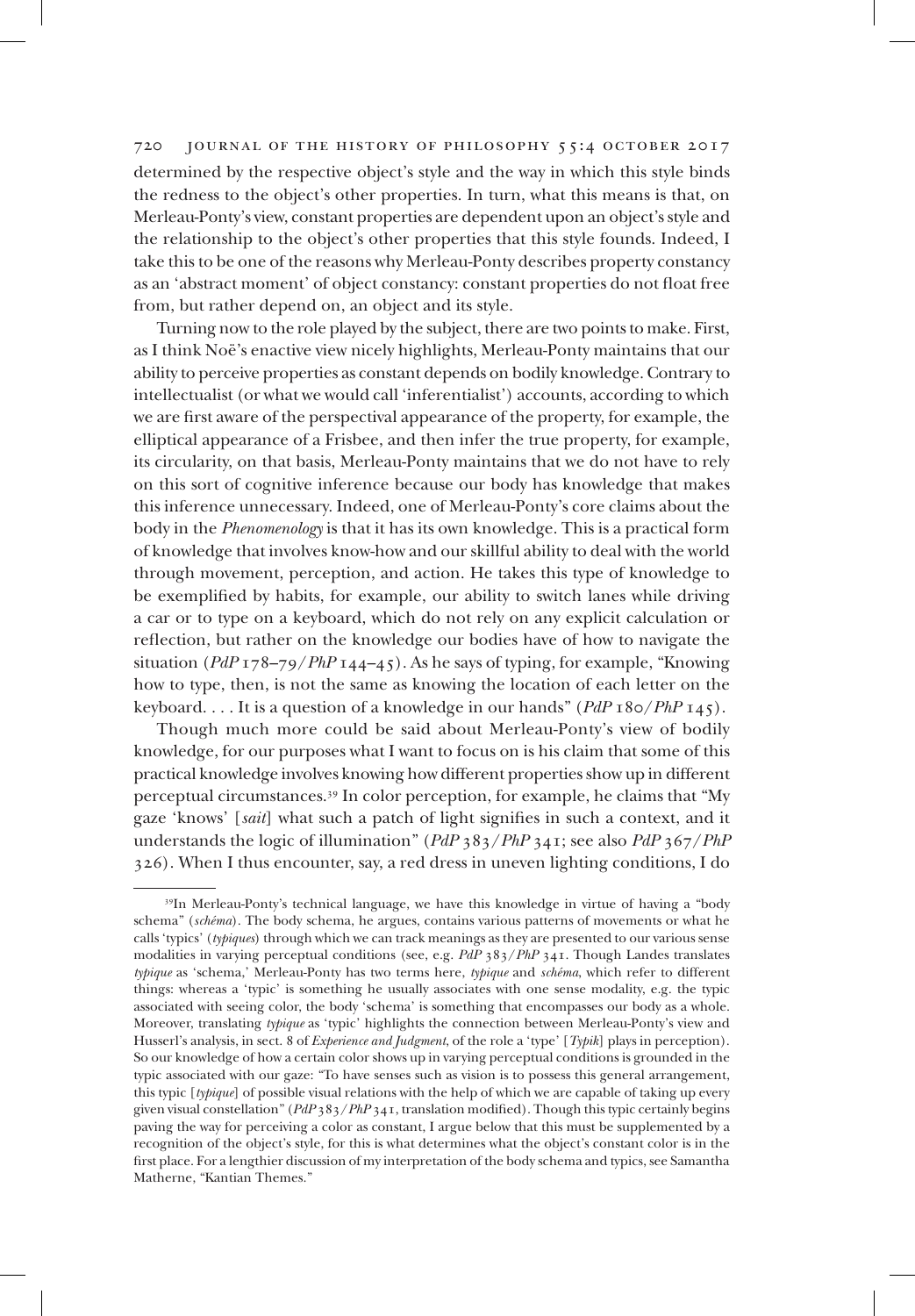not first perceive a mottled surface and then infer its constant red on that basis. Instead, my gaze knows how that red appears in different lighting conditions and by taking this relationship between the color and lighting conditions into account, it enables us to perceive the dress as a constant red. He makes a similar point about perceiving a square from different angles:

The act that corrects appearances, giving acute or obtuse angles the value of right angles . . . is the investment of the object by my gaze that penetrates it, animates it, and immediately makes the lateral faces count as "squares seen from an angle." To the extent that we do not even see them according to their diamond-shaped perspectival appearance. (*PdP* 314/*PhP* 276)<sup>40</sup>

Here, too, it seems that our ability to perceive the constant square-shape depends on the knowledge our gaze has of how that shape shows up from different angles. Thus, for Merleau-Ponty, in order to perceive properties as constant, we must rely on our bodily knowledge of how a property shows up in different perceptual conditions.

However, and this brings us to the second point about the subject's contribution to property constancy, insofar as it is the object's style that fixes what its constant properties are, if we are to be aware of a constant property, then we must be attuned to the object's style. More specifically, on Merleau-Ponty's view, our experience of property constancy, like that of perceptual presence and object constancy, involves synthesis. Even though a property appears in varying ways in varying circumstances, we are able to perceive the property as constant because we have a motor intention that directs us toward the constant property, which allows us to bring that property to bear on what we perceive here and now. For example, if I see a red dress in uneven lighting conditions, I will be able to experience it as a constant red because I have a motor intention that synthesizes the mottled appearance of the red together with its constant red. However, in order for us to be intentionally directed towards this constant property, we must grasp what that property is in the first place. And given that, on Merleau-Ponty's view, the constant property is determined by the object's style, our awareness of the constant property depends on our awareness of the object's style. The constant red of the dress, for example, is something that is determined by the dress's style: it is an expression of that style and that style unifies it with all the other properties of the dress. So, if I am to be able to intend that red in the way required for synthesis and the experience of constancy, I must first recognize the dress's style.

 Consequently, in property constancy, my body cannot just rely on a general understanding of how properties show up in different perceptual conditions;<sup>41</sup> rather, our bodies must rely on more specific knowledge of how this property as a property of this object with this style shows up in different circumstances. To know, for example, that it is the dress's red that is appearing as mottled in this uneven lighting, I must know how that red, which is determined by the dress's style, shows

 $4^{\circ}$ See n. 19 in sect. 3 for a discussion of how this passage bears on Merleau-Ponty's view of apparent properties.

<sup>41</sup>This general familiarity with how properties manifest in different perceptual conditions is something made possible by the body schema, which I discuss in n. 39 above.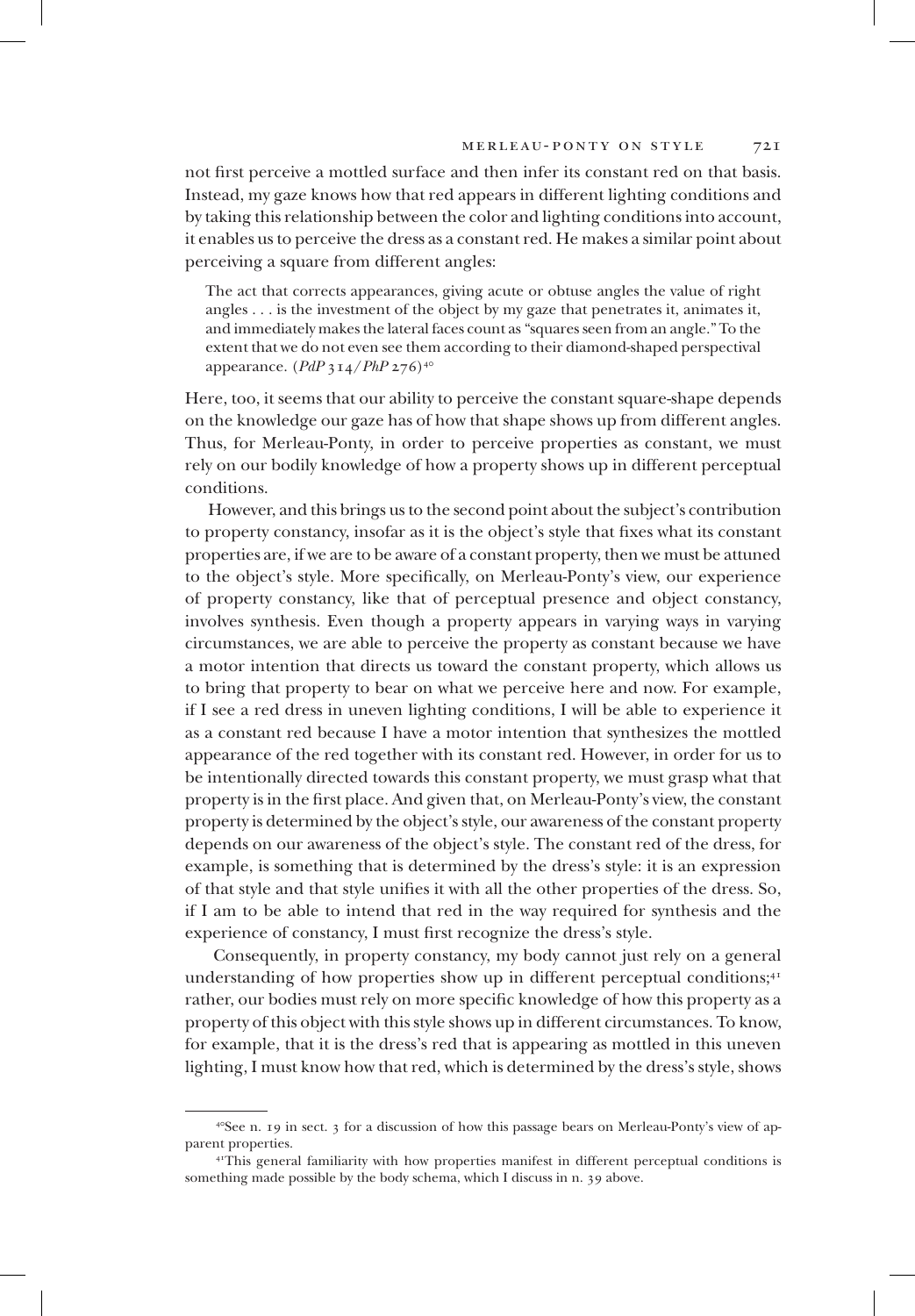722 journal of the history of philosophy 55:4 october 2017 up in different circumstances. Ultimately, then, although Merleau-Ponty thinks that our ability to perceive a property as constant depends on our bodily knowledge of how different properties show up in different situations, this knowledge, in turn, is grounded in our bodily recognition of an object's style.

In the end, on my interpretation, the key to Merleau-Ponty's solutions to the problems of perceptual presence and constancy turns on acknowledging the role played, on the one hand, by the object's style and its horizon, and on the other, by our bodily ability to recognize style.

## *6.2. The Alternative Interpretations*

It is at this point that I would like to return to Kelly's and Noë's interpretations and consider how my style-based interpretation differs from theirs. One of the points on which all of our interpretations converge is with respect to the central role that bodily awareness of how objects and properties appear from different perspectives plays in Merleau-Ponty's solutions to the problems of perceptual presence and constancy. Whether we consider Kelly's emphasis on our bodily readiness to engage with the object's horizon, Noë's view of sensorimotor knowledge, or my analysis of the role the body plays in style recognition, synthesis, and intentionality, we can all agree that, for Merleau-Ponty, we are able to perceive hidden sides of objects as present and properties and objects as constant because we have a practical, embodied form of knowledge that allows us to do so. Yet, insofar as my interpretation situates this analysis of bodily knowledge within the framework of style recognition, I read Merleau-Ponty as committed to a more specific styleoriented form of bodily knowledge being required for perceptual presence and constancy than Kelly and Noë do.

Meanwhile, one of the issues on which our interpretations come apart is with respect to the role that normativity plays in these experiences. Although Noë criticizes Kelly's emphasis on normativity, I am in agreement with Kelly that, for Merleau-Ponty, our experience of perceptual presence and constancy involves normative awareness of what a better or worse look on an object is. In addition to there being textual support for this view, for example, the passage cited above in which Merleau-Ponty claims that there is an "optimal" distance and orientation through which an object "presents more of itself" and that we "tend toward the maximum of visibility" (*PdP* 355/*PhP* 315–16), I believe that we can draw support for this view from his analysis of motor intentionality. Whereas Noë claims that vision is "all-purpose," as we have now seen in detail, Merleau-Ponty thinks that our perceptions are guided by our motor intentions and these intentions, of both the situation dependent and total variety, shape our vision and perception of the world. I believe that these intentions, in turn, ground certain norms: a better perception is one that at least partially fulfills these intentions, whereas a worse perception is one that does not.<sup>42</sup> By my lights, then, the normative structure of perception

<sup>42</sup>One of the ways in which Kelly tries to address this sort of worry is by arguing that the optimal context is the one that allows us to perceive "more of the object's *revealing* features," e.g. the back side of a façade or the handle of a coffee mug ("Seeing Things," 93). In a footnote, he indicates that our "needs and desires" contribute to what counts as "the *most* revealing" features of the object (Kelly, "Seeing Things," 109, n. 29).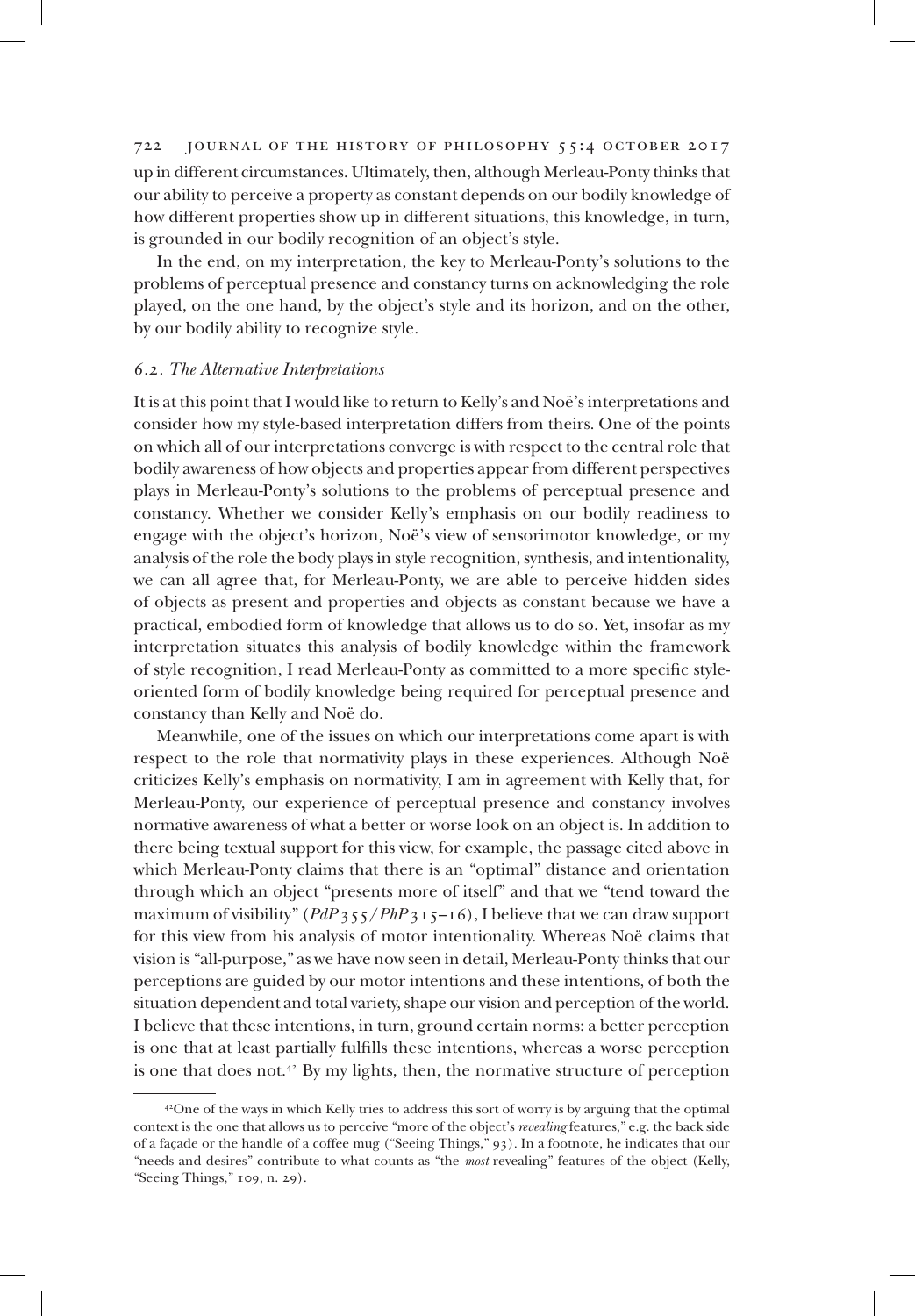is something that follows, at least in part, from Merleau-Ponty's commitment to motor intentionality.

Though in acknowledging the role of normativity in Merleau-Ponty's view of perception, I am in agreement with Kelly, where my view departs from his is with respect to the relationship between norms and the constant objects we perceive. On Kelly's reading, in order to account for the normativity involved in object constancy, Merleau-Ponty identifies a constant object as the norm defined by the view from everywhere. However, one worry about this strategy is that treating a constant object as a norm is something that Merleau-Ponty is generally wary of. We see this, for example, in "The Thing" chapter, where Merleau-Ponty, in fact, takes up the idea of "The thing as norm of perception" (*PdP* 373/*PhP* 331). In this section, he considers defining a thing as what is revealed to us when "the perceived configuration, for a sufficient clarity, reaches its maximum richness" (*PhP* 332/*PdP* 374). In other words, the thing would be defined normatively as what we apprehend when our perception reaches the perfect balance of richness and clarity. However, later in this chapter Merleau-Ponty criticizes this view:

The thing appeared to us above as the . . . norm of our psycho-physiological arrangement. But that was merely a psychological definition that did not make explicit the full sense of the thing defined. (*PdP* 379/*PhP* 337)

He goes on to make it clear that the "full sense" of the thing depends upon our recognition of it as "real," that is, as something that does not depend entirely on us: "We do not see ourselves in it, and this is precisely what makes it a thing" (*PdP* 380/*PhP* 338).<sup>43</sup> For Merleau-Ponty, then, the risk of identifying the thing with a norm is that you neglect its essential character as that which is real.

Now, I do not think that Kelly's conception of the constant object as a norm runs into quite this problem because he insists that the norm is defined not by us, but by the other objects that "see" the focal object. However, this move involves appealing to the seeing things passage, which I have argued is problematic. Yet even if one reads the seeing things passage as reflective of Merleau-Ponty's own position, I still do not think it can offer us an adequate account of constant objects because Kelly's gloss of the constant object as a norm seems to downplay the importance to Merleau-Ponty of the reality of the constant object. On Kelly's reading, the object seen from everywhere is a norm or ideal that is, in fact, unrealizable and this idea seems in tension with Merleau-Ponty's insistence on the reality of the constant object. A constant object, as Merleau-Ponty conceives of it, is something concrete and real that we are in direct "communication" or in "communion" with, and this seems quite different from the relationship we have to an unrealizable norm (*PdP* 376/*PhP* 334).

My interpretation, however, can accommodate not only this insight into the reality of the things we perceive, but also the indeterminacy and normativity of perception that Kelly's view highlights and it does so, here paralleling Noë to

<sup>43</sup>Of course, Merleau-Ponty does not conceive of a thing as something that exists entirely "initself," for that would be giving into the prejudice of objective thought. For Merleau-Ponty, a thing is "a genuine in-itself-for-us," i.e. it is both defined as "the correlate of our body" and as "a resolutely silent Other" (*PdP* 378/*PhP* 336).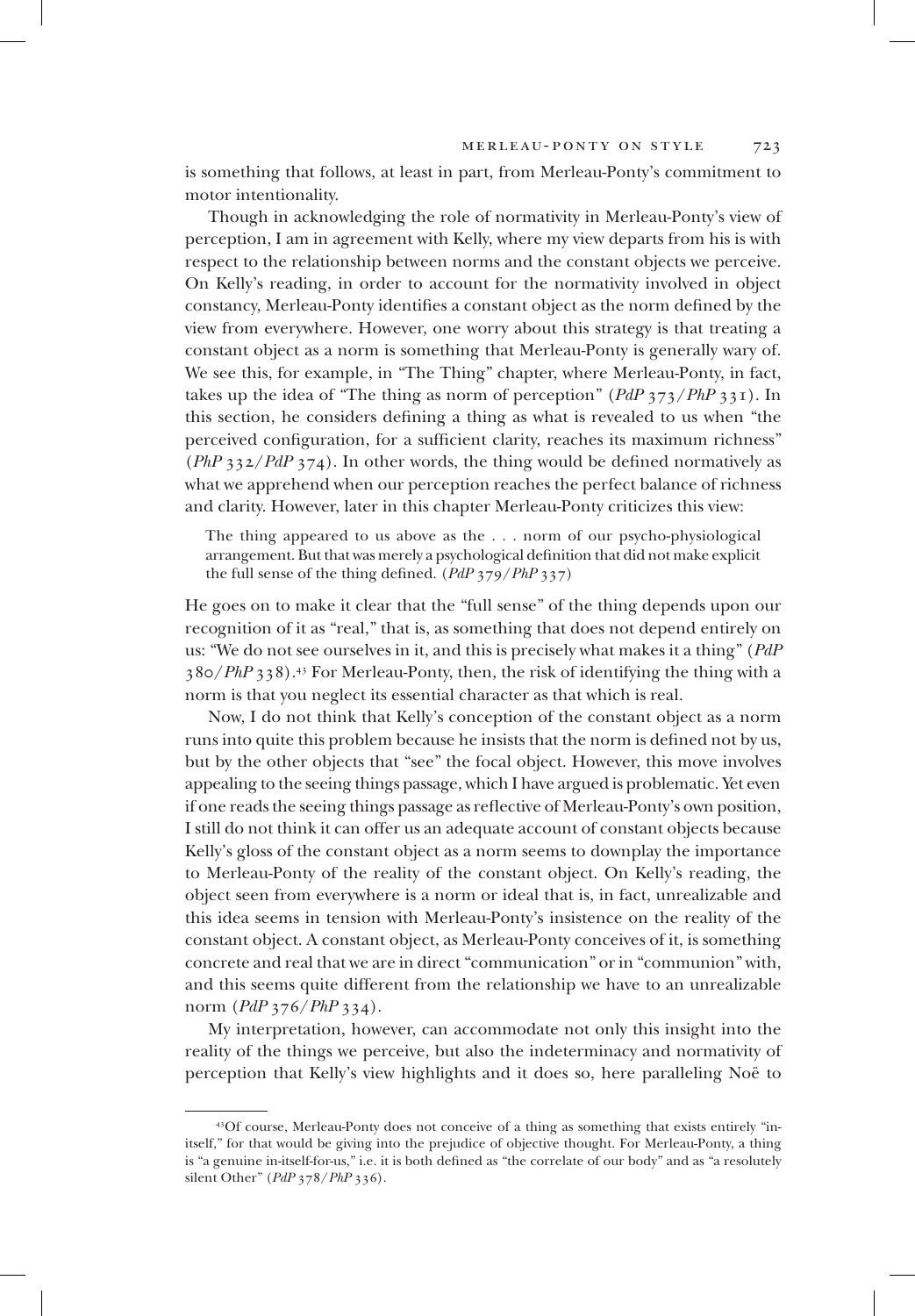some extent, by laying emphasis on the notion of style. In the first place, on my interpretation, Merleau-Ponty's analysis of style is part and parcel of his analysis of a constant object as an "existential" unity, which, recall is an existing object whose parts are unified together by its inseparable style. Conceiving of objects in this way is, indeed, part of his larger phenomenological effort to "place essences back within existence" and to respect the "facticity" of human beings and the world we experience (*PdP* 7/*PhP* lxx). Thus, Merleau-Ponty accounts for the reality of things we perceive by treating them as existential unities that are unified through their style.

Moreover, on my reading, Merleau-Ponty can explain the indeterminacy of perception by appealing to style because style is not something we experience in a wholly determinate way. As he makes this point in the passage about an individual's style discussed above,

I recognize [an individual] in an irrecusable evidentness prior to having succeeded in giving the formula of his character . . . the definition of a style, as accurate as it might be, never presents the exact equivalent and is only of interest to those who have already experienced the style. (*PdP* 384/*PhP* 343)

Style, then, is something that is perceptually evident to us, but it resists attempts at comprehensive formulation. Our recognition of it and the horizon it opens up is thus indeterminate.

Finally, by my lights, Merleau-Ponty is able to account for the normativity of perception by appealing to the object's style and our motor intentions that are sensitive to this style. To be sure, with regard to the latter point about motor intentions, I am in agreement with Kelly that our sense of what is a more or less optimal perception of an object is guided by whether that perception fulfills, or at least partially fulfills, those intentions. However, whereas on his view those motor intentions are, in turn, guided by the constant object defined as the norm constituted by the view from everywhere, I take them to be guided by the constant object defined as an existential unity with its unique style. The advantage of my view, then, is that we can make sense of how the object normatively guides perception without thereby committing Merleau-Ponty to the view that the constant object is a norm that can, in principle, never be realized.

Thus, without recourse to the seeing things passage and the view from everywhere, we find that by relying on style Merleau-Ponty offers an account of object constancy that is able to accommodate both the reality of things, as well as what I take Kelly to rightly highlight, viz. the indeterminacy and normativity in perception. While this is not the same notion of style as the one Noë offers, insofar as Merleau-Ponty gives style a central place in his attempts to make sense of perception this aspect of his view is in the same spirit as Noë's.

Finally, I believe that my interpretation of Merleau-Ponty reveals that his stylebased account does not face the unification problem in the way that Kelly's and Noë's do. As we have seen, with regard to the unity of the object, Merleau-Ponty can explain this by appealing to the object's style: the various appearances of the object are unified together as appearances of the same object because they all are grounded in the object's unique style. Indeed, this is precisely the upshot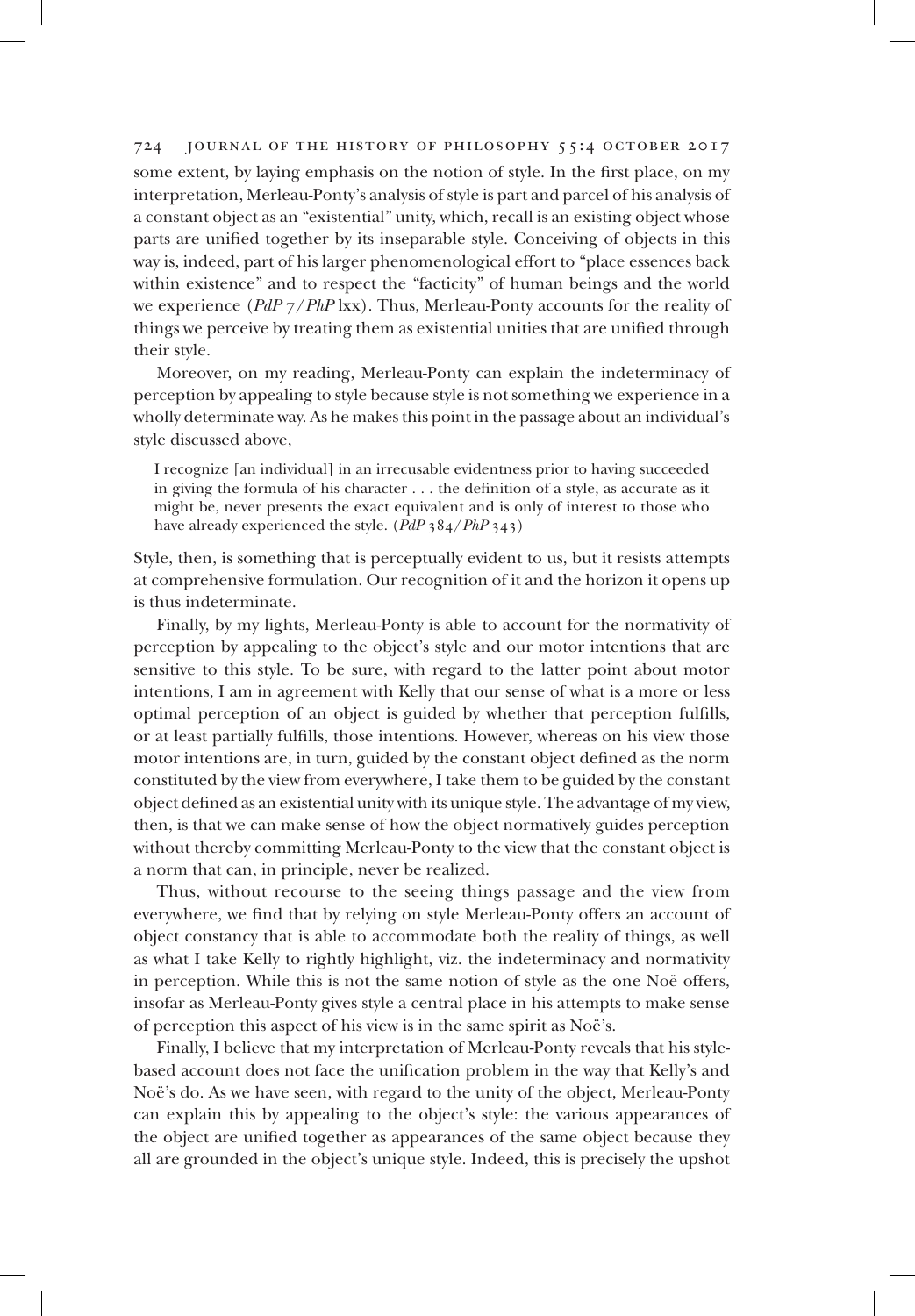of his analysis of style as the principle of an existential unity. As for the unity of our experience, Merleau-Ponty can appeal to the idea of our motor intentions: each perception of an object is unified to the other perceptions of it in virtue of the motor intentions that guide those perceptions and that those perceptions partially fulfill.<sup>44</sup> However, given that these motor intentions are ultimately guided by the object's style, the unity of our experience will ultimately depend on style recognition. Merleau-Ponty's style-based account thus has the resources for accommodating the unity of both the object and our experience of it in phenomena like perceptual presence and perceptual constancy.

#### 7 . the art of perception

In the end, a proper appreciation of the role that style and style recognition play in Merleau-Ponty's analysis of perceptual presence and perceptual constancy reveals that, far from his account containing lacunae, he offers us a nuanced and comprehensive analysis of these perceptual phenomena. By way of conclusion, I want to highlight what I take to be a compelling feature of Merleau-Ponty's general phenomenological strategy, viz. his appeal to an aesthetic notion in order to elucidate ordinary perceptual phenomena.

From Merleau-Ponty's point of view, we will make no real headway with the problems of perceptual presence and perceptual constancy if we rely on the ordinary solutions offered by the "empiricist" who appeals to physiological or psychological reflexes or the "intellectualist" who appeals to judgment and cognition. The problem with both of these views, he objects, is that they get the phenomenology of perception wrong: instead of acknowledging that perception is primarily a way we, through our bodies, communicate with things in the world and the meanings they present to us, the empiricist and intellectualist offer an inadequate reconstruction of perception. This, in turn, means that their attempts to explain phenomena like presence and constancy will fail because they have misunderstood the explanandum to begin with.

However, by adopting a phenomenological strategy, Merleau-Ponty hopes to avoid these difficulties by bringing us back to the phenomena as we actually live them. In addition, he thinks that the aesthetic notion of style will be effective to this end because in an aesthetic context, we are aware that the style of a work of art is a type of meaning that we need to perceive with our bodies in order to understand. The style of Cézanne's *Mont Sainte-Victoire* (1902–04), for example, gives meaning to and pervades every aspect of this painting, for example, its colors, its brushstrokes, the organization of the canvas etc.; yet we recognize that no description of its style could serve as a substitute for actually seeing it.<sup>45</sup> It is only in direct perception, then, that we can comprehend the full significance of this painting's style. Now, by parlaying this familiarity we have with style in an aesthetic

<sup>44</sup>On this point, I have been influenced by Madary's discussion of how Husserl's account of intentions solves the unification problem ("Husserl on Perceptual Constancy," 152); however, I believe that Merleau-Ponty's solution goes beyond Husserl's insofar as he sees our motor intentions as dependent on style recognition.

<sup>45</sup>See, e.g. *PdP* 186/*PhP* 152.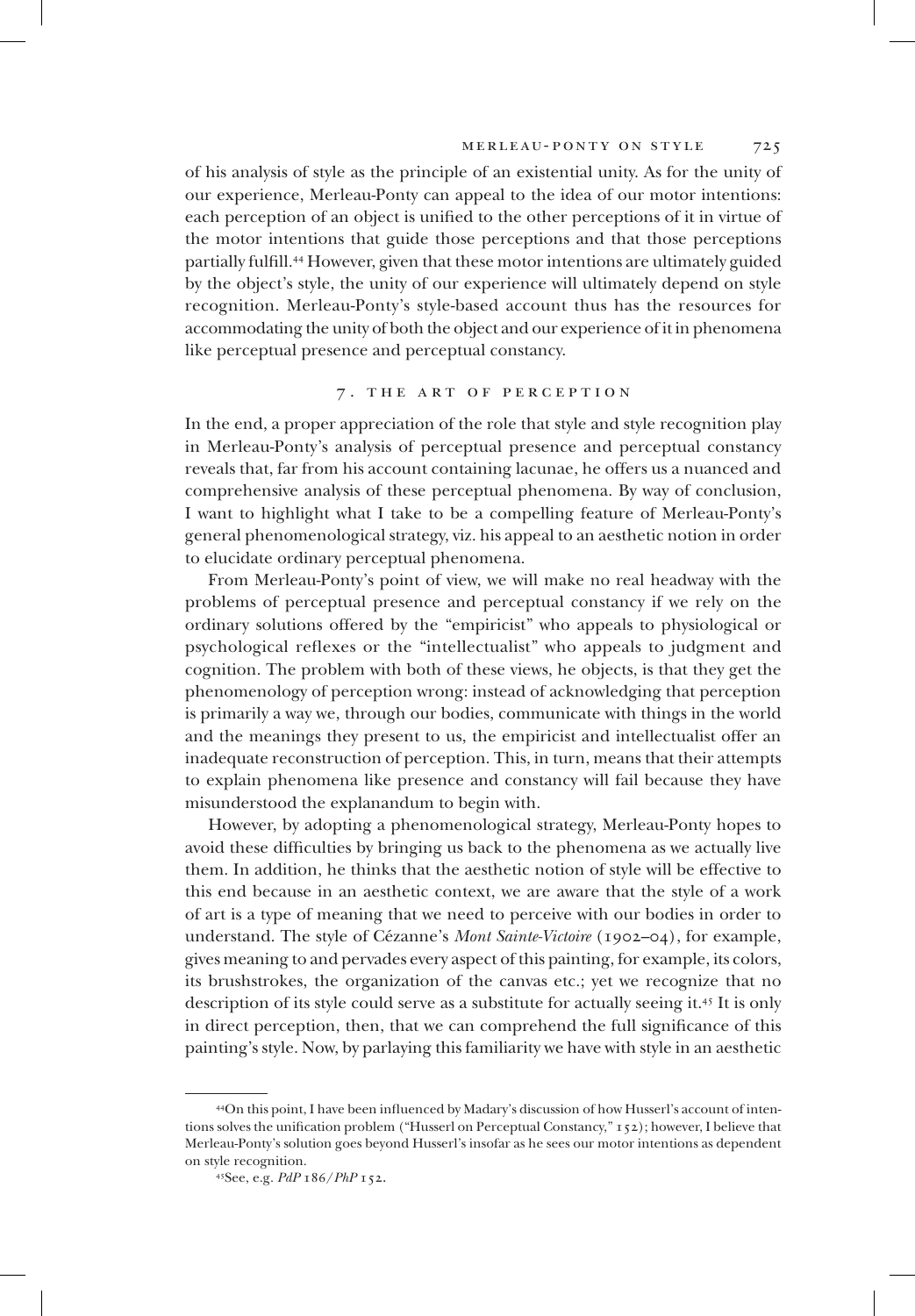context into how we understand problems like perceptual presence and perceptual constancy, Merleau-Ponty hopes to make progress by exposing us to something about our mundane experience that was there, but remained unnoticed. The appeal to style, in effect, jars us out of our ordinary way of thinking about these problems and makes visible to us the key to solving them.

In this way, Merleau-Ponty's strategy is not unlike that of Cézanne's when he uses his paintings to call our attention to the richness of seeing, say, a mountain vista or bowl of fruit: Merleau-Ponty and Cézanne both rely on aesthetic resources to reveal something to us about ordinary perception.<sup>46</sup> Perhaps, however, this comparison should not surprise us. After all, Merleau-Ponty likens his phenomenological project to the work of artists like Cézanne: "Phenomenology is as painstaking as the works of Balzac, Proust, Valéry, or Cézanne—through the same kind of attention and wonder, the same demand for awareness" (*PdP* 22/*PhP* lxxxv). So understood, the *Phenomenology of Perception* is a large-scale effort on Merleau-Ponty's part to incite these attitudes in us in relation to the world of perception. This, in turn, orients his unique strategy for approaching the problems of presence and constancy: Merleau-Ponty's starting point is less the puzzle of how to explain these phenomena and more an interest in the phenomenological elucidation of them. On my reading, it is precisely in his phenomenological effort to bring these phenomena into focus that he draws on the aesthetic notion of style. And though I hope to have shown how the notion of style serves as the basis for his solutions to the problems of perceptual presence and constancy, above all, it seems the appeal to style is meant to awaken our attention, wonder, and awareness in light of "the things themselves."<sup>47</sup>

#### bibliography and abbreviations

Carman, Taylor. *Merleau-Ponty*. London: Routledge, 2008.

- ———, and Mark Hansen, eds. *The Cambridge Companion to Merleau-Ponty*. Cambridge: Cambridge University Press, 2005. [*Companion*]
- Cohen, Jonathan. "Perceptual Constancy." In *The Oxford Handbook of Philosophy of Perception*, edited by Mohan Matthen, 621–39. Oxford: Oxford University Press, 2015.
- Gilmore, Jonathan. "Merleau-Ponty: Between Philosophy and Art." In Carman and Hansen, *Companion*, 291–317. ["Between Philosophy and Art"]
- Husserl, Edmund. *Analyses Concerning Passive and Active Synthesis: Lectures on Transcendental Logic*. Translated by Anthony Steinbock. Dordrecht: Kluwer, 2001.
	- ———. *Erfahrung und Urteil*. Redigiert und herausgegeben von Ludwig Landgrebe. Prag: Academia/ Verlagsbuchhandlung, 1939.
	- ———. *Experience and Judgment*. Translated by James Churchill and Karl Ameriks. Evanston: Northwestern University Press, 1973.

———. *Logical Investigations*, Vol. 2*.* Translated by J. N. Findlay. London: Routledge, 1973.

Johnson, Galen. "Introduction to Merleau-Ponty's Philosophy of Painting." In *The Merleau-Ponty Aesthetics Reader*, edited by Galen Johnson and Michael Smith, 3–13. Evanston: Northwestern University Press, 1993.

<sup>46</sup>In a somewhat similar vein, Noë argues that "Art and philosophy are one" in the sense that they both involve trying to "bring the world into focus by achieving . . . the right kind of understanding" (*Varieties of Presence*, 127–28).

<sup>47</sup>I would like to thank Caitlin Dolan, Maxime Doyon, Joseph Kassman-Tod, Pierre Keller, Alva Noë, James Reid, B. Scot Rousse, Dave Suarez, Matthew Shockey, Charles Siewert, Clinton Tolley, Mark Wrathall, and the two anonymous referees for the *Journal of the History of Philosophy* for helpful feedback on this paper.